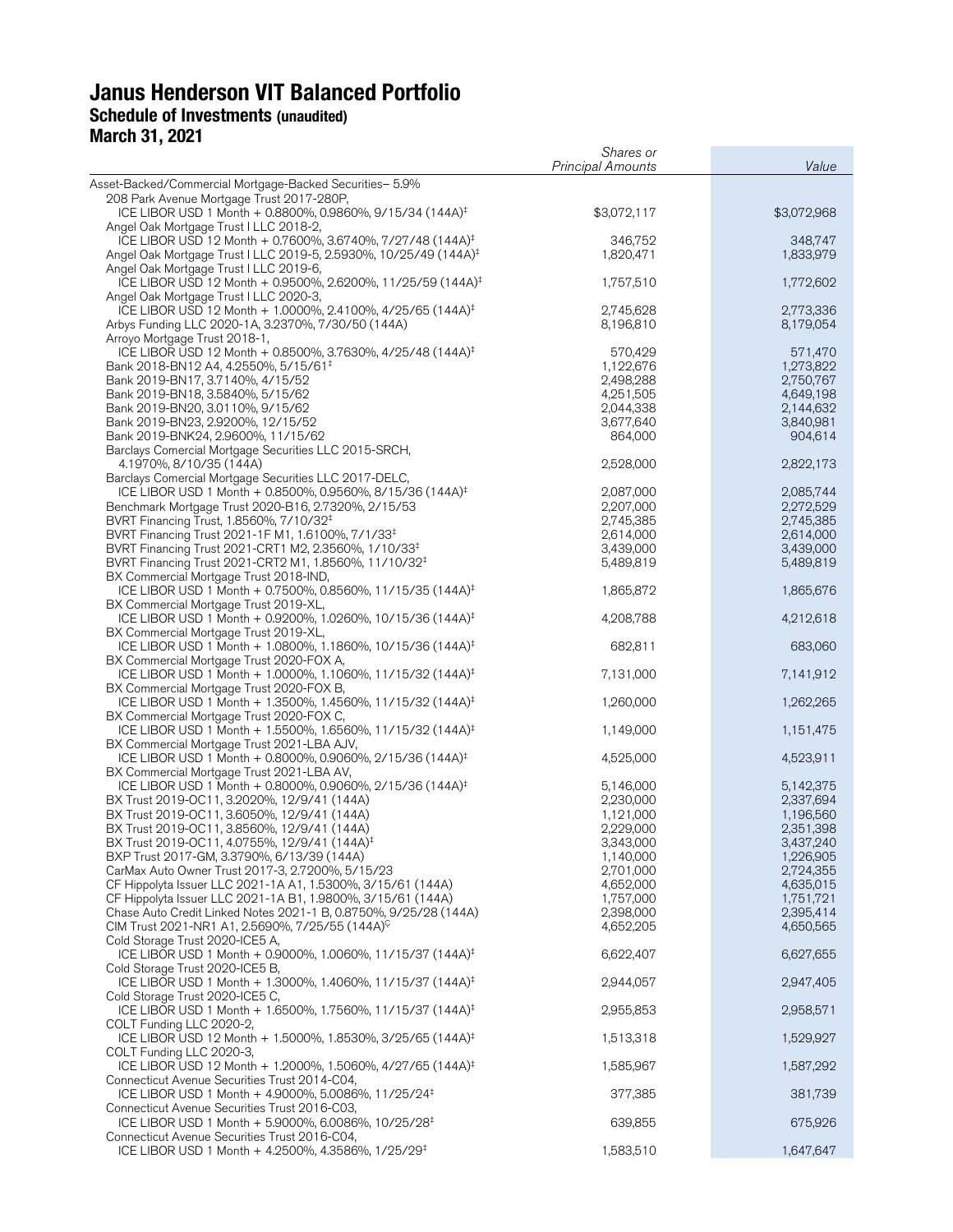|                                                                                                                                                                                                                                                                                                                                                                                                                                       | Shares or                                                                           |                                                                                     |
|---------------------------------------------------------------------------------------------------------------------------------------------------------------------------------------------------------------------------------------------------------------------------------------------------------------------------------------------------------------------------------------------------------------------------------------|-------------------------------------------------------------------------------------|-------------------------------------------------------------------------------------|
| Asset-Backed/Commercial Mortgage-Backed Securities- (continued)                                                                                                                                                                                                                                                                                                                                                                       | <b>Principal Amounts</b>                                                            | Value                                                                               |
| Connecticut Avenue Securities Trust 2016-C06 1M2,<br>ICE LIBOR USD 1 Month + 4.2500%, 4.3586%, 4/25/29 <sup>‡</sup>                                                                                                                                                                                                                                                                                                                   | \$1,978,097                                                                         | \$2,050,304                                                                         |
| Connecticut Avenue Securities Trust 2017-C01,<br>ICE LIBOR USD 1 Month + 3.5500%, 3.6586%, 7/25/29 <sup>‡</sup>                                                                                                                                                                                                                                                                                                                       | 2,149,658                                                                           | 2,205,807                                                                           |
| Connecticut Avenue Securities Trust 2017-C04 2M2C,<br>ICE LIBOR USD 1 Month + 2.8500%, 2.9586%, 11/25/29 <sup>‡</sup>                                                                                                                                                                                                                                                                                                                 | 4,094,000                                                                           | 4,115,707                                                                           |
| Connecticut Avenue Securities Trust 2017-C06 1M2,<br>ICE LIBOR USD 1 Month + 2.6500%, 2.7586%, 2/25/30 <sup>‡</sup>                                                                                                                                                                                                                                                                                                                   | 1,650,657                                                                           | 1,663,999                                                                           |
| Connecticut Avenue Securities Trust 2018-C01 1M2C,<br>ICE LIBOR USD 1 Month + 2.2500%, 2.3586%, 7/25/30 <sup>‡</sup>                                                                                                                                                                                                                                                                                                                  | 2,636,859                                                                           | 2,611,427                                                                           |
| Connecticut Avenue Securities Trust 2018-C05,<br>ICE LIBOR USD 1 Month + 2.3500%, 2.4586%, 1/25/31 <sup>‡</sup>                                                                                                                                                                                                                                                                                                                       | 2,674,048                                                                           | 2,671,792                                                                           |
| Connecticut Avenue Securities Trust 2018-R07,<br>ICE LIBOR USD 1 Month + 2.4000%, 2.5086%, 4/25/31 (144A) <sup>‡</sup><br>Connecticut Avenue Securities Trust 2019-R02,                                                                                                                                                                                                                                                               | 2,840,447                                                                           | 2,844,357                                                                           |
| ICE LIBOR USD 1 Month + 2.3000%, 2.4086%, 8/25/31 (144A) <sup>‡</sup><br>Connecticut Avenue Securities Trust 2019-R03,                                                                                                                                                                                                                                                                                                                | 6,285,122                                                                           | 6,292,421                                                                           |
| ICE LIBOR USD 1 Month + 2.1500%, 2.2586%, 9/25/31 (144A) <sup>‡</sup><br>Connecticut Avenue Securities Trust 2019-R04,                                                                                                                                                                                                                                                                                                                | 2,319,005                                                                           | 2,324,300                                                                           |
| ICE LIBOR USD 1 Month + 2.1000%, 2.2086%, 6/25/39 (144A) <sup>‡</sup><br>Connecticut Avenue Securities Trust 2019-R05,                                                                                                                                                                                                                                                                                                                | 2,722,215                                                                           | 2,727,572                                                                           |
| ICE LIBOR USD 1 Month + 2.0000%, 2.1086%, 7/25/39 (144A) <sup>‡</sup><br>Connecticut Avenue Securities Trust 2019-R06,                                                                                                                                                                                                                                                                                                                | 2,373,046                                                                           | 2,377,309                                                                           |
| ICE LIBOR USD 1 Month + 2.1000%, 2.2086%, 9/25/39 (144A) <sup>‡</sup><br>Connecticut Avenue Securities Trust 2019-R07,                                                                                                                                                                                                                                                                                                                | 2,810,117                                                                           | 2,812,778                                                                           |
| ICE LIBOR USD 1 Month + 2.1000%, 2.2086%, 10/25/39 (144A) <sup>‡</sup><br>Connecticut Avenue Securities Trust 2020-R01,                                                                                                                                                                                                                                                                                                               | 3,515,929                                                                           | 3,517,718                                                                           |
| ICE LIBOR USD 1 Month + 0.8000%, 0.9086%, 1/25/40 (144A) <sup>‡</sup><br>Connecticut Avenue Securities Trust 2020-R01 1M2,                                                                                                                                                                                                                                                                                                            | 94,630                                                                              | 94,630                                                                              |
| ICE LIBOR USD 1 Month + 2.0500%, 2.1586%, 1/25/40 (144A) <sup>‡</sup><br>Connecticut Avenue Securities Trust 2020-R02,                                                                                                                                                                                                                                                                                                                | 3,578,359                                                                           | 3,572,715                                                                           |
| ICE LIBOR USD 1 Month + 2.0000%, 2.1086%, 1/25/40 (144A) <sup>‡</sup><br>Cosmopolitan Hotel Trust 2017,                                                                                                                                                                                                                                                                                                                               | 5,273,843                                                                           | 5,258,325                                                                           |
| ICE LIBOR USD 1 Month + 0.9300%, 1.0360%, 11/15/36 (144A) <sup>‡</sup><br>Credit Acceptance Auto Loan Trust 2018-2, 3.9400%, 7/15/27 (144A)<br>Credit Suisse Commercial Mortgage Trust 2019-ICE4,                                                                                                                                                                                                                                     | 2,618,339<br>1,172,000                                                              | 2,620,233<br>1,182,394                                                              |
| ICE LIBOR USD 1 Month + 0.9800%, 1.0860%, 5/15/36 (144A) <sup>‡</sup><br>Credit Suisse Commercial Mortgage Trust 2019-ICE4 C,                                                                                                                                                                                                                                                                                                         | 7,812,000                                                                           | 7,815,644                                                                           |
| ICE LIBOR USD 1 Month + 1.4300%, 1.5360%, 5/15/36 (144A) <sup>‡</sup><br>Credit Suisse Commercial Mortgage Trust 2020-UNFI, 4.1682%, 12/6/22 <sup>‡</sup><br>DB Master Finance LLC 2019-1A A23, 4.3520%, 5/20/49 (144A)<br>DB Master Finance LLC 2019-1A A2I, 3.7870%, 5/20/49 (144A)<br>DB Master Finance LLC 2019-1A A2II, 4.0210%, 5/20/49 (144A)<br>Domino's Pizza Master Issuer LLC, 3.0820%, 7/25/47 (144A)                     | 1,486,000<br>2,312,000<br>1,292,320<br>1,616,385<br>1,017,505<br>716,830            | 1,486,625<br>2,309,216<br>1,385,385<br>1,642,723<br>1,069,469<br>716,830            |
| Domino's Pizza Master Issuer LLC, 4.1180%, 7/25/47 (144A)<br>Domino's Pizza Master Issuer LLC, 4.1160%, 7/25/48 (144A)<br>Domino's Pizza Master Issuer LLC, 4.3280%, 7/25/48 (144A)<br>Domino's Pizza Master Issuer LLC, 3.6680%, 10/25/49 (144A)<br>Drive Auto Receivables Trust 2017-1, 5.1700%, 9/16/24<br>Drive Auto Receivables Trust 2017-2, 5.2700%, 11/15/24<br>Drive Auto Receivables Trust 2017-3, 3.5300%, 12/15/23 (144A) | 913,740<br>3,357,713<br>2.020.493<br>6,453,810<br>2,997,000<br>2,613,000<br>343,092 | 973,357<br>3,521,222<br>2,165,431<br>6,741,393<br>3,076,489<br>2,701,905<br>347,156 |
| Drive Auto Receivables Trust 2017-A, 4.1600%, 5/15/24 (144A)<br>Drive Auto Receivables Trust 2018-4, 3.6600%, 11/15/24<br>Exeter Automobile Receivables Trust 2021-1A C, 0.7400%, 1/15/26<br>Exeter Automobile Receivables Trust 2021-1A D, 1.0800%, 11/16/26<br>Fannie Mae Connecticut Avenue Securities,                                                                                                                            | 651,373<br>282,251<br>965,000<br>3,089,000                                          | 655,417<br>283,498<br>960,091<br>3,061,387                                          |
| ICE LIBOR USD 1 Month + 5.0000%, 5.1086%, 7/25/25 <sup>‡</sup><br>Fannie Mae Connecticut Avenue Securities,                                                                                                                                                                                                                                                                                                                           | 2,125,600                                                                           | 2,174,390                                                                           |
| ICE LIBOR USD 1 Month + 5.7000%, 5.8086%, 4/25/28 <sup>‡</sup><br>Fannie Mae Connecticut Avenue Securities,                                                                                                                                                                                                                                                                                                                           | 1,343,094                                                                           | 1,421,130                                                                           |
| ICE LIBOR USD 1 Month + 2.0000%, 2.1086%, 3/25/31 <sup>‡</sup><br>Fannie Mae REMICS, 3.0000%, 5/25/48<br>Fannie Mae REMICS, 3.0000%, 11/25/49<br>Freddie Mac Structured Agency Credit Risk Debt Notes 2016-DNA1 M3,                                                                                                                                                                                                                   | 3,598,231<br>3,828,913<br>5,618,966                                                 | 3,582,100<br>4,068,308<br>5,945,951                                                 |
| ICE LIBOR USD 1 Month + 5.5500%, 5.6586%, 7/25/28 <sup>‡</sup><br>Freddie Mac Structured Agency Credit Risk Debt Notes 2018-DNA2 M2,                                                                                                                                                                                                                                                                                                  | 1,830,428                                                                           | 1,921,357                                                                           |
| ICE LIBOR USD 1 Month + 2.1500%, 2.2586%, 12/25/30 (144A) <sup>‡</sup><br>Freddie Mac Structured Agency Credit Risk Debt Notes 2019-DNA4 M2,                                                                                                                                                                                                                                                                                          | 2,919,000                                                                           | 2,911,672                                                                           |
| ICE LIBOR USD 1 Month + 1.9500%, 2.0586%, 10/25/49 (144A) <sup>‡</sup><br>Freddie Mac Structured Agency Credit Risk Debt Notes 2020-DNA1 M2,                                                                                                                                                                                                                                                                                          | 979,110                                                                             | 977,528                                                                             |
| ICE LIBOR USD 1 Month + 1.7000%, 1.8086%, 1/25/50 (144A) <sup>‡</sup><br>Freddie Mac Structured Agency Credit Risk Debt Notes 2020-DNA6 M2,                                                                                                                                                                                                                                                                                           | 3,898,089                                                                           | 3,881,982                                                                           |
| US 30 Day Average SOFR + 2.0000%, 2.0167%, 12/25/50 (144A) <sup>‡</sup><br>Freddie Mac Structured Agency Credit Risk Debt Notes 2020-HQA4 M2,                                                                                                                                                                                                                                                                                         | 4,640,000                                                                           | 4,619,730                                                                           |
| ICE LIBOR USD 1 Month + 3.1500%, 3.2586%, 9/25/50 (144A) <sup>‡</sup>                                                                                                                                                                                                                                                                                                                                                                 | 2,441,000                                                                           | 2,458,860                                                                           |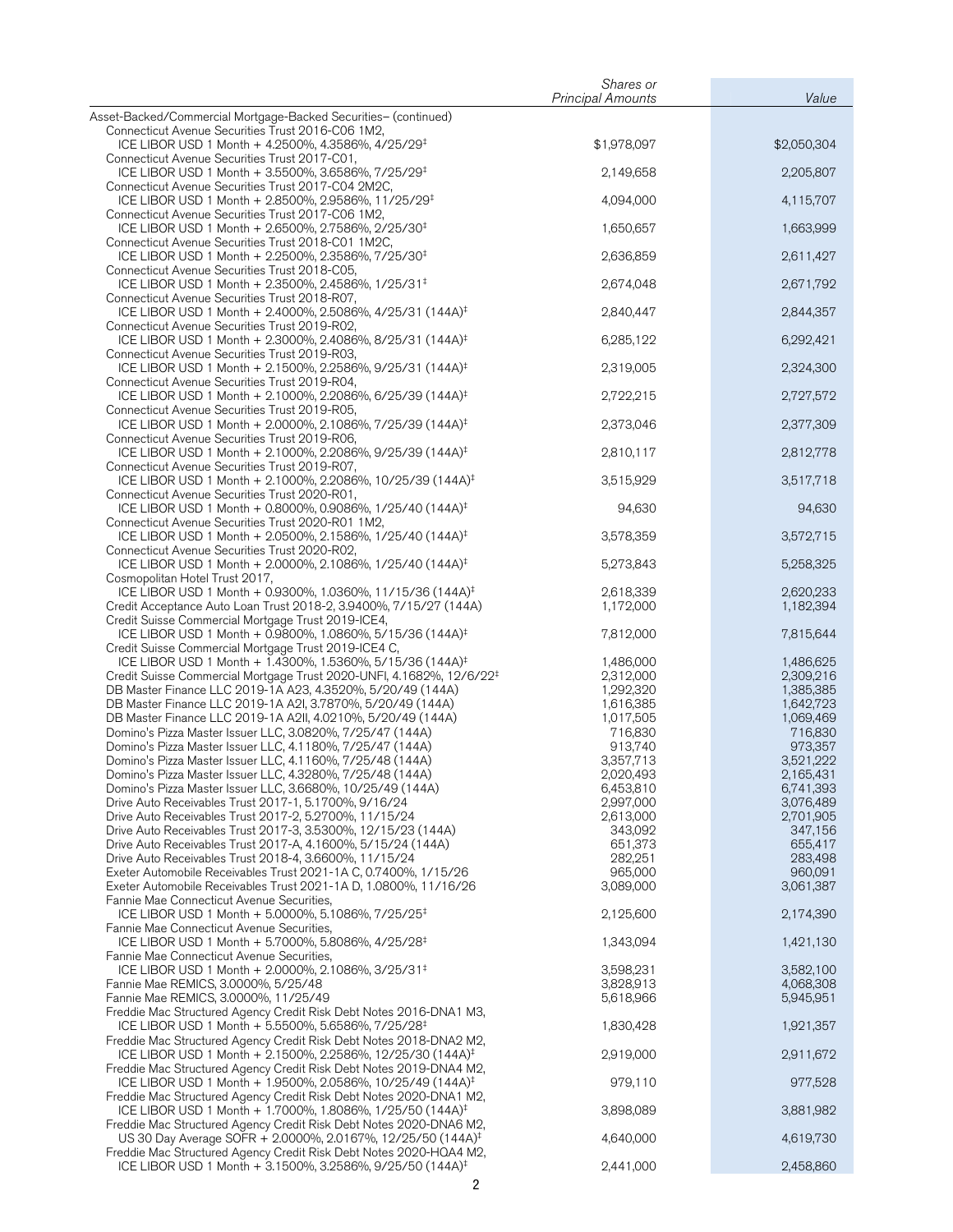|                                                                                                                                           | Shares or<br><b>Principal Amounts</b> | Value                  |
|-------------------------------------------------------------------------------------------------------------------------------------------|---------------------------------------|------------------------|
| Asset-Backed/Commercial Mortgage-Backed Securities- (continued)                                                                           |                                       |                        |
| Freddie Mac Structured Agency Credit Risk Debt Notes 2020-HQA5 M2,                                                                        |                                       |                        |
| US 30 Day Average SOFR + 2.6000%, 2.6167%, 11/25/50 (144A) <sup>‡</sup>                                                                   | \$7,495,000                           | \$7,527,783            |
| Freddie Mac Structured Agency Credit Risk Debt Notes 2021-DNA2 M2,                                                                        |                                       |                        |
| US 30 Day Average SOFR + 2.3000%, 2.3167%, 8/25/33 (144A) <sup>‡</sup>                                                                    | 3,047,000                             | 3,048,221              |
| Freddie Mac Structured Agency Credit Risk Debt Notes 2021-HQA1 M2,                                                                        |                                       |                        |
| US 30 Day Average SOFR + 2.2500%, 2.2667%, 8/25/33 (144A) <sup>‡</sup>                                                                    | 3,831,000                             | 3,792,614              |
| Great Wolf Trust,<br>ICE LIBOR USD 1 Month + 1.0340%, 1.1400%, 12/15/36 (144A) <sup>‡</sup>                                               | 1,067,000                             | 1,066,668              |
| Great Wolf Trust,                                                                                                                         |                                       |                        |
| ICE LIBOR USD 1 Month + 1.3340%, 1.4400%, 12/15/36 (144A) <sup>‡</sup>                                                                    | 1,195,000                             | 1,188,607              |
| Great Wolf Trust,                                                                                                                         |                                       |                        |
| ICE LIBOR USD 1 Month + 1.6330%, 1.7390%, 12/15/36 (144A) <sup>‡</sup>                                                                    | 1,332,000                             | 1,319,117              |
| GS Mortgage Securities Trust 2018-GS10, 4.1550%, 7/10/51 <sup>‡</sup>                                                                     | 1,603,823                             | 1,809,431              |
| GS Mortgage Securities Trust 2018-GS9, 3.9920%, 3/10/51 <sup>‡</sup>                                                                      | 2,669,380                             | 2,985,747              |
| GS Mortgage Securities Trust 2020-GC45, 2.9106%, 2/13/53                                                                                  | 2,189,000                             | 2,287,132              |
| GS Mortgage Securities Trust 2020-GC47, 2.3772%, 5/12/53                                                                                  | 3,112,000                             | 3,118,481              |
| Jack in the Box Funding LLC 2019-1A A23, 4.9700%, 8/25/49 (144A)<br>Jack in the Box Funding LLC 2019-1A A2I, 3.9820%, 8/25/49 (144A)      | 3,528,338<br>3,528,338                | 3,772,477<br>3,615,578 |
| Jack in the Box Funding LLC 2019-1A A2II, 4.4760%, 8/25/49 (144A)                                                                         | 4,962,500                             | 5,180,070              |
| Life Financial Services Trust 2021-BMR A,                                                                                                 |                                       |                        |
| ICE LIBOR USD 1 Month + 0.7000%, 0.8060%, 3/15/38 (144A) <sup>‡</sup>                                                                     | 8,608,000                             | 8,611,296              |
| Life Financial Services Trust 2021-BMR C,                                                                                                 |                                       |                        |
| ICE LIBOR USD 1 Month + 1.1000%, 1.2060%, 3/15/38 (144A) <sup>‡</sup>                                                                     | 4,272,000                             | 4,274,222              |
| Mercury Financial Credit Card Master Trust 2021-1A A,                                                                                     |                                       |                        |
| 1.5400%, 3/20/26 (144A)                                                                                                                   | 3,873,000                             | 3,869,512              |
| Morgan Stanley Capital I Trust 2016-UB11, 2.7820%, 8/15/49                                                                                | 2,782,000                             | 2,922,099              |
| Morgan Stanley Capital I Trust 2019-H6, 3.4170%, 6/15/52                                                                                  | 1,423,916                             | 1,534,672              |
| Morgan Stanley Capital I Trust 2015-UBS8, 3.8090%, 12/15/48                                                                               | 2,221,000                             | 2,430,613              |
| Morgan Stanley Capital I Trust 2018-H3, 4.1770%, 7/15/51<br>Morgan Stanley Capital I Trust 2018-H4, 4.3100%, 12/15/51                     | 2,249,599<br>3,365,443                | 2,541,112<br>3,825,792 |
| New Residential Mortgage Loan Trust 2018-2,                                                                                               |                                       |                        |
| ICE LIBOR USD 6 Month + 0.6800%, 4.5000%, 2/25/58 (144A) <sup>‡</sup>                                                                     | 776,002                               | 832,619                |
| Newday Funding Master Issuer PLC 2021-1A A2,                                                                                              |                                       |                        |
| SOFR + 1.1000%, 1.1500%, 3/15/29 (144A) <sup>‡</sup>                                                                                      | 3,636,000                             | 3,649,915              |
| NRZ Excess Spread Collateralized Notes 2020-PLS1 A,                                                                                       |                                       |                        |
| 3.8440%, 12/25/25 (144A)                                                                                                                  | 1,944,368                             | 1,964,335              |
| Oak Street Investment Grade Net Lease Fund 2020-1A A1,                                                                                    |                                       |                        |
| 1.8500%, 11/20/50 (144A)                                                                                                                  | 3,739,137                             | 3,757,097              |
| Oak Street Investment Grade Net Lease Fund 2020-1A A5,<br>3.3900%, 11/20/50 (144A)                                                        | 5,424,000                             | 5,536,225              |
| OneMain Direct Auto Receivables Trust 2018-1, 3.8500%, 10/14/25 (144A)                                                                    | 570,000                               | 580,043                |
| OneMain Direct Auto Receivables Trust 2018-1, 4.4000%, 1/14/28 (144A)                                                                     | 566,000                               | 576,573                |
| Planet Fitness Master Issuer LLC 2018-1A, 4.2620%, 9/5/48 (144A)                                                                          | 2,659,800                             | 2,708,127              |
| Planet Fitness Master Issuer LLC 2019-1A, 3.8580%, 12/5/49 (144A)                                                                         | 3,364,413                             | 3,173,871              |
| Preston Ridge Partners Mortgage Trust 2020-1A, 2.9810%, 2/25/25 (144A) <sup>C</sup>                                                       | 931,627                               | 940,670                |
| Preston Ridge Partners Mortgage Trust 2020-3, 2.8570%, 9/25/25 (144A) <sup>C</sup>                                                        | 5,588,023                             | 5,637,405              |
| Preston Ridge Partners Mortgage Trust 2020-4 A1, 2.9510%, 10/25/25 (144A) <sup>C</sup>                                                    | 3,560,105                             | 3.576.426              |
| Preston Ridge Partners Mortgage Trust 2020-5 A1, 3.1040%, 11/25/25 (144A) <sup>C</sup>                                                    | 1,846,346                             | 1,851,540              |
| Santander Drive Auto Receivables Trust 2020-1 A2A, 2.0700%, 1/17/23                                                                       | 549,223                               | 550,475                |
| Santander Drive Auto Receivables Trust 2020-3 D, 1.6400%, 11/16/26<br>Sequoia Mortgage Trust 2013-5, 2.5000%, 5/25/43 (144A) <sup>‡</sup> | 7,470,000<br>1,200,496                | 7,564,320<br>1,218,193 |
| Sequoia Mortgage Trust 2020-2, 3.5000%, 3/25/50 (144A) <sup>‡</sup>                                                                       | 602,052                               | 616,333                |
| Spruce Hill Mortgage Loan Trust 2020-SH1 A1,                                                                                              |                                       |                        |
| ICE LIBOR USD 12 Month + 0.9500%, 2.5210%, 1/28/50 (144A) <sup>‡</sup>                                                                    | 511,436                               | 517,241                |
| Spruce Hill Mortgage Loan Trust 2020-SH1 A2,                                                                                              |                                       |                        |
| ICE LIBOR USD 12 Month + 1.0500%, 2.6240%, 1/28/50 (144A) <sup>‡</sup>                                                                    | 1,272,659                             | 1,282,271              |
| Spruce Hill Mortgage Loan Trust 2020-SH2, 3.4070%, 6/25/55 (144A) <sup>‡</sup>                                                            | 4,153,487                             | 4,194,356              |
| Taco Bell Funding LLC 2016-1A A23, 4.9700%, 5/25/46 (144A)                                                                                | 2,258,025                             | 2,436,086              |
| Taco Bell Funding LLC 2018-1A A2I, 4.3180%, 11/25/48 (144A)                                                                               | 2,951,073                             | 2,964,524              |
| Taco Bell Funding LLC 2018-1A A2II, 4.9400%, 11/25/48 (144A)                                                                              | 2,172,983                             | 2,351,498              |
| United Auto Credit Securitization Trust 2019-1 C, 3.1600%, 8/12/24 (144A)<br>Vantage Data Centers LLC 2020-1A A2, 1.6450%, 9/15/45 (144A) | 635,021<br>7,100,000                  | 636,060<br>7,093,541   |
| Vantage Data Centers LLC 2020-2A A2, 1.9920%, 9/15/45 (144A)                                                                              | 3,097,000                             | 2,991,629              |
| VCAT Asset Securitization LLC 2020-NPL1, 3.6710%, 8/25/50 (144A) <sup>C</sup>                                                             | 1,913,085                             | 1,944,546              |
| VCAT Asset Securitization LLC 2021-NPL1 A1, 2.2891%, 12/26/50 (144A)                                                                      | 1,814,058                             | 1,813,007              |
| Wells Fargo Commercial Mortgage Trust 2021-SAVE A,                                                                                        |                                       |                        |
| ICE LIBOR USD 1 Month + 1.1500%, 1.2560%, 2/15/40 (144A) <sup>‡</sup>                                                                     | 2,510,000                             | 2,516,312              |
| Wendy's Funding LLC, 3.5730%, 3/15/48 (144A)                                                                                              | 1,131,008                             | 1,172,962              |
| Wendy's Funding LLC, 3.8840%, 3/15/48 (144A)                                                                                              | 323,145                               | 339,193                |
| Wendy's Funding LLC, 3.7830%, 6/15/49 (144A)                                                                                              | 2,050,008                             | 2,168,380              |
| Westlake Automobile Receivable Trust 2020-1A D, 2.8000%, 6/16/25 (144A)                                                                   | 3,399,000<br>3,624,000                | 3,520,094<br>3,660,143 |
| Wingstop Funding LLC 2020-1A A2, 2.8410%, 12/5/50 (144A)<br>Total Asset-Backed/Commercial Mortgage-Backed Securities (cost \$405,453,758) |                                       | 409,508,429            |
|                                                                                                                                           |                                       |                        |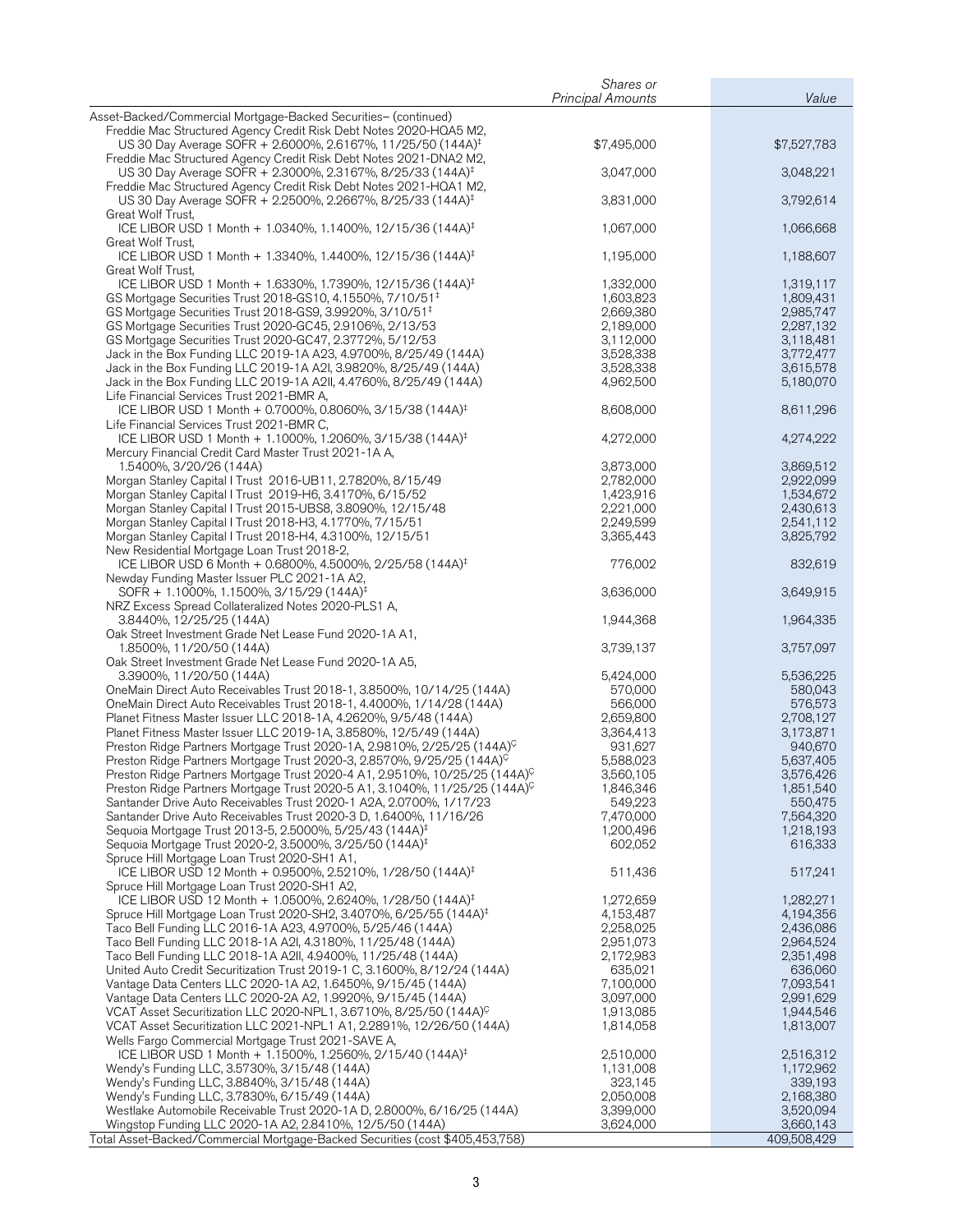| Shares or<br><b>Principal Amounts</b>                                                                                                                                              |                        | Value                  |
|------------------------------------------------------------------------------------------------------------------------------------------------------------------------------------|------------------------|------------------------|
| Bank Loans and Mezzanine Loans-0.2%                                                                                                                                                |                        |                        |
| Basic Industry $-0.1\%$<br>Alpha 3 BV, ICE LIBOR USD 1 Month + 2.5000%, 3.0000%, 3/18/28 <sup>f,‡</sup>                                                                            | \$4,325,000            | \$4,308,781            |
| Consumer Non-Cyclical - 0.1%                                                                                                                                                       |                        |                        |
| Elanco Animal Health Inc, ICE LIBOR USD 1 Month + 1.7500%, 1.8651%, 8/1/27 <sup>‡</sup>                                                                                            | 9,209,597              | 9,081,307              |
| Total Bank Loans and Mezzanine Loans (cost \$13,513,070)                                                                                                                           |                        | 13,390,088             |
| Corporate Bonds- 13.9%<br>Banking - 2.8%                                                                                                                                           |                        |                        |
| Bank of America Corp, ICE LIBOR USD 3 Month + 1.5120%, 3.7050%, 4/24/28 <sup>‡</sup>                                                                                               | 7,355,000              | 8,044,863              |
| Bank of America Corp, ICE LIBOR USD 3 Month + 1.0700%, 3.9700%, 3/5/29 <sup>‡</sup>                                                                                                | 3,294,000              | 3,629,545              |
| Bank of America Corp, SOFR + 2.1500%, 2.5920%, 4/29/31 <sup>‡</sup>                                                                                                                | 14,103,000             | 14,073,556             |
| Bank of America Corp, ICE LIBOR USD 3 Month + 3.1350%, 5.2000% <sup>‡,µ</sup>                                                                                                      | 2,002,000              | 2,092,090              |
| Bank of America Corp, ICE LIBOR USD 3 Month + 3.7050%, 6.2500% <sup>‡, µ</sup><br>Bank of New York Mellon Corp,                                                                    | 5,841,000              | 6,464,819              |
| US Treasury Yield Curve Rate 5 Year + 4.3580%, 4.7000% <sup>‡,µ</sup>                                                                                                              | 8,577,000              | 9,292,751              |
| BNP Paribas SA, ICE LIBOR USD 3 Month + 2.2350%, 4.7050%, 1/10/25 (144A) <sup>‡</sup>                                                                                              | 3,042,000              | 3,344,466              |
| BNP Paribas SA, ICE LIBOR USD 3 Month + 1.1110%, 2.8190%, 11/19/25                                                                                                                 |                        |                        |
| $(144A)^{\ddagger}$                                                                                                                                                                | 2,067,000              | 2,175,841              |
| <b>BNP Paribas SA,</b><br>US Treasury Yield Curve Rate 5 Year + 2.0500%, 2.5880%, 8/12/35 (144A) <sup>‡</sup>                                                                      | 7,787,000              | 7,323,681              |
| Citigroup Inc, ICE LIBOR USD 3 Month + 1.5630%, 3.8870%, 1/10/28 <sup>‡</sup>                                                                                                      | 9,899,000              | 10,880,814             |
| Citigroup Inc, SOFR + 3.9140%, 4.4120%, 3/31/31 <sup>‡</sup>                                                                                                                       | 6,795,000              | 7,754,536              |
| Citigroup Inc, ICE LIBOR USD 3 Month $+$ 4.0680%, 5.9500% <sup>‡,<math>\mu</math></sup>                                                                                            | 3,565,000              | 3,740,151              |
| Citigroup Inc, ICE LIBOR USD 3 Month $+$ 3.4660%, 5.3500% <sup>‡, µ</sup>                                                                                                          | 2,436,000              | 2,506,035              |
| Citigroup Inc, ICE LIBOR USD 3 Month $+$ 3.4230%, 6.3000% <sup>‡,<math>\mu</math></sup><br>Citigroup Inc, ICE LIBOR USD 3 Month $+$ 3.9050%, 5.9500% <sup>‡,<math>\mu</math></sup> | 555,000<br>2,339,000   | 589,582<br>2,520,273   |
| Citigroup Inc, SOFR + 3.8130%, 5.0000% <sup>‡,µ</sup>                                                                                                                              | 3,727,000              | 3,839,928              |
| Citizens Financial Group Inc, 2.6380%, 9/30/32 (144A)                                                                                                                              | 3,680,000              | 3,523,601              |
| Credit Agricole SA/London, SOFR + 1.6760%, 1.9070%, 6/16/26 (144A) <sup>‡</sup>                                                                                                    | 1,778,000              | 1,802,654              |
| Credit Suisse Group AG,<br>US Treasury Yield Curve Rate 5 Year + 3.5540%, 4.5000% (144A) <sup>‡,µ</sup>                                                                            | 6,542,000              | 6,133,125              |
| First Republic Bank/CA, 4.6250%, 2/13/47                                                                                                                                           | 1,653,000              | 1,968,081              |
| Goldman Sachs Group Inc, 3.5000%, 4/1/25                                                                                                                                           | 10,761,000             | 11,658,603             |
| Goldman Sachs Group Inc,                                                                                                                                                           |                        |                        |
| US Treasury Yield Curve Rate 5 Year + 3.2240%, 4.9500% $+$                                                                                                                         | 1,666,000              | 1,762,295              |
| HSBC Holdings PLC, SOFR + 1.5380%, 1.6450%, 4/18/26 <sup>‡</sup><br>HSBC Holdings PLC, SOFR + 1.2900%, 1.5890%, 5/24/27 <sup>‡</sup>                                               | 3,742,000<br>7,498,000 | 3,744,296<br>7,378,933 |
| JPMorgan Chase & Co, SOFR + 1.8500%, 2.0830%, 4/22/26 <sup>‡</sup>                                                                                                                 | 2,623,000              | 2,693,990              |
| JPMorgan Chase & Co, ICE LIBOR USD 3 Month + 1.2450%, 3.9600%, 1/29/27 <sup>‡</sup>                                                                                                | 6,655,000              | 7,360,144              |
| JPMorgan Chase & Co, SOFR + 2.5150%, 2.9560%, 5/13/31 <sup>‡</sup>                                                                                                                 | 13,078,000             | 13,319,830             |
| JPMorgan Chase & Co, SOFR + 3.3800%, 5.0000%, 7/31/69 <sup>‡</sup><br>JPMorgan Chase & Co, SOFR + 3.1250%, 4.6000%, 1/23/70 <sup>‡</sup>                                           | 2,000,000<br>2,111,000 | 2,067,500<br>2,134,749 |
| Morgan Stanley, SOFR + 1.9900%, 2.1880%, 4/28/26 <sup>‡</sup>                                                                                                                      | 6,824,000              | 7,050,777              |
| Morgan Stanley, 4.3500%, 9/8/26                                                                                                                                                    | 3,985,000              | 4,502,473              |
| Morgan Stanley, 3.9500%, 4/23/27                                                                                                                                                   | 6,273,000              | 6,941,546              |
| Morgan Stanley, SOFR + 1.0340%, 1.7940%, 2/13/32 <sup>‡</sup>                                                                                                                      | 5,529,000              | 5,160,541              |
| Natwest Group PLC,<br>US Treasury Yield Curve Rate 5 Year + 2.3500%, 3.0320%, 11/28/35 <sup>‡</sup>                                                                                | 5,500,000              | 5,247,440              |
| SVB Financial Group, 1.8000%, 2/2/31                                                                                                                                               | 2,878,000              | 2,653,566              |
| SVB Financial Group,                                                                                                                                                               |                        |                        |
| US Treasury Yield Curve Rate 10 Year + 3.0640%, 4.1000% <sup>‡,µ</sup>                                                                                                             | 6,329,000              | 6,344,822              |
| Westpac Banking Corp,<br>US Treasury Yield Curve Rate 5 Year + 1.7500%, 2.6680%, 11/15/35 <sup>‡</sup>                                                                             | 5,490,000              | 5,209,461              |
|                                                                                                                                                                                    |                        | 196,931,358            |
| Basic Industry $-0.4\%$                                                                                                                                                            |                        |                        |
| Allegheny Technologies Inc, 5.8750%, 12/1/27                                                                                                                                       | 4,100,000              | 4,243,500              |
| Axalta Coating Systems Ltd, 3.3750%, 2/15/29 (144A)                                                                                                                                | 7,654,000              | 7,464,181<br>4,210,988 |
| Constellium NV, 5.7500%, 5/15/24 (144A)<br>Element Solutions Inc, 3.8750%, 9/1/28 (144A)                                                                                           | 4,159,000<br>5,787,000 | 5,710,322              |
| Georgia-Pacific LLC, 3.1630%, 11/15/21 (144A)                                                                                                                                      | 3,657,000              | 3,702,896              |
| Reliance Steel & Aluminum Co, 4.5000%, 4/15/23                                                                                                                                     | 2,242,000              | 2,391,057              |
|                                                                                                                                                                                    |                        | 27,722,944             |
| Brokerage - 0.3%<br>Charles Schwab Corp,                                                                                                                                           |                        |                        |
| US Treasury Yield Curve Rate 5 Year + 4.9710%, 5.3750% <sup>‡,µ</sup>                                                                                                              | 15,360,000             | 16,967,731             |
| Charles Schwab Corp,                                                                                                                                                               |                        |                        |
| US Treasury Yield Curve Rate 10 Year + 3.0790%, 4.0000% <sup>‡,µ</sup>                                                                                                             | 4,388,000              | 4,313,404              |
| Raymond James Financial Inc, 5.6250%, 4/1/24                                                                                                                                       | 1,553,000              | 1,774,343              |
| Capital Goods - 0.8%                                                                                                                                                               |                        | 23,055,478             |
| Boeing Co, 4.5080%, 5/1/23                                                                                                                                                         | 6,065,000              | 6,491,878              |
| Boeing Co, 4.8750%, 5/1/25                                                                                                                                                         | 1,957,000              | 2,179,018              |
| Boeing Co, 2.1960%, 2/4/26                                                                                                                                                         | 1,978,000              | 1,971,866              |
| Boeing Co, 3.2500%, 2/1/28<br>Boeing Co, 3.6250%, 2/1/31                                                                                                                           | 2,110,000<br>4,560,000 | 2,182,500<br>4,770,692 |
|                                                                                                                                                                                    |                        |                        |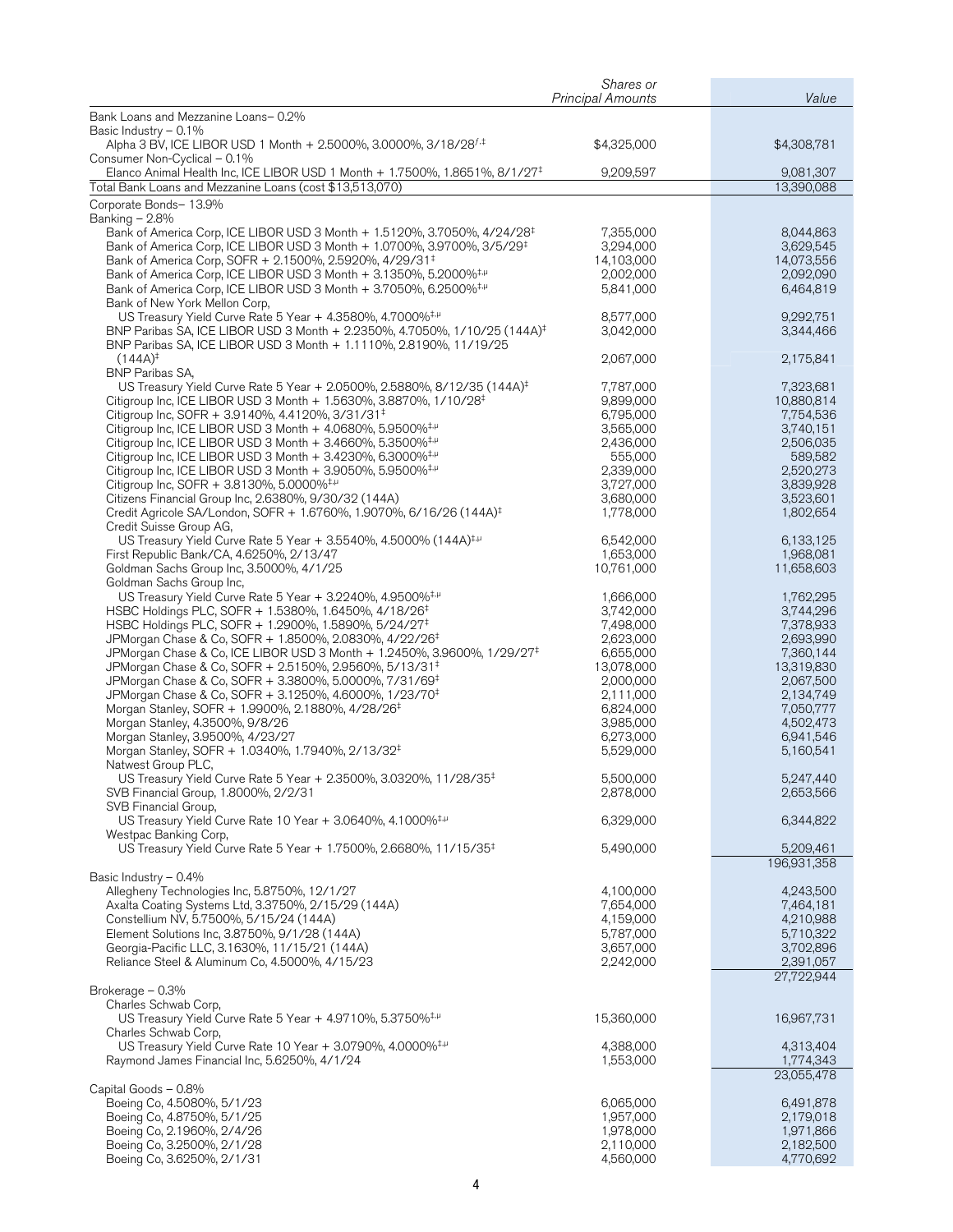| Corporate Bonds- (continued)<br>Capital Goods- (continued)<br>Boeing Co, 3.6000%, 5/1/34<br>\$5,168,000<br>\$5,168,273<br>Boeing Co, 3.9500%, 8/1/59<br>2,752,000<br>2,645,527<br>2,033,000<br>General Dynamics Corp, 3.5000%, 4/1/27<br>2,243,509<br>General Electric Co, 6.7500%, 3/15/32<br>2,713,555<br>2,026,000<br>9,491,000<br>9,358,601<br>TransDigm Inc, 4.6250%, 1/15/29 (144A)<br>3,516,000<br>Wabtec Corp, 4.4000%, 3/15/24<br>3,822,792<br>975,000<br>1,050,807<br>Wabtec Corp, 3.4500%, 11/15/26<br>3,028,000<br>3,449,987<br>Wabtec Corp, 4.9500%, 9/15/28<br>5,135,165<br>Westinghouse Air Brake Technologies Corp, 3.2000%, 6/15/25<br>4,854,000<br>53,184,170<br>Communications - 1.8%<br>AT&T Inc, 3.5000%, 9/15/53 (144A)<br>1,680,000<br>1,552,548<br>AT&T Inc, 3.5500%, 9/15/55 (144A)<br>2,407,000<br>2,202,661<br>3,657,000<br>3,479,221<br>AT&T Inc, 3.8000%, 12/1/57 (144A)<br>AT&T Inc, 3.6500%, 9/15/59 (144A)<br>604,000<br>552,097<br>CCO Holdings LLC / CCO Holdings Capital Corp, 4.2500%, 2/1/31 (144A)<br>6,601,000<br>6,615,654<br>CCO Holdings LLC / CCO Holdings Capital Corp, 4.5000%, 5/1/32 (144A)<br>9,894,000<br>10,017,675<br>CenturyLink Inc, 6.4500%, 6/15/21<br>2,658,000<br>2,677,271<br>CenturyLink Inc, 5.8000%, 3/15/22<br>1,479,000<br>1,530,913<br>Charter Communications Operating LLC / Charter Communications Operating<br>Capital, 2.8000%, 4/1/31<br>4,500,000<br>4,440,997<br>Charter Communications Operating LLC / Charter Communications Operating<br>Capital, 6.4840%, 10/23/45<br>936,000<br>1,218,683<br>Charter Communications Operating LLC / Charter Communications Operating<br>Capital, 5.3750%, 5/1/47<br>1,778,000<br>2,063,906<br>Charter Communications Operating LLC / Charter Communications Operating<br>Capital, 4.8000%, 3/1/50<br>2,585,000<br>2,772,969<br>Charter Communications Operating LLC / Charter Communications Operating<br>Capital, 3.7000%, 4/1/51<br>2,337,000<br>2,185,806<br>Comcast Corp, 3.7500%, 4/1/40<br>1,947,538<br>1,775,000<br>Crown Castle International Corp, 3.6500%, 9/1/27<br>2,133,702<br>1,958,000<br>1,204,000<br>1,349,578<br>Crown Castle International Corp, 4.3000%, 2/15/29<br>Crown Castle International Corp, 3.1000%, 11/15/29<br>3,265,000<br>3,370,129<br>5,750,000<br>5,711,360<br>CSC Holdings LLC, 4.1250%, 12/1/30 (144A)<br>CSC Holdings LLC, 4.6250%, 12/1/30 (144A)<br>6,355,137<br>6,461,000<br>3,770,943<br>CSC Holdings LLC, 3.3750%, 2/15/31 (144A)<br>4,001,000<br>Fox Corp, 4.0300%, 1/25/24<br>2,592,000<br>2,815,491<br>GCI LLC, 4.7500%, 10/15/28 (144A)<br>9,592,000<br>9,819,810<br>Level 3 Financing Inc, 3.8750%, 11/15/29 (144A)<br>4,638,608<br>4,402,000<br>5,431,459<br>SBA Communications Corp, 3.1250%, 2/1/29 (144A)<br>5,651,000<br>6,945,979<br>Sirius XM Radio Inc, 4.1250%, 7/1/30 (144A)<br>6,938,000<br>3,170,000<br>3,420,050<br>T-Mobile USA Inc, 3.5000%, 4/15/25 (144A)<br>T-Mobile USA Inc, 2.2500%, 2/15/26<br>2,984,304<br>2,963,000<br>T-Mobile USA Inc, 3.7500%, 4/15/27 (144A)<br>4,405,000<br>4,815,370<br>T-Mobile USA Inc, 2.6250%, 2/15/29<br>7,441,000<br>7,225,509<br>3,014,000<br>2,797,444<br>T-Mobile USA Inc, 3.0000%, 2/15/41 (144A)<br>Verizon Communications Inc, 3.0000%, 3/22/27<br>2,200,000<br>2,354,050<br>1,798,000<br>Verizon Communications Inc, 2.1000%, 3/22/28<br>1,805,534<br>Verizon Communications Inc, 3.4000%, 3/22/41<br>2,155,000<br>2,187,724<br>1,321,000<br>Verizon Communications Inc, 4.8620%, 8/21/46<br>1,584,732<br>Verizon Communications Inc, 3.5500%, 3/22/51<br>3,031,740<br>3,036,000<br>127,806,592<br>Consumer Cyclical - 1.4%<br>1011778 BC ULC / New Red Finance Inc, 4.0000%, 10/15/30 (144A)<br>10,521,000<br>10,152,765<br>Booking Holdings Inc, 4.1000%, 4/13/25<br>11,477,000<br>12,788,545<br>4,189,000<br>4,389,904<br>Choice Hotels International Inc, 3.7000%, 12/1/29<br>Choice Hotels International Inc, 3.7000%, 1/15/31<br>1,267,000<br>1,332,174<br>Dollar General Corp, 4.1250%, 4/3/50<br>3,153,000<br>3,492,582<br>Experian Finance PLC, 2.7500%, 3/8/30 (144A)<br>5,895,000<br>5,986,849<br>Ford Motor Credit Co LLC, 3.3750%, 11/13/25<br>7,879,000<br>8,012,943<br>Ford Motor Credit Co LLC, 4.0000%, 11/13/30<br>3,134,000<br>3,108,897<br>1,692,277<br>General Motors Co, 4.2000%, 10/1/27<br>1,542,000<br>4,428,000<br>5,074,524<br>General Motors Co, 5.0000%, 10/1/28<br>1,505,000<br>1,784,075<br>General Motors Co, 5.4000%, 4/1/48<br>2,570,000<br>2,818,826<br>General Motors Financial Co Inc, 4.3500%, 4/9/25<br>790,000<br>General Motors Financial Co Inc, 4.3000%, 7/13/25<br>868,694<br>2,216,000<br>2,460,888<br>General Motors Financial Co Inc, 4.3500%, 1/17/27<br>GLP Capital LP / GLP Financing II Inc, 5.2500%, 6/1/25<br>1,284,000<br>1,439,467<br>GLP Capital LP / GLP Financing II Inc, 5.3750%, 4/15/26<br>2,597,000<br>2,916,041<br>GLP Capital LP / GLP Financing II Inc, 5.3000%, 1/15/29<br>344,000<br>385,607<br>GLP Capital LP / GLP Financing II Inc, 4.0000%, 1/15/30<br>4,670,000<br>4,857,967<br>GoDaddy Operating Co LLC / GD Finance Co Inc, 3.5000%, 3/1/29 (144A)<br>7,625,000<br>7,491,562<br>IHS Markit Ltd, 5.0000%, 11/1/22 (144A)<br>1,475,000<br>1,553,731 | Shares or<br><b>Principal Amounts</b> | Value |
|---------------------------------------------------------------------------------------------------------------------------------------------------------------------------------------------------------------------------------------------------------------------------------------------------------------------------------------------------------------------------------------------------------------------------------------------------------------------------------------------------------------------------------------------------------------------------------------------------------------------------------------------------------------------------------------------------------------------------------------------------------------------------------------------------------------------------------------------------------------------------------------------------------------------------------------------------------------------------------------------------------------------------------------------------------------------------------------------------------------------------------------------------------------------------------------------------------------------------------------------------------------------------------------------------------------------------------------------------------------------------------------------------------------------------------------------------------------------------------------------------------------------------------------------------------------------------------------------------------------------------------------------------------------------------------------------------------------------------------------------------------------------------------------------------------------------------------------------------------------------------------------------------------------------------------------------------------------------------------------------------------------------------------------------------------------------------------------------------------------------------------------------------------------------------------------------------------------------------------------------------------------------------------------------------------------------------------------------------------------------------------------------------------------------------------------------------------------------------------------------------------------------------------------------------------------------------------------------------------------------------------------------------------------------------------------------------------------------------------------------------------------------------------------------------------------------------------------------------------------------------------------------------------------------------------------------------------------------------------------------------------------------------------------------------------------------------------------------------------------------------------------------------------------------------------------------------------------------------------------------------------------------------------------------------------------------------------------------------------------------------------------------------------------------------------------------------------------------------------------------------------------------------------------------------------------------------------------------------------------------------------------------------------------------------------------------------------------------------------------------------------------------------------------------------------------------------------------------------------------------------------------------------------------------------------------------------------------------------------------------------------------------------------------------------------------------------------------------------------------------------------------------------------------------------------------------------------------------------------------------------------------------------------------------------------------------------------------------------------------------------------------------------------------------------------------------------------------------------------------------------------------------------------------------------------------------------------------------------------------------------------------------------------------------------------------------------------------------------------------------------------------------------------------------------------------------------------------------------------------------------------------------------------------------------------------------------------------------------------------------------------------------------------------------------------------------------------------------------------------------------------------------------------------------------------------------------------------------------------------------------|---------------------------------------|-------|
|                                                                                                                                                                                                                                                                                                                                                                                                                                                                                                                                                                                                                                                                                                                                                                                                                                                                                                                                                                                                                                                                                                                                                                                                                                                                                                                                                                                                                                                                                                                                                                                                                                                                                                                                                                                                                                                                                                                                                                                                                                                                                                                                                                                                                                                                                                                                                                                                                                                                                                                                                                                                                                                                                                                                                                                                                                                                                                                                                                                                                                                                                                                                                                                                                                                                                                                                                                                                                                                                                                                                                                                                                                                                                                                                                                                                                                                                                                                                                                                                                                                                                                                                                                                                                                                                                                                                                                                                                                                                                                                                                                                                                                                                                                                                                                                                                                                                                                                                                                                                                                                                                                                                                                                                                                                   |                                       |       |
|                                                                                                                                                                                                                                                                                                                                                                                                                                                                                                                                                                                                                                                                                                                                                                                                                                                                                                                                                                                                                                                                                                                                                                                                                                                                                                                                                                                                                                                                                                                                                                                                                                                                                                                                                                                                                                                                                                                                                                                                                                                                                                                                                                                                                                                                                                                                                                                                                                                                                                                                                                                                                                                                                                                                                                                                                                                                                                                                                                                                                                                                                                                                                                                                                                                                                                                                                                                                                                                                                                                                                                                                                                                                                                                                                                                                                                                                                                                                                                                                                                                                                                                                                                                                                                                                                                                                                                                                                                                                                                                                                                                                                                                                                                                                                                                                                                                                                                                                                                                                                                                                                                                                                                                                                                                   |                                       |       |
|                                                                                                                                                                                                                                                                                                                                                                                                                                                                                                                                                                                                                                                                                                                                                                                                                                                                                                                                                                                                                                                                                                                                                                                                                                                                                                                                                                                                                                                                                                                                                                                                                                                                                                                                                                                                                                                                                                                                                                                                                                                                                                                                                                                                                                                                                                                                                                                                                                                                                                                                                                                                                                                                                                                                                                                                                                                                                                                                                                                                                                                                                                                                                                                                                                                                                                                                                                                                                                                                                                                                                                                                                                                                                                                                                                                                                                                                                                                                                                                                                                                                                                                                                                                                                                                                                                                                                                                                                                                                                                                                                                                                                                                                                                                                                                                                                                                                                                                                                                                                                                                                                                                                                                                                                                                   |                                       |       |
|                                                                                                                                                                                                                                                                                                                                                                                                                                                                                                                                                                                                                                                                                                                                                                                                                                                                                                                                                                                                                                                                                                                                                                                                                                                                                                                                                                                                                                                                                                                                                                                                                                                                                                                                                                                                                                                                                                                                                                                                                                                                                                                                                                                                                                                                                                                                                                                                                                                                                                                                                                                                                                                                                                                                                                                                                                                                                                                                                                                                                                                                                                                                                                                                                                                                                                                                                                                                                                                                                                                                                                                                                                                                                                                                                                                                                                                                                                                                                                                                                                                                                                                                                                                                                                                                                                                                                                                                                                                                                                                                                                                                                                                                                                                                                                                                                                                                                                                                                                                                                                                                                                                                                                                                                                                   |                                       |       |
|                                                                                                                                                                                                                                                                                                                                                                                                                                                                                                                                                                                                                                                                                                                                                                                                                                                                                                                                                                                                                                                                                                                                                                                                                                                                                                                                                                                                                                                                                                                                                                                                                                                                                                                                                                                                                                                                                                                                                                                                                                                                                                                                                                                                                                                                                                                                                                                                                                                                                                                                                                                                                                                                                                                                                                                                                                                                                                                                                                                                                                                                                                                                                                                                                                                                                                                                                                                                                                                                                                                                                                                                                                                                                                                                                                                                                                                                                                                                                                                                                                                                                                                                                                                                                                                                                                                                                                                                                                                                                                                                                                                                                                                                                                                                                                                                                                                                                                                                                                                                                                                                                                                                                                                                                                                   |                                       |       |
|                                                                                                                                                                                                                                                                                                                                                                                                                                                                                                                                                                                                                                                                                                                                                                                                                                                                                                                                                                                                                                                                                                                                                                                                                                                                                                                                                                                                                                                                                                                                                                                                                                                                                                                                                                                                                                                                                                                                                                                                                                                                                                                                                                                                                                                                                                                                                                                                                                                                                                                                                                                                                                                                                                                                                                                                                                                                                                                                                                                                                                                                                                                                                                                                                                                                                                                                                                                                                                                                                                                                                                                                                                                                                                                                                                                                                                                                                                                                                                                                                                                                                                                                                                                                                                                                                                                                                                                                                                                                                                                                                                                                                                                                                                                                                                                                                                                                                                                                                                                                                                                                                                                                                                                                                                                   |                                       |       |
|                                                                                                                                                                                                                                                                                                                                                                                                                                                                                                                                                                                                                                                                                                                                                                                                                                                                                                                                                                                                                                                                                                                                                                                                                                                                                                                                                                                                                                                                                                                                                                                                                                                                                                                                                                                                                                                                                                                                                                                                                                                                                                                                                                                                                                                                                                                                                                                                                                                                                                                                                                                                                                                                                                                                                                                                                                                                                                                                                                                                                                                                                                                                                                                                                                                                                                                                                                                                                                                                                                                                                                                                                                                                                                                                                                                                                                                                                                                                                                                                                                                                                                                                                                                                                                                                                                                                                                                                                                                                                                                                                                                                                                                                                                                                                                                                                                                                                                                                                                                                                                                                                                                                                                                                                                                   |                                       |       |
|                                                                                                                                                                                                                                                                                                                                                                                                                                                                                                                                                                                                                                                                                                                                                                                                                                                                                                                                                                                                                                                                                                                                                                                                                                                                                                                                                                                                                                                                                                                                                                                                                                                                                                                                                                                                                                                                                                                                                                                                                                                                                                                                                                                                                                                                                                                                                                                                                                                                                                                                                                                                                                                                                                                                                                                                                                                                                                                                                                                                                                                                                                                                                                                                                                                                                                                                                                                                                                                                                                                                                                                                                                                                                                                                                                                                                                                                                                                                                                                                                                                                                                                                                                                                                                                                                                                                                                                                                                                                                                                                                                                                                                                                                                                                                                                                                                                                                                                                                                                                                                                                                                                                                                                                                                                   |                                       |       |
|                                                                                                                                                                                                                                                                                                                                                                                                                                                                                                                                                                                                                                                                                                                                                                                                                                                                                                                                                                                                                                                                                                                                                                                                                                                                                                                                                                                                                                                                                                                                                                                                                                                                                                                                                                                                                                                                                                                                                                                                                                                                                                                                                                                                                                                                                                                                                                                                                                                                                                                                                                                                                                                                                                                                                                                                                                                                                                                                                                                                                                                                                                                                                                                                                                                                                                                                                                                                                                                                                                                                                                                                                                                                                                                                                                                                                                                                                                                                                                                                                                                                                                                                                                                                                                                                                                                                                                                                                                                                                                                                                                                                                                                                                                                                                                                                                                                                                                                                                                                                                                                                                                                                                                                                                                                   |                                       |       |
|                                                                                                                                                                                                                                                                                                                                                                                                                                                                                                                                                                                                                                                                                                                                                                                                                                                                                                                                                                                                                                                                                                                                                                                                                                                                                                                                                                                                                                                                                                                                                                                                                                                                                                                                                                                                                                                                                                                                                                                                                                                                                                                                                                                                                                                                                                                                                                                                                                                                                                                                                                                                                                                                                                                                                                                                                                                                                                                                                                                                                                                                                                                                                                                                                                                                                                                                                                                                                                                                                                                                                                                                                                                                                                                                                                                                                                                                                                                                                                                                                                                                                                                                                                                                                                                                                                                                                                                                                                                                                                                                                                                                                                                                                                                                                                                                                                                                                                                                                                                                                                                                                                                                                                                                                                                   |                                       |       |
|                                                                                                                                                                                                                                                                                                                                                                                                                                                                                                                                                                                                                                                                                                                                                                                                                                                                                                                                                                                                                                                                                                                                                                                                                                                                                                                                                                                                                                                                                                                                                                                                                                                                                                                                                                                                                                                                                                                                                                                                                                                                                                                                                                                                                                                                                                                                                                                                                                                                                                                                                                                                                                                                                                                                                                                                                                                                                                                                                                                                                                                                                                                                                                                                                                                                                                                                                                                                                                                                                                                                                                                                                                                                                                                                                                                                                                                                                                                                                                                                                                                                                                                                                                                                                                                                                                                                                                                                                                                                                                                                                                                                                                                                                                                                                                                                                                                                                                                                                                                                                                                                                                                                                                                                                                                   |                                       |       |
|                                                                                                                                                                                                                                                                                                                                                                                                                                                                                                                                                                                                                                                                                                                                                                                                                                                                                                                                                                                                                                                                                                                                                                                                                                                                                                                                                                                                                                                                                                                                                                                                                                                                                                                                                                                                                                                                                                                                                                                                                                                                                                                                                                                                                                                                                                                                                                                                                                                                                                                                                                                                                                                                                                                                                                                                                                                                                                                                                                                                                                                                                                                                                                                                                                                                                                                                                                                                                                                                                                                                                                                                                                                                                                                                                                                                                                                                                                                                                                                                                                                                                                                                                                                                                                                                                                                                                                                                                                                                                                                                                                                                                                                                                                                                                                                                                                                                                                                                                                                                                                                                                                                                                                                                                                                   |                                       |       |
|                                                                                                                                                                                                                                                                                                                                                                                                                                                                                                                                                                                                                                                                                                                                                                                                                                                                                                                                                                                                                                                                                                                                                                                                                                                                                                                                                                                                                                                                                                                                                                                                                                                                                                                                                                                                                                                                                                                                                                                                                                                                                                                                                                                                                                                                                                                                                                                                                                                                                                                                                                                                                                                                                                                                                                                                                                                                                                                                                                                                                                                                                                                                                                                                                                                                                                                                                                                                                                                                                                                                                                                                                                                                                                                                                                                                                                                                                                                                                                                                                                                                                                                                                                                                                                                                                                                                                                                                                                                                                                                                                                                                                                                                                                                                                                                                                                                                                                                                                                                                                                                                                                                                                                                                                                                   |                                       |       |
|                                                                                                                                                                                                                                                                                                                                                                                                                                                                                                                                                                                                                                                                                                                                                                                                                                                                                                                                                                                                                                                                                                                                                                                                                                                                                                                                                                                                                                                                                                                                                                                                                                                                                                                                                                                                                                                                                                                                                                                                                                                                                                                                                                                                                                                                                                                                                                                                                                                                                                                                                                                                                                                                                                                                                                                                                                                                                                                                                                                                                                                                                                                                                                                                                                                                                                                                                                                                                                                                                                                                                                                                                                                                                                                                                                                                                                                                                                                                                                                                                                                                                                                                                                                                                                                                                                                                                                                                                                                                                                                                                                                                                                                                                                                                                                                                                                                                                                                                                                                                                                                                                                                                                                                                                                                   |                                       |       |
|                                                                                                                                                                                                                                                                                                                                                                                                                                                                                                                                                                                                                                                                                                                                                                                                                                                                                                                                                                                                                                                                                                                                                                                                                                                                                                                                                                                                                                                                                                                                                                                                                                                                                                                                                                                                                                                                                                                                                                                                                                                                                                                                                                                                                                                                                                                                                                                                                                                                                                                                                                                                                                                                                                                                                                                                                                                                                                                                                                                                                                                                                                                                                                                                                                                                                                                                                                                                                                                                                                                                                                                                                                                                                                                                                                                                                                                                                                                                                                                                                                                                                                                                                                                                                                                                                                                                                                                                                                                                                                                                                                                                                                                                                                                                                                                                                                                                                                                                                                                                                                                                                                                                                                                                                                                   |                                       |       |
|                                                                                                                                                                                                                                                                                                                                                                                                                                                                                                                                                                                                                                                                                                                                                                                                                                                                                                                                                                                                                                                                                                                                                                                                                                                                                                                                                                                                                                                                                                                                                                                                                                                                                                                                                                                                                                                                                                                                                                                                                                                                                                                                                                                                                                                                                                                                                                                                                                                                                                                                                                                                                                                                                                                                                                                                                                                                                                                                                                                                                                                                                                                                                                                                                                                                                                                                                                                                                                                                                                                                                                                                                                                                                                                                                                                                                                                                                                                                                                                                                                                                                                                                                                                                                                                                                                                                                                                                                                                                                                                                                                                                                                                                                                                                                                                                                                                                                                                                                                                                                                                                                                                                                                                                                                                   |                                       |       |
|                                                                                                                                                                                                                                                                                                                                                                                                                                                                                                                                                                                                                                                                                                                                                                                                                                                                                                                                                                                                                                                                                                                                                                                                                                                                                                                                                                                                                                                                                                                                                                                                                                                                                                                                                                                                                                                                                                                                                                                                                                                                                                                                                                                                                                                                                                                                                                                                                                                                                                                                                                                                                                                                                                                                                                                                                                                                                                                                                                                                                                                                                                                                                                                                                                                                                                                                                                                                                                                                                                                                                                                                                                                                                                                                                                                                                                                                                                                                                                                                                                                                                                                                                                                                                                                                                                                                                                                                                                                                                                                                                                                                                                                                                                                                                                                                                                                                                                                                                                                                                                                                                                                                                                                                                                                   |                                       |       |
|                                                                                                                                                                                                                                                                                                                                                                                                                                                                                                                                                                                                                                                                                                                                                                                                                                                                                                                                                                                                                                                                                                                                                                                                                                                                                                                                                                                                                                                                                                                                                                                                                                                                                                                                                                                                                                                                                                                                                                                                                                                                                                                                                                                                                                                                                                                                                                                                                                                                                                                                                                                                                                                                                                                                                                                                                                                                                                                                                                                                                                                                                                                                                                                                                                                                                                                                                                                                                                                                                                                                                                                                                                                                                                                                                                                                                                                                                                                                                                                                                                                                                                                                                                                                                                                                                                                                                                                                                                                                                                                                                                                                                                                                                                                                                                                                                                                                                                                                                                                                                                                                                                                                                                                                                                                   |                                       |       |
|                                                                                                                                                                                                                                                                                                                                                                                                                                                                                                                                                                                                                                                                                                                                                                                                                                                                                                                                                                                                                                                                                                                                                                                                                                                                                                                                                                                                                                                                                                                                                                                                                                                                                                                                                                                                                                                                                                                                                                                                                                                                                                                                                                                                                                                                                                                                                                                                                                                                                                                                                                                                                                                                                                                                                                                                                                                                                                                                                                                                                                                                                                                                                                                                                                                                                                                                                                                                                                                                                                                                                                                                                                                                                                                                                                                                                                                                                                                                                                                                                                                                                                                                                                                                                                                                                                                                                                                                                                                                                                                                                                                                                                                                                                                                                                                                                                                                                                                                                                                                                                                                                                                                                                                                                                                   |                                       |       |
|                                                                                                                                                                                                                                                                                                                                                                                                                                                                                                                                                                                                                                                                                                                                                                                                                                                                                                                                                                                                                                                                                                                                                                                                                                                                                                                                                                                                                                                                                                                                                                                                                                                                                                                                                                                                                                                                                                                                                                                                                                                                                                                                                                                                                                                                                                                                                                                                                                                                                                                                                                                                                                                                                                                                                                                                                                                                                                                                                                                                                                                                                                                                                                                                                                                                                                                                                                                                                                                                                                                                                                                                                                                                                                                                                                                                                                                                                                                                                                                                                                                                                                                                                                                                                                                                                                                                                                                                                                                                                                                                                                                                                                                                                                                                                                                                                                                                                                                                                                                                                                                                                                                                                                                                                                                   |                                       |       |
|                                                                                                                                                                                                                                                                                                                                                                                                                                                                                                                                                                                                                                                                                                                                                                                                                                                                                                                                                                                                                                                                                                                                                                                                                                                                                                                                                                                                                                                                                                                                                                                                                                                                                                                                                                                                                                                                                                                                                                                                                                                                                                                                                                                                                                                                                                                                                                                                                                                                                                                                                                                                                                                                                                                                                                                                                                                                                                                                                                                                                                                                                                                                                                                                                                                                                                                                                                                                                                                                                                                                                                                                                                                                                                                                                                                                                                                                                                                                                                                                                                                                                                                                                                                                                                                                                                                                                                                                                                                                                                                                                                                                                                                                                                                                                                                                                                                                                                                                                                                                                                                                                                                                                                                                                                                   |                                       |       |
|                                                                                                                                                                                                                                                                                                                                                                                                                                                                                                                                                                                                                                                                                                                                                                                                                                                                                                                                                                                                                                                                                                                                                                                                                                                                                                                                                                                                                                                                                                                                                                                                                                                                                                                                                                                                                                                                                                                                                                                                                                                                                                                                                                                                                                                                                                                                                                                                                                                                                                                                                                                                                                                                                                                                                                                                                                                                                                                                                                                                                                                                                                                                                                                                                                                                                                                                                                                                                                                                                                                                                                                                                                                                                                                                                                                                                                                                                                                                                                                                                                                                                                                                                                                                                                                                                                                                                                                                                                                                                                                                                                                                                                                                                                                                                                                                                                                                                                                                                                                                                                                                                                                                                                                                                                                   |                                       |       |
|                                                                                                                                                                                                                                                                                                                                                                                                                                                                                                                                                                                                                                                                                                                                                                                                                                                                                                                                                                                                                                                                                                                                                                                                                                                                                                                                                                                                                                                                                                                                                                                                                                                                                                                                                                                                                                                                                                                                                                                                                                                                                                                                                                                                                                                                                                                                                                                                                                                                                                                                                                                                                                                                                                                                                                                                                                                                                                                                                                                                                                                                                                                                                                                                                                                                                                                                                                                                                                                                                                                                                                                                                                                                                                                                                                                                                                                                                                                                                                                                                                                                                                                                                                                                                                                                                                                                                                                                                                                                                                                                                                                                                                                                                                                                                                                                                                                                                                                                                                                                                                                                                                                                                                                                                                                   |                                       |       |
|                                                                                                                                                                                                                                                                                                                                                                                                                                                                                                                                                                                                                                                                                                                                                                                                                                                                                                                                                                                                                                                                                                                                                                                                                                                                                                                                                                                                                                                                                                                                                                                                                                                                                                                                                                                                                                                                                                                                                                                                                                                                                                                                                                                                                                                                                                                                                                                                                                                                                                                                                                                                                                                                                                                                                                                                                                                                                                                                                                                                                                                                                                                                                                                                                                                                                                                                                                                                                                                                                                                                                                                                                                                                                                                                                                                                                                                                                                                                                                                                                                                                                                                                                                                                                                                                                                                                                                                                                                                                                                                                                                                                                                                                                                                                                                                                                                                                                                                                                                                                                                                                                                                                                                                                                                                   |                                       |       |
|                                                                                                                                                                                                                                                                                                                                                                                                                                                                                                                                                                                                                                                                                                                                                                                                                                                                                                                                                                                                                                                                                                                                                                                                                                                                                                                                                                                                                                                                                                                                                                                                                                                                                                                                                                                                                                                                                                                                                                                                                                                                                                                                                                                                                                                                                                                                                                                                                                                                                                                                                                                                                                                                                                                                                                                                                                                                                                                                                                                                                                                                                                                                                                                                                                                                                                                                                                                                                                                                                                                                                                                                                                                                                                                                                                                                                                                                                                                                                                                                                                                                                                                                                                                                                                                                                                                                                                                                                                                                                                                                                                                                                                                                                                                                                                                                                                                                                                                                                                                                                                                                                                                                                                                                                                                   |                                       |       |
|                                                                                                                                                                                                                                                                                                                                                                                                                                                                                                                                                                                                                                                                                                                                                                                                                                                                                                                                                                                                                                                                                                                                                                                                                                                                                                                                                                                                                                                                                                                                                                                                                                                                                                                                                                                                                                                                                                                                                                                                                                                                                                                                                                                                                                                                                                                                                                                                                                                                                                                                                                                                                                                                                                                                                                                                                                                                                                                                                                                                                                                                                                                                                                                                                                                                                                                                                                                                                                                                                                                                                                                                                                                                                                                                                                                                                                                                                                                                                                                                                                                                                                                                                                                                                                                                                                                                                                                                                                                                                                                                                                                                                                                                                                                                                                                                                                                                                                                                                                                                                                                                                                                                                                                                                                                   |                                       |       |
|                                                                                                                                                                                                                                                                                                                                                                                                                                                                                                                                                                                                                                                                                                                                                                                                                                                                                                                                                                                                                                                                                                                                                                                                                                                                                                                                                                                                                                                                                                                                                                                                                                                                                                                                                                                                                                                                                                                                                                                                                                                                                                                                                                                                                                                                                                                                                                                                                                                                                                                                                                                                                                                                                                                                                                                                                                                                                                                                                                                                                                                                                                                                                                                                                                                                                                                                                                                                                                                                                                                                                                                                                                                                                                                                                                                                                                                                                                                                                                                                                                                                                                                                                                                                                                                                                                                                                                                                                                                                                                                                                                                                                                                                                                                                                                                                                                                                                                                                                                                                                                                                                                                                                                                                                                                   |                                       |       |
|                                                                                                                                                                                                                                                                                                                                                                                                                                                                                                                                                                                                                                                                                                                                                                                                                                                                                                                                                                                                                                                                                                                                                                                                                                                                                                                                                                                                                                                                                                                                                                                                                                                                                                                                                                                                                                                                                                                                                                                                                                                                                                                                                                                                                                                                                                                                                                                                                                                                                                                                                                                                                                                                                                                                                                                                                                                                                                                                                                                                                                                                                                                                                                                                                                                                                                                                                                                                                                                                                                                                                                                                                                                                                                                                                                                                                                                                                                                                                                                                                                                                                                                                                                                                                                                                                                                                                                                                                                                                                                                                                                                                                                                                                                                                                                                                                                                                                                                                                                                                                                                                                                                                                                                                                                                   |                                       |       |
|                                                                                                                                                                                                                                                                                                                                                                                                                                                                                                                                                                                                                                                                                                                                                                                                                                                                                                                                                                                                                                                                                                                                                                                                                                                                                                                                                                                                                                                                                                                                                                                                                                                                                                                                                                                                                                                                                                                                                                                                                                                                                                                                                                                                                                                                                                                                                                                                                                                                                                                                                                                                                                                                                                                                                                                                                                                                                                                                                                                                                                                                                                                                                                                                                                                                                                                                                                                                                                                                                                                                                                                                                                                                                                                                                                                                                                                                                                                                                                                                                                                                                                                                                                                                                                                                                                                                                                                                                                                                                                                                                                                                                                                                                                                                                                                                                                                                                                                                                                                                                                                                                                                                                                                                                                                   |                                       |       |
|                                                                                                                                                                                                                                                                                                                                                                                                                                                                                                                                                                                                                                                                                                                                                                                                                                                                                                                                                                                                                                                                                                                                                                                                                                                                                                                                                                                                                                                                                                                                                                                                                                                                                                                                                                                                                                                                                                                                                                                                                                                                                                                                                                                                                                                                                                                                                                                                                                                                                                                                                                                                                                                                                                                                                                                                                                                                                                                                                                                                                                                                                                                                                                                                                                                                                                                                                                                                                                                                                                                                                                                                                                                                                                                                                                                                                                                                                                                                                                                                                                                                                                                                                                                                                                                                                                                                                                                                                                                                                                                                                                                                                                                                                                                                                                                                                                                                                                                                                                                                                                                                                                                                                                                                                                                   |                                       |       |
|                                                                                                                                                                                                                                                                                                                                                                                                                                                                                                                                                                                                                                                                                                                                                                                                                                                                                                                                                                                                                                                                                                                                                                                                                                                                                                                                                                                                                                                                                                                                                                                                                                                                                                                                                                                                                                                                                                                                                                                                                                                                                                                                                                                                                                                                                                                                                                                                                                                                                                                                                                                                                                                                                                                                                                                                                                                                                                                                                                                                                                                                                                                                                                                                                                                                                                                                                                                                                                                                                                                                                                                                                                                                                                                                                                                                                                                                                                                                                                                                                                                                                                                                                                                                                                                                                                                                                                                                                                                                                                                                                                                                                                                                                                                                                                                                                                                                                                                                                                                                                                                                                                                                                                                                                                                   |                                       |       |
|                                                                                                                                                                                                                                                                                                                                                                                                                                                                                                                                                                                                                                                                                                                                                                                                                                                                                                                                                                                                                                                                                                                                                                                                                                                                                                                                                                                                                                                                                                                                                                                                                                                                                                                                                                                                                                                                                                                                                                                                                                                                                                                                                                                                                                                                                                                                                                                                                                                                                                                                                                                                                                                                                                                                                                                                                                                                                                                                                                                                                                                                                                                                                                                                                                                                                                                                                                                                                                                                                                                                                                                                                                                                                                                                                                                                                                                                                                                                                                                                                                                                                                                                                                                                                                                                                                                                                                                                                                                                                                                                                                                                                                                                                                                                                                                                                                                                                                                                                                                                                                                                                                                                                                                                                                                   |                                       |       |
|                                                                                                                                                                                                                                                                                                                                                                                                                                                                                                                                                                                                                                                                                                                                                                                                                                                                                                                                                                                                                                                                                                                                                                                                                                                                                                                                                                                                                                                                                                                                                                                                                                                                                                                                                                                                                                                                                                                                                                                                                                                                                                                                                                                                                                                                                                                                                                                                                                                                                                                                                                                                                                                                                                                                                                                                                                                                                                                                                                                                                                                                                                                                                                                                                                                                                                                                                                                                                                                                                                                                                                                                                                                                                                                                                                                                                                                                                                                                                                                                                                                                                                                                                                                                                                                                                                                                                                                                                                                                                                                                                                                                                                                                                                                                                                                                                                                                                                                                                                                                                                                                                                                                                                                                                                                   |                                       |       |
|                                                                                                                                                                                                                                                                                                                                                                                                                                                                                                                                                                                                                                                                                                                                                                                                                                                                                                                                                                                                                                                                                                                                                                                                                                                                                                                                                                                                                                                                                                                                                                                                                                                                                                                                                                                                                                                                                                                                                                                                                                                                                                                                                                                                                                                                                                                                                                                                                                                                                                                                                                                                                                                                                                                                                                                                                                                                                                                                                                                                                                                                                                                                                                                                                                                                                                                                                                                                                                                                                                                                                                                                                                                                                                                                                                                                                                                                                                                                                                                                                                                                                                                                                                                                                                                                                                                                                                                                                                                                                                                                                                                                                                                                                                                                                                                                                                                                                                                                                                                                                                                                                                                                                                                                                                                   |                                       |       |
|                                                                                                                                                                                                                                                                                                                                                                                                                                                                                                                                                                                                                                                                                                                                                                                                                                                                                                                                                                                                                                                                                                                                                                                                                                                                                                                                                                                                                                                                                                                                                                                                                                                                                                                                                                                                                                                                                                                                                                                                                                                                                                                                                                                                                                                                                                                                                                                                                                                                                                                                                                                                                                                                                                                                                                                                                                                                                                                                                                                                                                                                                                                                                                                                                                                                                                                                                                                                                                                                                                                                                                                                                                                                                                                                                                                                                                                                                                                                                                                                                                                                                                                                                                                                                                                                                                                                                                                                                                                                                                                                                                                                                                                                                                                                                                                                                                                                                                                                                                                                                                                                                                                                                                                                                                                   |                                       |       |
|                                                                                                                                                                                                                                                                                                                                                                                                                                                                                                                                                                                                                                                                                                                                                                                                                                                                                                                                                                                                                                                                                                                                                                                                                                                                                                                                                                                                                                                                                                                                                                                                                                                                                                                                                                                                                                                                                                                                                                                                                                                                                                                                                                                                                                                                                                                                                                                                                                                                                                                                                                                                                                                                                                                                                                                                                                                                                                                                                                                                                                                                                                                                                                                                                                                                                                                                                                                                                                                                                                                                                                                                                                                                                                                                                                                                                                                                                                                                                                                                                                                                                                                                                                                                                                                                                                                                                                                                                                                                                                                                                                                                                                                                                                                                                                                                                                                                                                                                                                                                                                                                                                                                                                                                                                                   |                                       |       |
|                                                                                                                                                                                                                                                                                                                                                                                                                                                                                                                                                                                                                                                                                                                                                                                                                                                                                                                                                                                                                                                                                                                                                                                                                                                                                                                                                                                                                                                                                                                                                                                                                                                                                                                                                                                                                                                                                                                                                                                                                                                                                                                                                                                                                                                                                                                                                                                                                                                                                                                                                                                                                                                                                                                                                                                                                                                                                                                                                                                                                                                                                                                                                                                                                                                                                                                                                                                                                                                                                                                                                                                                                                                                                                                                                                                                                                                                                                                                                                                                                                                                                                                                                                                                                                                                                                                                                                                                                                                                                                                                                                                                                                                                                                                                                                                                                                                                                                                                                                                                                                                                                                                                                                                                                                                   |                                       |       |
|                                                                                                                                                                                                                                                                                                                                                                                                                                                                                                                                                                                                                                                                                                                                                                                                                                                                                                                                                                                                                                                                                                                                                                                                                                                                                                                                                                                                                                                                                                                                                                                                                                                                                                                                                                                                                                                                                                                                                                                                                                                                                                                                                                                                                                                                                                                                                                                                                                                                                                                                                                                                                                                                                                                                                                                                                                                                                                                                                                                                                                                                                                                                                                                                                                                                                                                                                                                                                                                                                                                                                                                                                                                                                                                                                                                                                                                                                                                                                                                                                                                                                                                                                                                                                                                                                                                                                                                                                                                                                                                                                                                                                                                                                                                                                                                                                                                                                                                                                                                                                                                                                                                                                                                                                                                   |                                       |       |
|                                                                                                                                                                                                                                                                                                                                                                                                                                                                                                                                                                                                                                                                                                                                                                                                                                                                                                                                                                                                                                                                                                                                                                                                                                                                                                                                                                                                                                                                                                                                                                                                                                                                                                                                                                                                                                                                                                                                                                                                                                                                                                                                                                                                                                                                                                                                                                                                                                                                                                                                                                                                                                                                                                                                                                                                                                                                                                                                                                                                                                                                                                                                                                                                                                                                                                                                                                                                                                                                                                                                                                                                                                                                                                                                                                                                                                                                                                                                                                                                                                                                                                                                                                                                                                                                                                                                                                                                                                                                                                                                                                                                                                                                                                                                                                                                                                                                                                                                                                                                                                                                                                                                                                                                                                                   |                                       |       |
|                                                                                                                                                                                                                                                                                                                                                                                                                                                                                                                                                                                                                                                                                                                                                                                                                                                                                                                                                                                                                                                                                                                                                                                                                                                                                                                                                                                                                                                                                                                                                                                                                                                                                                                                                                                                                                                                                                                                                                                                                                                                                                                                                                                                                                                                                                                                                                                                                                                                                                                                                                                                                                                                                                                                                                                                                                                                                                                                                                                                                                                                                                                                                                                                                                                                                                                                                                                                                                                                                                                                                                                                                                                                                                                                                                                                                                                                                                                                                                                                                                                                                                                                                                                                                                                                                                                                                                                                                                                                                                                                                                                                                                                                                                                                                                                                                                                                                                                                                                                                                                                                                                                                                                                                                                                   |                                       |       |
|                                                                                                                                                                                                                                                                                                                                                                                                                                                                                                                                                                                                                                                                                                                                                                                                                                                                                                                                                                                                                                                                                                                                                                                                                                                                                                                                                                                                                                                                                                                                                                                                                                                                                                                                                                                                                                                                                                                                                                                                                                                                                                                                                                                                                                                                                                                                                                                                                                                                                                                                                                                                                                                                                                                                                                                                                                                                                                                                                                                                                                                                                                                                                                                                                                                                                                                                                                                                                                                                                                                                                                                                                                                                                                                                                                                                                                                                                                                                                                                                                                                                                                                                                                                                                                                                                                                                                                                                                                                                                                                                                                                                                                                                                                                                                                                                                                                                                                                                                                                                                                                                                                                                                                                                                                                   |                                       |       |
|                                                                                                                                                                                                                                                                                                                                                                                                                                                                                                                                                                                                                                                                                                                                                                                                                                                                                                                                                                                                                                                                                                                                                                                                                                                                                                                                                                                                                                                                                                                                                                                                                                                                                                                                                                                                                                                                                                                                                                                                                                                                                                                                                                                                                                                                                                                                                                                                                                                                                                                                                                                                                                                                                                                                                                                                                                                                                                                                                                                                                                                                                                                                                                                                                                                                                                                                                                                                                                                                                                                                                                                                                                                                                                                                                                                                                                                                                                                                                                                                                                                                                                                                                                                                                                                                                                                                                                                                                                                                                                                                                                                                                                                                                                                                                                                                                                                                                                                                                                                                                                                                                                                                                                                                                                                   |                                       |       |
|                                                                                                                                                                                                                                                                                                                                                                                                                                                                                                                                                                                                                                                                                                                                                                                                                                                                                                                                                                                                                                                                                                                                                                                                                                                                                                                                                                                                                                                                                                                                                                                                                                                                                                                                                                                                                                                                                                                                                                                                                                                                                                                                                                                                                                                                                                                                                                                                                                                                                                                                                                                                                                                                                                                                                                                                                                                                                                                                                                                                                                                                                                                                                                                                                                                                                                                                                                                                                                                                                                                                                                                                                                                                                                                                                                                                                                                                                                                                                                                                                                                                                                                                                                                                                                                                                                                                                                                                                                                                                                                                                                                                                                                                                                                                                                                                                                                                                                                                                                                                                                                                                                                                                                                                                                                   |                                       |       |
|                                                                                                                                                                                                                                                                                                                                                                                                                                                                                                                                                                                                                                                                                                                                                                                                                                                                                                                                                                                                                                                                                                                                                                                                                                                                                                                                                                                                                                                                                                                                                                                                                                                                                                                                                                                                                                                                                                                                                                                                                                                                                                                                                                                                                                                                                                                                                                                                                                                                                                                                                                                                                                                                                                                                                                                                                                                                                                                                                                                                                                                                                                                                                                                                                                                                                                                                                                                                                                                                                                                                                                                                                                                                                                                                                                                                                                                                                                                                                                                                                                                                                                                                                                                                                                                                                                                                                                                                                                                                                                                                                                                                                                                                                                                                                                                                                                                                                                                                                                                                                                                                                                                                                                                                                                                   |                                       |       |
|                                                                                                                                                                                                                                                                                                                                                                                                                                                                                                                                                                                                                                                                                                                                                                                                                                                                                                                                                                                                                                                                                                                                                                                                                                                                                                                                                                                                                                                                                                                                                                                                                                                                                                                                                                                                                                                                                                                                                                                                                                                                                                                                                                                                                                                                                                                                                                                                                                                                                                                                                                                                                                                                                                                                                                                                                                                                                                                                                                                                                                                                                                                                                                                                                                                                                                                                                                                                                                                                                                                                                                                                                                                                                                                                                                                                                                                                                                                                                                                                                                                                                                                                                                                                                                                                                                                                                                                                                                                                                                                                                                                                                                                                                                                                                                                                                                                                                                                                                                                                                                                                                                                                                                                                                                                   |                                       |       |
|                                                                                                                                                                                                                                                                                                                                                                                                                                                                                                                                                                                                                                                                                                                                                                                                                                                                                                                                                                                                                                                                                                                                                                                                                                                                                                                                                                                                                                                                                                                                                                                                                                                                                                                                                                                                                                                                                                                                                                                                                                                                                                                                                                                                                                                                                                                                                                                                                                                                                                                                                                                                                                                                                                                                                                                                                                                                                                                                                                                                                                                                                                                                                                                                                                                                                                                                                                                                                                                                                                                                                                                                                                                                                                                                                                                                                                                                                                                                                                                                                                                                                                                                                                                                                                                                                                                                                                                                                                                                                                                                                                                                                                                                                                                                                                                                                                                                                                                                                                                                                                                                                                                                                                                                                                                   |                                       |       |
|                                                                                                                                                                                                                                                                                                                                                                                                                                                                                                                                                                                                                                                                                                                                                                                                                                                                                                                                                                                                                                                                                                                                                                                                                                                                                                                                                                                                                                                                                                                                                                                                                                                                                                                                                                                                                                                                                                                                                                                                                                                                                                                                                                                                                                                                                                                                                                                                                                                                                                                                                                                                                                                                                                                                                                                                                                                                                                                                                                                                                                                                                                                                                                                                                                                                                                                                                                                                                                                                                                                                                                                                                                                                                                                                                                                                                                                                                                                                                                                                                                                                                                                                                                                                                                                                                                                                                                                                                                                                                                                                                                                                                                                                                                                                                                                                                                                                                                                                                                                                                                                                                                                                                                                                                                                   |                                       |       |
|                                                                                                                                                                                                                                                                                                                                                                                                                                                                                                                                                                                                                                                                                                                                                                                                                                                                                                                                                                                                                                                                                                                                                                                                                                                                                                                                                                                                                                                                                                                                                                                                                                                                                                                                                                                                                                                                                                                                                                                                                                                                                                                                                                                                                                                                                                                                                                                                                                                                                                                                                                                                                                                                                                                                                                                                                                                                                                                                                                                                                                                                                                                                                                                                                                                                                                                                                                                                                                                                                                                                                                                                                                                                                                                                                                                                                                                                                                                                                                                                                                                                                                                                                                                                                                                                                                                                                                                                                                                                                                                                                                                                                                                                                                                                                                                                                                                                                                                                                                                                                                                                                                                                                                                                                                                   |                                       |       |
|                                                                                                                                                                                                                                                                                                                                                                                                                                                                                                                                                                                                                                                                                                                                                                                                                                                                                                                                                                                                                                                                                                                                                                                                                                                                                                                                                                                                                                                                                                                                                                                                                                                                                                                                                                                                                                                                                                                                                                                                                                                                                                                                                                                                                                                                                                                                                                                                                                                                                                                                                                                                                                                                                                                                                                                                                                                                                                                                                                                                                                                                                                                                                                                                                                                                                                                                                                                                                                                                                                                                                                                                                                                                                                                                                                                                                                                                                                                                                                                                                                                                                                                                                                                                                                                                                                                                                                                                                                                                                                                                                                                                                                                                                                                                                                                                                                                                                                                                                                                                                                                                                                                                                                                                                                                   |                                       |       |
|                                                                                                                                                                                                                                                                                                                                                                                                                                                                                                                                                                                                                                                                                                                                                                                                                                                                                                                                                                                                                                                                                                                                                                                                                                                                                                                                                                                                                                                                                                                                                                                                                                                                                                                                                                                                                                                                                                                                                                                                                                                                                                                                                                                                                                                                                                                                                                                                                                                                                                                                                                                                                                                                                                                                                                                                                                                                                                                                                                                                                                                                                                                                                                                                                                                                                                                                                                                                                                                                                                                                                                                                                                                                                                                                                                                                                                                                                                                                                                                                                                                                                                                                                                                                                                                                                                                                                                                                                                                                                                                                                                                                                                                                                                                                                                                                                                                                                                                                                                                                                                                                                                                                                                                                                                                   |                                       |       |
|                                                                                                                                                                                                                                                                                                                                                                                                                                                                                                                                                                                                                                                                                                                                                                                                                                                                                                                                                                                                                                                                                                                                                                                                                                                                                                                                                                                                                                                                                                                                                                                                                                                                                                                                                                                                                                                                                                                                                                                                                                                                                                                                                                                                                                                                                                                                                                                                                                                                                                                                                                                                                                                                                                                                                                                                                                                                                                                                                                                                                                                                                                                                                                                                                                                                                                                                                                                                                                                                                                                                                                                                                                                                                                                                                                                                                                                                                                                                                                                                                                                                                                                                                                                                                                                                                                                                                                                                                                                                                                                                                                                                                                                                                                                                                                                                                                                                                                                                                                                                                                                                                                                                                                                                                                                   |                                       |       |
|                                                                                                                                                                                                                                                                                                                                                                                                                                                                                                                                                                                                                                                                                                                                                                                                                                                                                                                                                                                                                                                                                                                                                                                                                                                                                                                                                                                                                                                                                                                                                                                                                                                                                                                                                                                                                                                                                                                                                                                                                                                                                                                                                                                                                                                                                                                                                                                                                                                                                                                                                                                                                                                                                                                                                                                                                                                                                                                                                                                                                                                                                                                                                                                                                                                                                                                                                                                                                                                                                                                                                                                                                                                                                                                                                                                                                                                                                                                                                                                                                                                                                                                                                                                                                                                                                                                                                                                                                                                                                                                                                                                                                                                                                                                                                                                                                                                                                                                                                                                                                                                                                                                                                                                                                                                   |                                       |       |
|                                                                                                                                                                                                                                                                                                                                                                                                                                                                                                                                                                                                                                                                                                                                                                                                                                                                                                                                                                                                                                                                                                                                                                                                                                                                                                                                                                                                                                                                                                                                                                                                                                                                                                                                                                                                                                                                                                                                                                                                                                                                                                                                                                                                                                                                                                                                                                                                                                                                                                                                                                                                                                                                                                                                                                                                                                                                                                                                                                                                                                                                                                                                                                                                                                                                                                                                                                                                                                                                                                                                                                                                                                                                                                                                                                                                                                                                                                                                                                                                                                                                                                                                                                                                                                                                                                                                                                                                                                                                                                                                                                                                                                                                                                                                                                                                                                                                                                                                                                                                                                                                                                                                                                                                                                                   |                                       |       |
|                                                                                                                                                                                                                                                                                                                                                                                                                                                                                                                                                                                                                                                                                                                                                                                                                                                                                                                                                                                                                                                                                                                                                                                                                                                                                                                                                                                                                                                                                                                                                                                                                                                                                                                                                                                                                                                                                                                                                                                                                                                                                                                                                                                                                                                                                                                                                                                                                                                                                                                                                                                                                                                                                                                                                                                                                                                                                                                                                                                                                                                                                                                                                                                                                                                                                                                                                                                                                                                                                                                                                                                                                                                                                                                                                                                                                                                                                                                                                                                                                                                                                                                                                                                                                                                                                                                                                                                                                                                                                                                                                                                                                                                                                                                                                                                                                                                                                                                                                                                                                                                                                                                                                                                                                                                   |                                       |       |
|                                                                                                                                                                                                                                                                                                                                                                                                                                                                                                                                                                                                                                                                                                                                                                                                                                                                                                                                                                                                                                                                                                                                                                                                                                                                                                                                                                                                                                                                                                                                                                                                                                                                                                                                                                                                                                                                                                                                                                                                                                                                                                                                                                                                                                                                                                                                                                                                                                                                                                                                                                                                                                                                                                                                                                                                                                                                                                                                                                                                                                                                                                                                                                                                                                                                                                                                                                                                                                                                                                                                                                                                                                                                                                                                                                                                                                                                                                                                                                                                                                                                                                                                                                                                                                                                                                                                                                                                                                                                                                                                                                                                                                                                                                                                                                                                                                                                                                                                                                                                                                                                                                                                                                                                                                                   |                                       |       |
|                                                                                                                                                                                                                                                                                                                                                                                                                                                                                                                                                                                                                                                                                                                                                                                                                                                                                                                                                                                                                                                                                                                                                                                                                                                                                                                                                                                                                                                                                                                                                                                                                                                                                                                                                                                                                                                                                                                                                                                                                                                                                                                                                                                                                                                                                                                                                                                                                                                                                                                                                                                                                                                                                                                                                                                                                                                                                                                                                                                                                                                                                                                                                                                                                                                                                                                                                                                                                                                                                                                                                                                                                                                                                                                                                                                                                                                                                                                                                                                                                                                                                                                                                                                                                                                                                                                                                                                                                                                                                                                                                                                                                                                                                                                                                                                                                                                                                                                                                                                                                                                                                                                                                                                                                                                   |                                       |       |
|                                                                                                                                                                                                                                                                                                                                                                                                                                                                                                                                                                                                                                                                                                                                                                                                                                                                                                                                                                                                                                                                                                                                                                                                                                                                                                                                                                                                                                                                                                                                                                                                                                                                                                                                                                                                                                                                                                                                                                                                                                                                                                                                                                                                                                                                                                                                                                                                                                                                                                                                                                                                                                                                                                                                                                                                                                                                                                                                                                                                                                                                                                                                                                                                                                                                                                                                                                                                                                                                                                                                                                                                                                                                                                                                                                                                                                                                                                                                                                                                                                                                                                                                                                                                                                                                                                                                                                                                                                                                                                                                                                                                                                                                                                                                                                                                                                                                                                                                                                                                                                                                                                                                                                                                                                                   |                                       |       |
|                                                                                                                                                                                                                                                                                                                                                                                                                                                                                                                                                                                                                                                                                                                                                                                                                                                                                                                                                                                                                                                                                                                                                                                                                                                                                                                                                                                                                                                                                                                                                                                                                                                                                                                                                                                                                                                                                                                                                                                                                                                                                                                                                                                                                                                                                                                                                                                                                                                                                                                                                                                                                                                                                                                                                                                                                                                                                                                                                                                                                                                                                                                                                                                                                                                                                                                                                                                                                                                                                                                                                                                                                                                                                                                                                                                                                                                                                                                                                                                                                                                                                                                                                                                                                                                                                                                                                                                                                                                                                                                                                                                                                                                                                                                                                                                                                                                                                                                                                                                                                                                                                                                                                                                                                                                   |                                       |       |
|                                                                                                                                                                                                                                                                                                                                                                                                                                                                                                                                                                                                                                                                                                                                                                                                                                                                                                                                                                                                                                                                                                                                                                                                                                                                                                                                                                                                                                                                                                                                                                                                                                                                                                                                                                                                                                                                                                                                                                                                                                                                                                                                                                                                                                                                                                                                                                                                                                                                                                                                                                                                                                                                                                                                                                                                                                                                                                                                                                                                                                                                                                                                                                                                                                                                                                                                                                                                                                                                                                                                                                                                                                                                                                                                                                                                                                                                                                                                                                                                                                                                                                                                                                                                                                                                                                                                                                                                                                                                                                                                                                                                                                                                                                                                                                                                                                                                                                                                                                                                                                                                                                                                                                                                                                                   |                                       |       |
|                                                                                                                                                                                                                                                                                                                                                                                                                                                                                                                                                                                                                                                                                                                                                                                                                                                                                                                                                                                                                                                                                                                                                                                                                                                                                                                                                                                                                                                                                                                                                                                                                                                                                                                                                                                                                                                                                                                                                                                                                                                                                                                                                                                                                                                                                                                                                                                                                                                                                                                                                                                                                                                                                                                                                                                                                                                                                                                                                                                                                                                                                                                                                                                                                                                                                                                                                                                                                                                                                                                                                                                                                                                                                                                                                                                                                                                                                                                                                                                                                                                                                                                                                                                                                                                                                                                                                                                                                                                                                                                                                                                                                                                                                                                                                                                                                                                                                                                                                                                                                                                                                                                                                                                                                                                   |                                       |       |
|                                                                                                                                                                                                                                                                                                                                                                                                                                                                                                                                                                                                                                                                                                                                                                                                                                                                                                                                                                                                                                                                                                                                                                                                                                                                                                                                                                                                                                                                                                                                                                                                                                                                                                                                                                                                                                                                                                                                                                                                                                                                                                                                                                                                                                                                                                                                                                                                                                                                                                                                                                                                                                                                                                                                                                                                                                                                                                                                                                                                                                                                                                                                                                                                                                                                                                                                                                                                                                                                                                                                                                                                                                                                                                                                                                                                                                                                                                                                                                                                                                                                                                                                                                                                                                                                                                                                                                                                                                                                                                                                                                                                                                                                                                                                                                                                                                                                                                                                                                                                                                                                                                                                                                                                                                                   |                                       |       |
|                                                                                                                                                                                                                                                                                                                                                                                                                                                                                                                                                                                                                                                                                                                                                                                                                                                                                                                                                                                                                                                                                                                                                                                                                                                                                                                                                                                                                                                                                                                                                                                                                                                                                                                                                                                                                                                                                                                                                                                                                                                                                                                                                                                                                                                                                                                                                                                                                                                                                                                                                                                                                                                                                                                                                                                                                                                                                                                                                                                                                                                                                                                                                                                                                                                                                                                                                                                                                                                                                                                                                                                                                                                                                                                                                                                                                                                                                                                                                                                                                                                                                                                                                                                                                                                                                                                                                                                                                                                                                                                                                                                                                                                                                                                                                                                                                                                                                                                                                                                                                                                                                                                                                                                                                                                   |                                       |       |
|                                                                                                                                                                                                                                                                                                                                                                                                                                                                                                                                                                                                                                                                                                                                                                                                                                                                                                                                                                                                                                                                                                                                                                                                                                                                                                                                                                                                                                                                                                                                                                                                                                                                                                                                                                                                                                                                                                                                                                                                                                                                                                                                                                                                                                                                                                                                                                                                                                                                                                                                                                                                                                                                                                                                                                                                                                                                                                                                                                                                                                                                                                                                                                                                                                                                                                                                                                                                                                                                                                                                                                                                                                                                                                                                                                                                                                                                                                                                                                                                                                                                                                                                                                                                                                                                                                                                                                                                                                                                                                                                                                                                                                                                                                                                                                                                                                                                                                                                                                                                                                                                                                                                                                                                                                                   |                                       |       |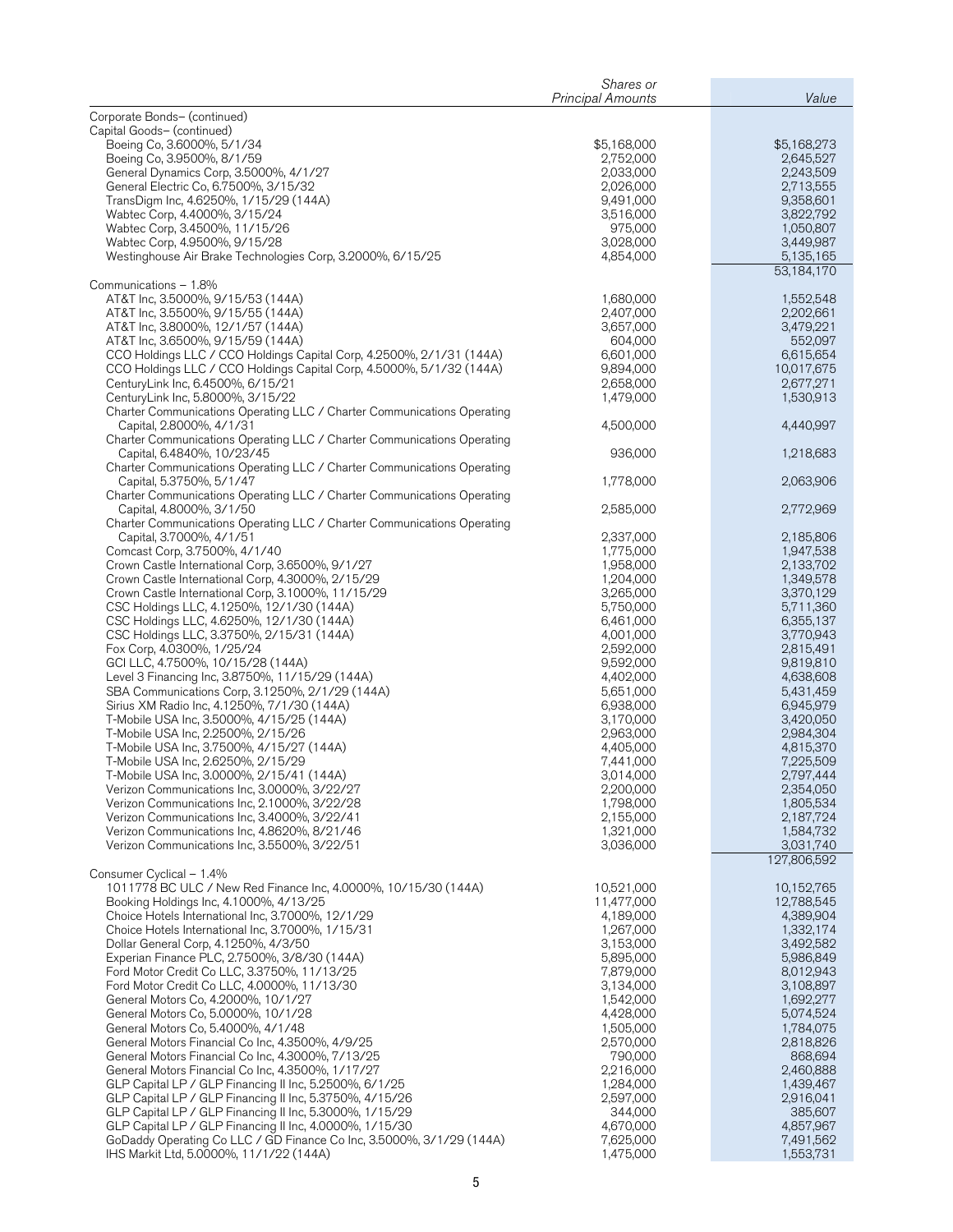|                                                                                                                          | Shares or<br><b>Principal Amounts</b> | Value                    |
|--------------------------------------------------------------------------------------------------------------------------|---------------------------------------|--------------------------|
| Corporate Bonds- (continued)                                                                                             |                                       |                          |
| Consumer Cyclical- (continued)                                                                                           |                                       |                          |
| IHS Markit Ltd, 4.7500%, 2/15/25 (144A)                                                                                  | \$2,588,000                           | \$2,897,784              |
| MDC Holdings Inc, 5.5000%, 1/15/24<br>MGM Resorts International, 7.7500%, 3/15/22                                        | 2,249,000<br>544,000                  | 2,479,523<br>573,050     |
| Nordstrom Inc, 4.3750%, 4/1/30                                                                                           | 3,998,000                             | 4,092,897                |
| Service Corp International/US, 3.3750%, 8/15/30                                                                          | 2,052,000                             | 2,002,855                |
| Yum! Brands Inc, 4.6250%, 1/31/32                                                                                        | 5,533,000                             | 5,643,688                |
| Consumer Non-Cyclical - 2.0%                                                                                             |                                       | 100,298,115              |
| Anheuser-Busch Cos LLC / Anheuser-Busch InBev Worldwide Inc,                                                             |                                       |                          |
| 4.9000%, 2/1/46                                                                                                          | 4,540,000                             | 5,423,229                |
| Anheuser-Busch InBev Worldwide Inc, 4.3500%, 6/1/40                                                                      | 3,603,000                             | 4,073,530                |
| Aramark Services Inc, 6.3750%, 5/1/25 (144A)<br>Avantor Funding Inc, 4.6250%, 7/15/28 (144A)                             | 7,110,000<br>3,985,000                | 7,536,600<br>4,161,775   |
| Catalent Pharma Solutions Inc, 3.1250%, 2/15/29 (144A)                                                                   | 1,325,000                             | 1,272,000                |
| Coca-Cola Femsa SAB de CV, 2.7500%, 1/22/30                                                                              | 2,607,000                             | 2,617,845                |
| CVS Health Corp, 5.0500%, 3/25/48                                                                                        | 2,563,000<br>1,209,000                | 3,146,441                |
| CVS Health Corp, 4.2500%, 4/1/50<br>DaVita Inc, 4.6250%, 6/1/30 (144A)                                                   | 4,493,000                             | 1,357,107<br>4,577,738   |
| DaVita Inc, 3.7500%, 2/15/31 (144A)                                                                                      | 6,903,000                             | 6,583,598                |
| Diageo Capital PLC, 1.3750%, 9/29/25                                                                                     | 3,173,000                             | 3,202,462                |
| Diageo Capital PLC, 2.0000%, 4/29/30<br>Diageo Capital PLC, 2.1250%, 4/29/32                                             | 2,989,000<br>2,398,000                | 2,922,472<br>2,315,560   |
| Elanco Animal Health Inc, 5.2720%, 8/28/23                                                                               | 5,460,000                             | 5,876,325                |
| Hasbro Inc, 3.9000%, 11/19/29                                                                                            | 8,515,000                             | 9,157,546                |
| Hasbro Inc, 6.3500%, 3/15/40                                                                                             | 922,000                               | 1,178,229                |
| Hasbro Inc, 5.1000%, 5/15/44<br>HCA Inc, 4.7500%, 5/1/23                                                                 | 1,990,000<br>3,958,000                | 2,213,578<br>4,266,100   |
| HCA Inc, 5.3750%, 2/1/25                                                                                                 | 2,189,000                             | 2,441,862                |
| HCA Inc, 5.8750%, 2/15/26                                                                                                | 1,152,000                             | 1,320,480                |
| HCA Inc, 5.3750%, 9/1/26                                                                                                 | 883,000                               | 995,583                  |
| HCA Inc, 5.6250%, 9/1/28<br>HCA Inc, 5.8750%, 2/1/29                                                                     | 2,351,000<br>1,902,000                | 2,703,650<br>2,215,830   |
| HCA Inc, 3.5000%, 9/1/30                                                                                                 | 9,956,000                             | 10,040,325               |
| HCA Inc, 5.5000%, 6/15/47                                                                                                | 1,035,000                             | 1,287,327                |
| HCA Inc, 5.2500%, 6/15/49                                                                                                | 1,552,000                             | 1,899,134                |
| JBS USA LUX SA / JBS USA Finance Inc, 6.7500%, 2/15/28 (144A)<br>JBS USA LUX SA / JBS USA Food Co / JBS USA Finance Inc, | 2,573,000                             | 2,817,435                |
| 6.5000%, 4/15/29 (144A)                                                                                                  | 5,393,000                             | 6,091,393                |
| JBS USA LUX SA / JBS USA Food Co / JBS USA Finance Inc,                                                                  |                                       |                          |
| 5.5000%, 1/15/30 (144A)                                                                                                  | 5,277,000                             | 5,840,293                |
| Kraft Heinz Foods Co, 5.0000%, 6/4/42<br>Kraft Heinz Foods Co, 4.3750%, 6/1/46                                           | 2,892,000<br>833,000                  | 3,254,661<br>870,792     |
| Kraft Heinz Foods Co, 4.8750%, 10/1/49                                                                                   | 1,946,000                             | 2,182,658                |
| Mondelez International Inc, 2.7500%, 4/13/30                                                                             | 720,000                               | 735,075                  |
| Pilgrim's Pride Corp, 4.2500%, 4/15/31 (144A)<br>Royalty Pharma PLC, 1.7500%, 9/2/27 (144A)                              | 8,793,000<br>2,033,000                | 8,759,850<br>1,974,226   |
| Royalty Pharma PLC, 3.5500%, 9/2/50 (144A)                                                                               | 3,923,000                             | 3,738,422                |
| Sysco Corp, 2.5000%, 7/15/21                                                                                             | 629,000                               | 631,555                  |
| Sysco Corp, 6.6000%, 4/1/40                                                                                              | 3,303,000                             | 4,607,788                |
| Sysco Corp, 6.6000%, 4/1/50                                                                                              | 1,572,000                             | 2,270,551<br>138,561,025 |
| Electric $-0.5\%$                                                                                                        |                                       |                          |
| Ameren Corp, 3.5000%, 1/15/31                                                                                            | 4,387,000                             | 4,655,710                |
| Dominion Energy Inc, 3.3750%, 4/1/30                                                                                     | 5,928,000                             | 6,311,657                |
| East Ohio Gas Co/The, 2.0000%, 6/15/30 (144A)<br>NextEra Energy Capital Holdings Inc, 2.7500%, 5/1/25                    | 648,000<br>2,601,000                  | 623,493<br>2,748,591     |
| NRG Energy Inc, 7.2500%, 5/15/26                                                                                         | 4,447,000                             | 4,624,880                |
| NRG Energy Inc, 6.6250%, 1/15/27                                                                                         | 4,756,000                             | 4,946,240                |
| NRG Energy Inc, 3.3750%, 2/15/29 (144A)<br>NRG Energy Inc, 3.6250%, 2/15/31 (144A)                                       | 4,783,000<br>5,400,000                | 4,669,404<br>5,265,000   |
|                                                                                                                          |                                       | 33,844,975               |
| Energy $-0.7\%$                                                                                                          |                                       |                          |
| Cheniere Corpus Christi Holdings LLC, 3.7000%, 11/15/29                                                                  | 4,749,000                             | 5,005,250                |
| Cheniere Energy Inc, 4.6250%, 10/15/28 (144A)                                                                            | 10,717,000                            | 11,130,033               |
| Cheniere Energy Partners LP, 4.0000%, 3/1/31 (144A)<br>Continental Resources Inc, 5.7500%, 1/15/31 (144A)                | 3,621,000<br>5,520,000                | 3,684,368<br>6,236,827   |
| Energy Transfer Operating LP, 5.8750%, 1/15/24                                                                           | 1,589,000                             | 1,768,834                |
| Energy Transfer Operating LP, 5.5000%, 6/1/27                                                                            | 1,185,000                             | 1,366,574                |
| Energy Transfer Operating LP, 4.9500%, 6/15/28<br>Hess Midstream Operations LP, 5.1250%, 6/15/28 (144A)                  | 184,000<br>6,466,000                  | 205,907<br>6,537,126     |
| Kinder Morgan Inc/DE, 4.3000%, 3/1/28                                                                                    | 1,871,000                             | 2,091,920                |
| NGPL PipeCo LLC, 4.3750%, 8/15/22 (144A)                                                                                 | 3,174,000                             | 3,294,620                |
| ONEOK Inc, 5.8500%, 1/15/26                                                                                              | 1,593,000                             | 1,864,869                |
| ONEOK Inc, 6.3500%, 1/15/31                                                                                              | 3,407,000                             | 4,277,842                |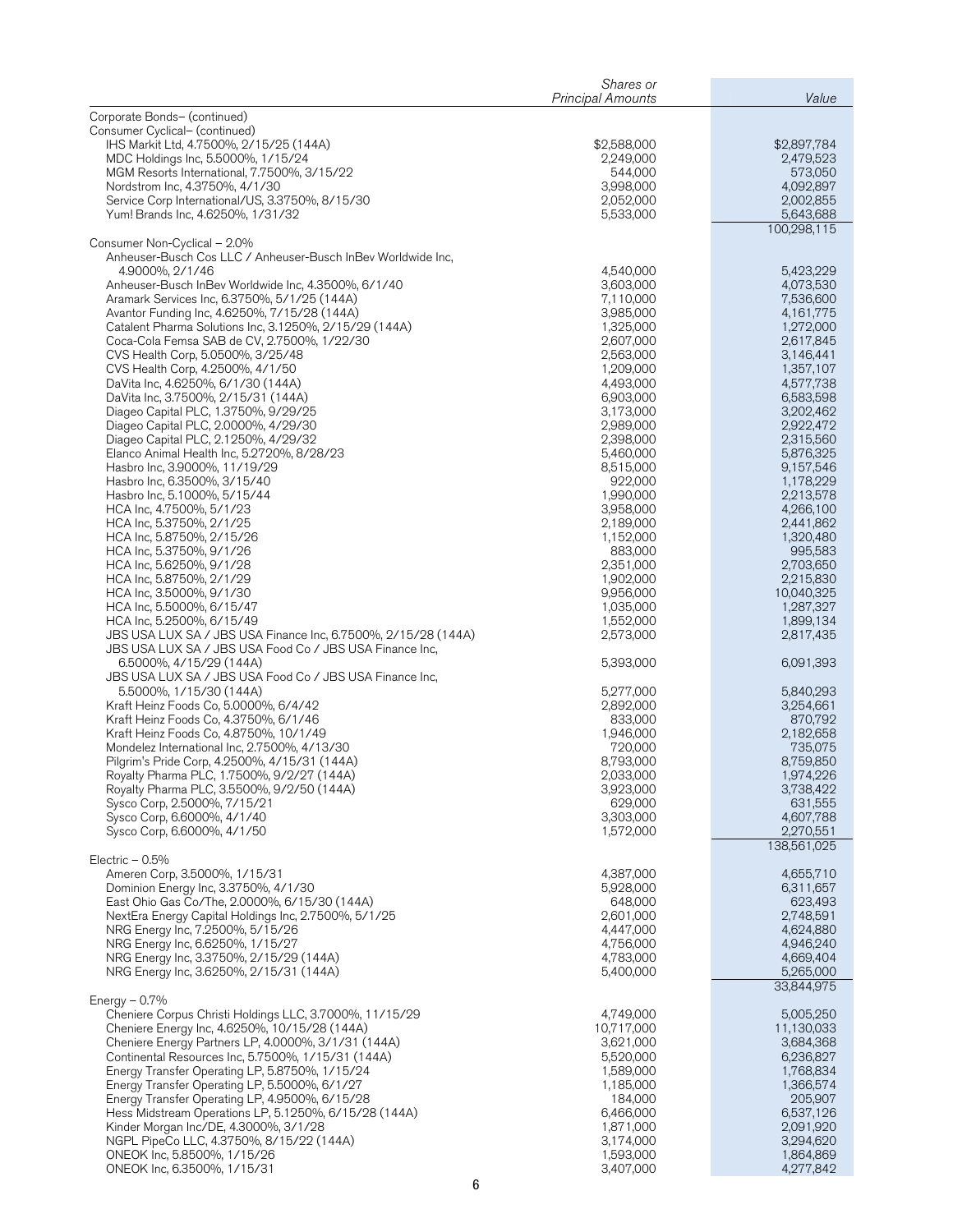|                                                                                                                                                                  | Shares or<br><b>Principal Amounts</b> | Value                    |
|------------------------------------------------------------------------------------------------------------------------------------------------------------------|---------------------------------------|--------------------------|
| Corporate Bonds- (continued)                                                                                                                                     |                                       |                          |
| Energy- (continued)                                                                                                                                              |                                       |                          |
| ONEOK Inc, 7.1500%, 1/15/51                                                                                                                                      | \$890,000                             | \$1,199,986              |
|                                                                                                                                                                  |                                       | 48.664.156               |
| Finance Companies - 0.2%<br>Quicken Loans LLC, 3.6250%, 3/1/29 (144A)                                                                                            | 4,435,000                             | 4,268,688                |
| Quicken Loans LLC, 3.8750%, 3/1/31 (144A)                                                                                                                        | 6,482,000                             | 6,238,925                |
|                                                                                                                                                                  |                                       | 10,507,613               |
| Financial Institutions - 0.1%                                                                                                                                    |                                       |                          |
| Jones Lang LaSalle Inc, 4.4000%, 11/15/22<br>Industrial Conglomerates - 0.1%                                                                                     | 2,938,000                             | 3,076,560                |
| General Electric Co, ICE LIBOR USD 3 Month + 3.3300%, 3.5139% <sup>‡,µ</sup>                                                                                     | 5,540,000                             | 5,235,300                |
| Information Technology Services - 0.1%                                                                                                                           |                                       |                          |
| Booz Allen Hamilton Inc, 3.8750%, 9/1/28 (144A)                                                                                                                  | 5,412,000                             | 5,440,413                |
| Insurance $-0.7\%$                                                                                                                                               |                                       |                          |
| Brown & Brown Inc, 4.5000%, 3/15/29<br>Brown & Brown Inc, 2.3750%, 3/15/31                                                                                       | 2,493,000<br>955,000                  | 2,800,570<br>918,156     |
| Centene Corp, 5.3750%, 6/1/26 (144A)                                                                                                                             | 6,910,000                             | 7,225,787                |
| Centene Corp, 4.2500%, 12/15/27                                                                                                                                  | 5,363,000                             | 5,641,213                |
| Centene Corp, 4.6250%, 12/15/29                                                                                                                                  | 8,060,000                             | 8,723,378                |
| Centene Corp, 3.3750%, 2/15/30<br>Centene Corp, 3.0000%, 10/15/30                                                                                                | 1,163,000<br>2,372,000                | 1,173,897<br>2,368,062   |
| Molina Healthcare Inc, 4.3750%, 6/15/28 (144A)                                                                                                                   | 13,333,000                            | 13,719,124               |
| Prudential Financial Inc,                                                                                                                                        |                                       |                          |
| US Treasury Yield Curve Rate 5 Year + 3.0350%, 3.7000%, 10/1/50 <sup>‡</sup>                                                                                     | 7,720,000                             | 7,806,464                |
|                                                                                                                                                                  |                                       | 50,376,651               |
| Real Estate Investment Trusts (REITs) - 0.1%<br>Agree LP, 2.9000%, 10/1/30                                                                                       | 2,058,000                             | 2,072,775                |
| MPT Operating Partnership LP/MPT Finance Corp, 3.5000%, 3/15/31                                                                                                  | 6,550,000                             | 6,427,646                |
|                                                                                                                                                                  |                                       | 8,500,421                |
| Technology - 1.9%                                                                                                                                                |                                       |                          |
| Analog Devices Inc, 2.9500%, 4/1/25<br>Broadcom Inc, 4.1500%, 11/15/30                                                                                           | 2,815,000<br>5,187,000                | 2,991,629<br>5,598,641   |
| Broadcom Inc, 4.3000%, 11/15/32                                                                                                                                  | 4,150,000                             | 4,518,256                |
| Broadcom Inc, 3.5000%, 2/15/41 (144A)                                                                                                                            | 5,667,000                             | 5,427,531                |
| Broadcom Inc, 3.7500%, 2/15/51 (144A)                                                                                                                            | 4,721,000                             | 4,514,295                |
| CoStar Group Inc, 2.8000%, 7/15/30 (144A)                                                                                                                        | 6,989,000                             | 6,833,131                |
| CrowdStrike Holdings Inc, 3.0000%, 2/15/29<br>Dell International LLC / EMC Corp, 5.8750%, 6/15/21 (144A)                                                         | 5,565,000<br>2,422,000                | 5,440,900<br>2,425,028   |
| Equifax Inc, 2.6000%, 12/15/25                                                                                                                                   | 4,708,000                             | 4,935,384                |
| Equinix Inc, 2.1500%, 7/15/30                                                                                                                                    | 2,665,000                             | 2,533,725                |
| Gartner Inc, 3.7500%, 10/1/30 (144A)                                                                                                                             | 1,038,000                             | 1,029,416                |
| Global Payments Inc, 3.2000%, 8/15/29<br>Marvell Technology Group Ltd, 4.2000%, 6/22/23                                                                          | 1,143,000<br>1,361,000                | 1,203,821<br>1,456,251   |
| Marvell Technology Group Ltd, 4.8750%, 6/22/28                                                                                                                   | 4,065,000                             | 4,659,714                |
| Microchip Technology Inc, 2.6700%, 9/1/23 (144A)                                                                                                                 | 6,452,000                             | 6,719,320                |
| Microchip Technology Inc, 4.2500%, 9/1/25 (144A)                                                                                                                 | 5,055,000                             | 5,281,199                |
| MSCI Inc, 4.0000%, 11/15/29 (144A)                                                                                                                               | 422,000                               | 434,010                  |
| MSCI Inc, 3.6250%, 9/1/30 (144A)<br>MSCI Inc, 3.8750%, 2/15/31 (144A)                                                                                            | 7,118,000<br>6,019,000                | 7,237,938<br>6,146,904   |
| PayPal Holdings Inc, 1.6500%, 6/1/25                                                                                                                             | 2,243,000                             | 2,284,279                |
| Qorvo Inc, 3.3750%, 4/1/31 (144A)                                                                                                                                | 5,951,000                             | 5,831,325                |
| Sensata Technologies Inc, 3.7500%, 2/15/31 (144A)                                                                                                                | 5,928,000                             | 5,844,652                |
| SK Hynix Inc, 1.5000%, 1/19/26 (144A)<br>SK Hynix Inc, 2.3750%, 1/19/31 (144A)                                                                                   | 4,696,000<br>3,075,000                | 4,621,240<br>2,907,708   |
| Total System Services Inc, 4.8000%, 4/1/26                                                                                                                       | 3,189,000                             | 3,646,685                |
| Trimble Inc, 4.7500%, 12/1/24                                                                                                                                    | 5,510,000                             | 6,166,498                |
| Trimble Inc, 4.9000%, 6/15/28                                                                                                                                    | 6,348,000                             | 7,322,857                |
| Twilio Inc, 3.6250%, 3/15/29<br>Twilio Inc, 3.8750%, 3/15/31                                                                                                     | 2,158,000                             | 2,184,608                |
| VMware Inc, 4.5000%, 5/15/25                                                                                                                                     | 2,158,000<br>5,017,000                | 2,204,095<br>5,595,669   |
| VMware Inc, 4.6500%, 5/15/27                                                                                                                                     | 5,629,000                             | 6,380,554                |
|                                                                                                                                                                  |                                       | 134,377,263              |
| Total Corporate Bonds (cost \$940,679,216)                                                                                                                       |                                       | 967,583,034              |
| Inflation-Indexed Bonds- 1.4%                                                                                                                                    |                                       |                          |
| United States Treasury Inflation Indexed Bonds, 0.6250%, 4/15/23 <sup>CC</sup><br>United States Treasury Inflation Indexed Bonds, 0.1250%, 1/15/31 <sup>CC</sup> | 79,429,014<br>15,964,211              | 84,505,025<br>17,183,768 |
| Total Inflation-Indexed Bonds (cost \$101,741,129)                                                                                                               |                                       | 101,688,793              |
| Mortgage-Backed Securities- 5.2%                                                                                                                                 |                                       |                          |
| Fannie Mae:                                                                                                                                                      |                                       |                          |
| 1.5000%, TBA, 15 Year Maturity                                                                                                                                   | 1,180,441                             | 1,185,422                |
| 2.0000%, TBA, 15 Year Maturity                                                                                                                                   | 10,750,785                            | 11,032,026               |
| 2.0000%, TBA, 30 Year Maturity<br>2.5000%, TBA, 15 Year Maturity                                                                                                 | 60,207,245<br>8,099,200               | 60,084,302<br>8,428,270  |
| 3.5000%, TBA, 30 Year Maturity                                                                                                                                   | 10,171,300                            | 10,745,368               |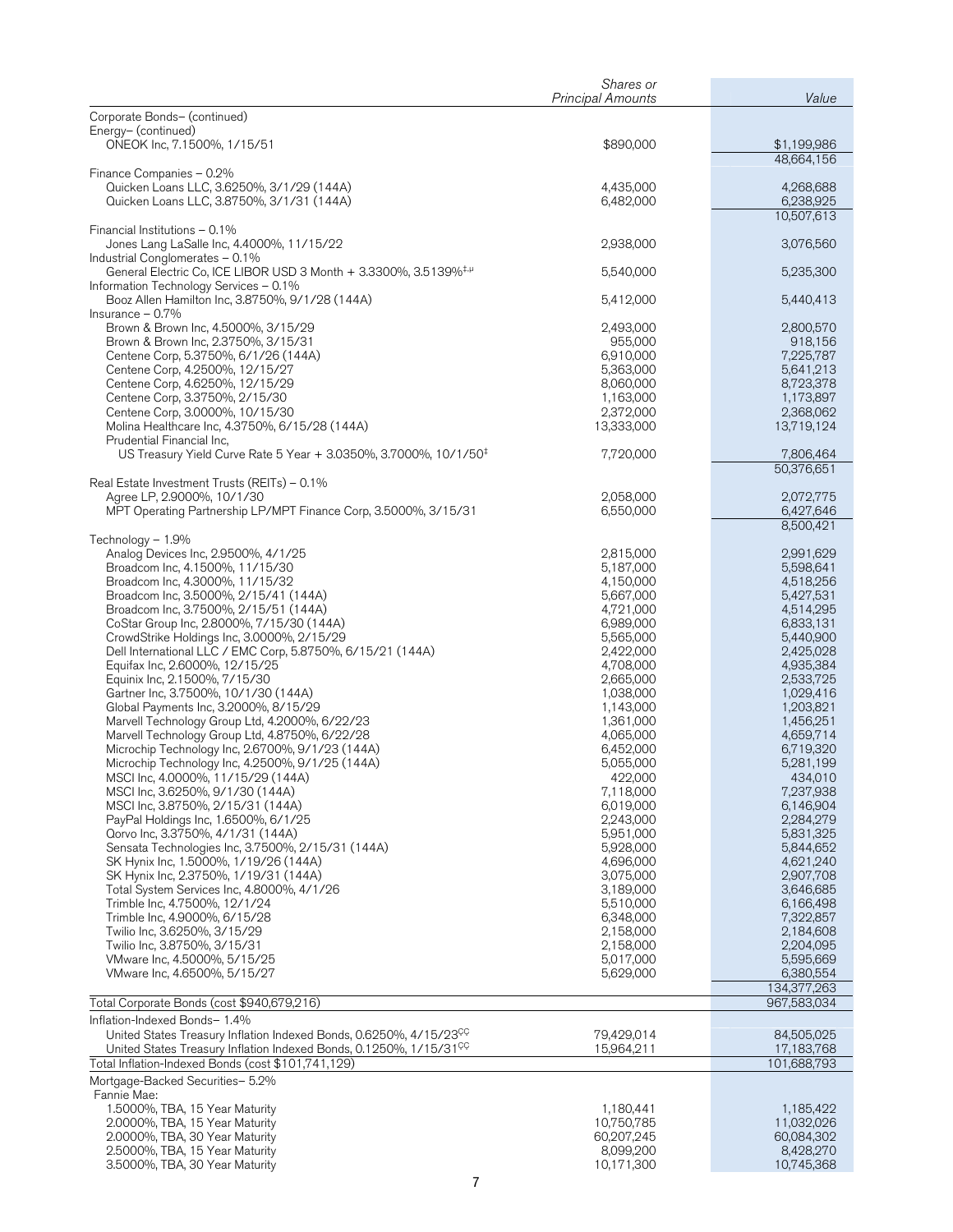| Mortgage-Backed Securities- (continued)<br>Fannie Mae- (continued)<br>\$8,868,739<br>2.5000%, TBA, 30 Year Maturity<br>\$8,643,153<br>100.344.127<br>Fannie Mae Pool:<br>593,561<br>631,808<br>3.0000%, 10/1/34<br>397,476<br>416,456<br>2.5000%, 11/1/34<br>236,230<br>253,083<br>3.0000%, 11/1/34<br>3.0000%, 12/1/34<br>241,143<br>257,959<br>6.0000%, 2/1/37<br>85,406<br>99,571<br>4.5000%, 11/1/42<br>478,238<br>535,751<br>3.0000%, 1/1/43<br>260,978<br>276,685<br>3.0000%, 2/1/43<br>74,364<br>79,327<br>3.0000%, 5/1/43<br>2,494,954<br>2,633,923<br>3.0000%, 5/1/43<br>633,494<br>592,433<br>5.0000%, 7/1/44<br>70,480<br>62,095<br>4.5000%, 10/1/44<br>1,184,108<br>1,323,585<br>4.5000%, 3/1/45<br>1,832,494<br>2,048,345<br>4.5000%, 6/1/45<br>1,061,553<br>1,186,774<br>3.5000%, 12/1/45<br>798,461<br>854,918<br>3.0000%, 1/1/46<br>95,969<br>101,314<br>4.5000%, 2/1/46<br>2,225,597<br>2,493,248<br>3.5000%, 7/1/46<br>1,338,771<br>1,241,841<br>3.0000%, 9/1/46<br>6,685,728<br>6,310,464<br>3.0000%, 2/1/47<br>20,689,075<br>21,919,393<br>3.0000%, 3/1/47<br>2,209,909<br>2,338,926<br>3.5000%, 3/1/47<br>686,429<br>734,964<br>3.5000%, 7/1/47<br>579,965<br>620,972<br>3.5000%, 8/1/47<br>499,049<br>529,164<br>3.5000%, 8/1/47<br>373,130<br>405,510<br>178,083<br>193,537<br>3.5000%, 12/1/47<br>106,284<br>115,507<br>3.5000%, 12/1/47<br>3.5000%, 1/1/48<br>1,287,563<br>1,370,549<br>4.0000%, 1/1/48<br>4,709,705<br>5,088,840<br>4.0000%, 1/1/48<br>4,443,328<br>4,802,909<br>3.0000%, 2/1/48<br>1,078,549<br>1,141,337<br>3.5000%, 3/1/48<br>168,360<br>183,066<br>4.0000%, 3/1/48<br>1,721,608<br>1,594,061<br>4.5000%, 3/1/48<br>64,878<br>59,570<br>3.0000%, 5/1/48<br>495,096<br>521,388<br>5.0000%, 5/1/48<br>1,305,357<br>1,444,886<br>3.5000%, 7/1/48<br>16,617,135<br>17,724,676<br>4.5000%, 8/1/48<br>33,586<br>36,579<br>3.0000%, 11/1/48<br>2,454,727<br>2,580,930<br>4.0000%, 2/1/49<br>852,866<br>915,654<br>3.0000%, 8/1/49<br>1,334,726<br>1,411,109<br>3.0000%, 9/1/49<br>248,104<br>260,416<br>636,494<br>2.5000%, 1/1/50<br>655,788<br>2.5000%, 10/1/50<br>1,175,550<br>1,207,446<br>2.5000%, 1/1/51<br>2,139,903<br>2,195,990<br>3.5000%, 8/1/56<br>4,135,272<br>4,505,196<br>3.0000%, 2/1/57<br>3,982,520<br>4,280,993<br>3.0000%, 6/1/57<br>74,394<br>79,938<br>100,973,369<br>Freddie Mac Gold Pool:<br>485,488<br>526,940<br>3.5000%, 1/1/47<br>Freddie Mac Pool:<br>5,235,105<br>3.0000%, 5/1/31<br>5,569,459<br>1,223,355<br>3.0000%, 9/1/32<br>1,147,240<br>3.0000%, 10/1/32<br>571,913<br>605,345<br>3.0000%, 1/1/33<br>650,881<br>694,064<br>2.5000%, 12/1/33<br>5,568,091<br>5,816,083<br>1,254,206<br>3.0000%, 10/1/34<br>1,175,033<br>3.0000%, 10/1/34<br>475,405<br>506,033<br>1,728,472<br>2.5000%, 11/1/34<br>1,649,589<br>2.5000%, 11/1/34<br>333,134<br>349,064<br>1,388,803<br>1,622,389<br>6.0000%, 4/1/40<br>223,924<br>3.5000%, 7/1/42<br>243,052<br>3.5000%, 8/1/42<br>306,997<br>333,222<br>237,734<br>3.5000%, 8/1/42<br>258,042<br>3.5000%, 2/1/43<br>839,954<br>914,574<br>3.0000%, 3/1/43<br>2,353,547<br>2,494,404<br>3.0000%, 6/1/43<br>173,817<br>167,940<br>3.5000%, 2/1/44<br>818,151<br>890,834<br>4.5000%, 5/1/44<br>416,528<br>465,614<br>4,984,605<br>3.5000%, 12/1/44<br>5,389,845 | Shares or<br><b>Principal Amounts</b> | Value |
|--------------------------------------------------------------------------------------------------------------------------------------------------------------------------------------------------------------------------------------------------------------------------------------------------------------------------------------------------------------------------------------------------------------------------------------------------------------------------------------------------------------------------------------------------------------------------------------------------------------------------------------------------------------------------------------------------------------------------------------------------------------------------------------------------------------------------------------------------------------------------------------------------------------------------------------------------------------------------------------------------------------------------------------------------------------------------------------------------------------------------------------------------------------------------------------------------------------------------------------------------------------------------------------------------------------------------------------------------------------------------------------------------------------------------------------------------------------------------------------------------------------------------------------------------------------------------------------------------------------------------------------------------------------------------------------------------------------------------------------------------------------------------------------------------------------------------------------------------------------------------------------------------------------------------------------------------------------------------------------------------------------------------------------------------------------------------------------------------------------------------------------------------------------------------------------------------------------------------------------------------------------------------------------------------------------------------------------------------------------------------------------------------------------------------------------------------------------------------------------------------------------------------------------------------------------------------------------------------------------------------------------------------------------------------------------------------------------------------------------------------------------------------------------------------------------------------------------------------------------------------------------------------------------------------------------------------------------------------------------------------------------------------------------------------------------------------------------------------------------------------------------------------------------------------------------------------------------------------------------------------------------------------|---------------------------------------|-------|
|                                                                                                                                                                                                                                                                                                                                                                                                                                                                                                                                                                                                                                                                                                                                                                                                                                                                                                                                                                                                                                                                                                                                                                                                                                                                                                                                                                                                                                                                                                                                                                                                                                                                                                                                                                                                                                                                                                                                                                                                                                                                                                                                                                                                                                                                                                                                                                                                                                                                                                                                                                                                                                                                                                                                                                                                                                                                                                                                                                                                                                                                                                                                                                                                                                                                          |                                       |       |
|                                                                                                                                                                                                                                                                                                                                                                                                                                                                                                                                                                                                                                                                                                                                                                                                                                                                                                                                                                                                                                                                                                                                                                                                                                                                                                                                                                                                                                                                                                                                                                                                                                                                                                                                                                                                                                                                                                                                                                                                                                                                                                                                                                                                                                                                                                                                                                                                                                                                                                                                                                                                                                                                                                                                                                                                                                                                                                                                                                                                                                                                                                                                                                                                                                                                          |                                       |       |
|                                                                                                                                                                                                                                                                                                                                                                                                                                                                                                                                                                                                                                                                                                                                                                                                                                                                                                                                                                                                                                                                                                                                                                                                                                                                                                                                                                                                                                                                                                                                                                                                                                                                                                                                                                                                                                                                                                                                                                                                                                                                                                                                                                                                                                                                                                                                                                                                                                                                                                                                                                                                                                                                                                                                                                                                                                                                                                                                                                                                                                                                                                                                                                                                                                                                          |                                       |       |
|                                                                                                                                                                                                                                                                                                                                                                                                                                                                                                                                                                                                                                                                                                                                                                                                                                                                                                                                                                                                                                                                                                                                                                                                                                                                                                                                                                                                                                                                                                                                                                                                                                                                                                                                                                                                                                                                                                                                                                                                                                                                                                                                                                                                                                                                                                                                                                                                                                                                                                                                                                                                                                                                                                                                                                                                                                                                                                                                                                                                                                                                                                                                                                                                                                                                          |                                       |       |
|                                                                                                                                                                                                                                                                                                                                                                                                                                                                                                                                                                                                                                                                                                                                                                                                                                                                                                                                                                                                                                                                                                                                                                                                                                                                                                                                                                                                                                                                                                                                                                                                                                                                                                                                                                                                                                                                                                                                                                                                                                                                                                                                                                                                                                                                                                                                                                                                                                                                                                                                                                                                                                                                                                                                                                                                                                                                                                                                                                                                                                                                                                                                                                                                                                                                          |                                       |       |
|                                                                                                                                                                                                                                                                                                                                                                                                                                                                                                                                                                                                                                                                                                                                                                                                                                                                                                                                                                                                                                                                                                                                                                                                                                                                                                                                                                                                                                                                                                                                                                                                                                                                                                                                                                                                                                                                                                                                                                                                                                                                                                                                                                                                                                                                                                                                                                                                                                                                                                                                                                                                                                                                                                                                                                                                                                                                                                                                                                                                                                                                                                                                                                                                                                                                          |                                       |       |
|                                                                                                                                                                                                                                                                                                                                                                                                                                                                                                                                                                                                                                                                                                                                                                                                                                                                                                                                                                                                                                                                                                                                                                                                                                                                                                                                                                                                                                                                                                                                                                                                                                                                                                                                                                                                                                                                                                                                                                                                                                                                                                                                                                                                                                                                                                                                                                                                                                                                                                                                                                                                                                                                                                                                                                                                                                                                                                                                                                                                                                                                                                                                                                                                                                                                          |                                       |       |
|                                                                                                                                                                                                                                                                                                                                                                                                                                                                                                                                                                                                                                                                                                                                                                                                                                                                                                                                                                                                                                                                                                                                                                                                                                                                                                                                                                                                                                                                                                                                                                                                                                                                                                                                                                                                                                                                                                                                                                                                                                                                                                                                                                                                                                                                                                                                                                                                                                                                                                                                                                                                                                                                                                                                                                                                                                                                                                                                                                                                                                                                                                                                                                                                                                                                          |                                       |       |
|                                                                                                                                                                                                                                                                                                                                                                                                                                                                                                                                                                                                                                                                                                                                                                                                                                                                                                                                                                                                                                                                                                                                                                                                                                                                                                                                                                                                                                                                                                                                                                                                                                                                                                                                                                                                                                                                                                                                                                                                                                                                                                                                                                                                                                                                                                                                                                                                                                                                                                                                                                                                                                                                                                                                                                                                                                                                                                                                                                                                                                                                                                                                                                                                                                                                          |                                       |       |
|                                                                                                                                                                                                                                                                                                                                                                                                                                                                                                                                                                                                                                                                                                                                                                                                                                                                                                                                                                                                                                                                                                                                                                                                                                                                                                                                                                                                                                                                                                                                                                                                                                                                                                                                                                                                                                                                                                                                                                                                                                                                                                                                                                                                                                                                                                                                                                                                                                                                                                                                                                                                                                                                                                                                                                                                                                                                                                                                                                                                                                                                                                                                                                                                                                                                          |                                       |       |
|                                                                                                                                                                                                                                                                                                                                                                                                                                                                                                                                                                                                                                                                                                                                                                                                                                                                                                                                                                                                                                                                                                                                                                                                                                                                                                                                                                                                                                                                                                                                                                                                                                                                                                                                                                                                                                                                                                                                                                                                                                                                                                                                                                                                                                                                                                                                                                                                                                                                                                                                                                                                                                                                                                                                                                                                                                                                                                                                                                                                                                                                                                                                                                                                                                                                          |                                       |       |
|                                                                                                                                                                                                                                                                                                                                                                                                                                                                                                                                                                                                                                                                                                                                                                                                                                                                                                                                                                                                                                                                                                                                                                                                                                                                                                                                                                                                                                                                                                                                                                                                                                                                                                                                                                                                                                                                                                                                                                                                                                                                                                                                                                                                                                                                                                                                                                                                                                                                                                                                                                                                                                                                                                                                                                                                                                                                                                                                                                                                                                                                                                                                                                                                                                                                          |                                       |       |
|                                                                                                                                                                                                                                                                                                                                                                                                                                                                                                                                                                                                                                                                                                                                                                                                                                                                                                                                                                                                                                                                                                                                                                                                                                                                                                                                                                                                                                                                                                                                                                                                                                                                                                                                                                                                                                                                                                                                                                                                                                                                                                                                                                                                                                                                                                                                                                                                                                                                                                                                                                                                                                                                                                                                                                                                                                                                                                                                                                                                                                                                                                                                                                                                                                                                          |                                       |       |
|                                                                                                                                                                                                                                                                                                                                                                                                                                                                                                                                                                                                                                                                                                                                                                                                                                                                                                                                                                                                                                                                                                                                                                                                                                                                                                                                                                                                                                                                                                                                                                                                                                                                                                                                                                                                                                                                                                                                                                                                                                                                                                                                                                                                                                                                                                                                                                                                                                                                                                                                                                                                                                                                                                                                                                                                                                                                                                                                                                                                                                                                                                                                                                                                                                                                          |                                       |       |
|                                                                                                                                                                                                                                                                                                                                                                                                                                                                                                                                                                                                                                                                                                                                                                                                                                                                                                                                                                                                                                                                                                                                                                                                                                                                                                                                                                                                                                                                                                                                                                                                                                                                                                                                                                                                                                                                                                                                                                                                                                                                                                                                                                                                                                                                                                                                                                                                                                                                                                                                                                                                                                                                                                                                                                                                                                                                                                                                                                                                                                                                                                                                                                                                                                                                          |                                       |       |
|                                                                                                                                                                                                                                                                                                                                                                                                                                                                                                                                                                                                                                                                                                                                                                                                                                                                                                                                                                                                                                                                                                                                                                                                                                                                                                                                                                                                                                                                                                                                                                                                                                                                                                                                                                                                                                                                                                                                                                                                                                                                                                                                                                                                                                                                                                                                                                                                                                                                                                                                                                                                                                                                                                                                                                                                                                                                                                                                                                                                                                                                                                                                                                                                                                                                          |                                       |       |
|                                                                                                                                                                                                                                                                                                                                                                                                                                                                                                                                                                                                                                                                                                                                                                                                                                                                                                                                                                                                                                                                                                                                                                                                                                                                                                                                                                                                                                                                                                                                                                                                                                                                                                                                                                                                                                                                                                                                                                                                                                                                                                                                                                                                                                                                                                                                                                                                                                                                                                                                                                                                                                                                                                                                                                                                                                                                                                                                                                                                                                                                                                                                                                                                                                                                          |                                       |       |
|                                                                                                                                                                                                                                                                                                                                                                                                                                                                                                                                                                                                                                                                                                                                                                                                                                                                                                                                                                                                                                                                                                                                                                                                                                                                                                                                                                                                                                                                                                                                                                                                                                                                                                                                                                                                                                                                                                                                                                                                                                                                                                                                                                                                                                                                                                                                                                                                                                                                                                                                                                                                                                                                                                                                                                                                                                                                                                                                                                                                                                                                                                                                                                                                                                                                          |                                       |       |
|                                                                                                                                                                                                                                                                                                                                                                                                                                                                                                                                                                                                                                                                                                                                                                                                                                                                                                                                                                                                                                                                                                                                                                                                                                                                                                                                                                                                                                                                                                                                                                                                                                                                                                                                                                                                                                                                                                                                                                                                                                                                                                                                                                                                                                                                                                                                                                                                                                                                                                                                                                                                                                                                                                                                                                                                                                                                                                                                                                                                                                                                                                                                                                                                                                                                          |                                       |       |
|                                                                                                                                                                                                                                                                                                                                                                                                                                                                                                                                                                                                                                                                                                                                                                                                                                                                                                                                                                                                                                                                                                                                                                                                                                                                                                                                                                                                                                                                                                                                                                                                                                                                                                                                                                                                                                                                                                                                                                                                                                                                                                                                                                                                                                                                                                                                                                                                                                                                                                                                                                                                                                                                                                                                                                                                                                                                                                                                                                                                                                                                                                                                                                                                                                                                          |                                       |       |
|                                                                                                                                                                                                                                                                                                                                                                                                                                                                                                                                                                                                                                                                                                                                                                                                                                                                                                                                                                                                                                                                                                                                                                                                                                                                                                                                                                                                                                                                                                                                                                                                                                                                                                                                                                                                                                                                                                                                                                                                                                                                                                                                                                                                                                                                                                                                                                                                                                                                                                                                                                                                                                                                                                                                                                                                                                                                                                                                                                                                                                                                                                                                                                                                                                                                          |                                       |       |
|                                                                                                                                                                                                                                                                                                                                                                                                                                                                                                                                                                                                                                                                                                                                                                                                                                                                                                                                                                                                                                                                                                                                                                                                                                                                                                                                                                                                                                                                                                                                                                                                                                                                                                                                                                                                                                                                                                                                                                                                                                                                                                                                                                                                                                                                                                                                                                                                                                                                                                                                                                                                                                                                                                                                                                                                                                                                                                                                                                                                                                                                                                                                                                                                                                                                          |                                       |       |
|                                                                                                                                                                                                                                                                                                                                                                                                                                                                                                                                                                                                                                                                                                                                                                                                                                                                                                                                                                                                                                                                                                                                                                                                                                                                                                                                                                                                                                                                                                                                                                                                                                                                                                                                                                                                                                                                                                                                                                                                                                                                                                                                                                                                                                                                                                                                                                                                                                                                                                                                                                                                                                                                                                                                                                                                                                                                                                                                                                                                                                                                                                                                                                                                                                                                          |                                       |       |
|                                                                                                                                                                                                                                                                                                                                                                                                                                                                                                                                                                                                                                                                                                                                                                                                                                                                                                                                                                                                                                                                                                                                                                                                                                                                                                                                                                                                                                                                                                                                                                                                                                                                                                                                                                                                                                                                                                                                                                                                                                                                                                                                                                                                                                                                                                                                                                                                                                                                                                                                                                                                                                                                                                                                                                                                                                                                                                                                                                                                                                                                                                                                                                                                                                                                          |                                       |       |
|                                                                                                                                                                                                                                                                                                                                                                                                                                                                                                                                                                                                                                                                                                                                                                                                                                                                                                                                                                                                                                                                                                                                                                                                                                                                                                                                                                                                                                                                                                                                                                                                                                                                                                                                                                                                                                                                                                                                                                                                                                                                                                                                                                                                                                                                                                                                                                                                                                                                                                                                                                                                                                                                                                                                                                                                                                                                                                                                                                                                                                                                                                                                                                                                                                                                          |                                       |       |
|                                                                                                                                                                                                                                                                                                                                                                                                                                                                                                                                                                                                                                                                                                                                                                                                                                                                                                                                                                                                                                                                                                                                                                                                                                                                                                                                                                                                                                                                                                                                                                                                                                                                                                                                                                                                                                                                                                                                                                                                                                                                                                                                                                                                                                                                                                                                                                                                                                                                                                                                                                                                                                                                                                                                                                                                                                                                                                                                                                                                                                                                                                                                                                                                                                                                          |                                       |       |
|                                                                                                                                                                                                                                                                                                                                                                                                                                                                                                                                                                                                                                                                                                                                                                                                                                                                                                                                                                                                                                                                                                                                                                                                                                                                                                                                                                                                                                                                                                                                                                                                                                                                                                                                                                                                                                                                                                                                                                                                                                                                                                                                                                                                                                                                                                                                                                                                                                                                                                                                                                                                                                                                                                                                                                                                                                                                                                                                                                                                                                                                                                                                                                                                                                                                          |                                       |       |
|                                                                                                                                                                                                                                                                                                                                                                                                                                                                                                                                                                                                                                                                                                                                                                                                                                                                                                                                                                                                                                                                                                                                                                                                                                                                                                                                                                                                                                                                                                                                                                                                                                                                                                                                                                                                                                                                                                                                                                                                                                                                                                                                                                                                                                                                                                                                                                                                                                                                                                                                                                                                                                                                                                                                                                                                                                                                                                                                                                                                                                                                                                                                                                                                                                                                          |                                       |       |
|                                                                                                                                                                                                                                                                                                                                                                                                                                                                                                                                                                                                                                                                                                                                                                                                                                                                                                                                                                                                                                                                                                                                                                                                                                                                                                                                                                                                                                                                                                                                                                                                                                                                                                                                                                                                                                                                                                                                                                                                                                                                                                                                                                                                                                                                                                                                                                                                                                                                                                                                                                                                                                                                                                                                                                                                                                                                                                                                                                                                                                                                                                                                                                                                                                                                          |                                       |       |
|                                                                                                                                                                                                                                                                                                                                                                                                                                                                                                                                                                                                                                                                                                                                                                                                                                                                                                                                                                                                                                                                                                                                                                                                                                                                                                                                                                                                                                                                                                                                                                                                                                                                                                                                                                                                                                                                                                                                                                                                                                                                                                                                                                                                                                                                                                                                                                                                                                                                                                                                                                                                                                                                                                                                                                                                                                                                                                                                                                                                                                                                                                                                                                                                                                                                          |                                       |       |
|                                                                                                                                                                                                                                                                                                                                                                                                                                                                                                                                                                                                                                                                                                                                                                                                                                                                                                                                                                                                                                                                                                                                                                                                                                                                                                                                                                                                                                                                                                                                                                                                                                                                                                                                                                                                                                                                                                                                                                                                                                                                                                                                                                                                                                                                                                                                                                                                                                                                                                                                                                                                                                                                                                                                                                                                                                                                                                                                                                                                                                                                                                                                                                                                                                                                          |                                       |       |
|                                                                                                                                                                                                                                                                                                                                                                                                                                                                                                                                                                                                                                                                                                                                                                                                                                                                                                                                                                                                                                                                                                                                                                                                                                                                                                                                                                                                                                                                                                                                                                                                                                                                                                                                                                                                                                                                                                                                                                                                                                                                                                                                                                                                                                                                                                                                                                                                                                                                                                                                                                                                                                                                                                                                                                                                                                                                                                                                                                                                                                                                                                                                                                                                                                                                          |                                       |       |
|                                                                                                                                                                                                                                                                                                                                                                                                                                                                                                                                                                                                                                                                                                                                                                                                                                                                                                                                                                                                                                                                                                                                                                                                                                                                                                                                                                                                                                                                                                                                                                                                                                                                                                                                                                                                                                                                                                                                                                                                                                                                                                                                                                                                                                                                                                                                                                                                                                                                                                                                                                                                                                                                                                                                                                                                                                                                                                                                                                                                                                                                                                                                                                                                                                                                          |                                       |       |
|                                                                                                                                                                                                                                                                                                                                                                                                                                                                                                                                                                                                                                                                                                                                                                                                                                                                                                                                                                                                                                                                                                                                                                                                                                                                                                                                                                                                                                                                                                                                                                                                                                                                                                                                                                                                                                                                                                                                                                                                                                                                                                                                                                                                                                                                                                                                                                                                                                                                                                                                                                                                                                                                                                                                                                                                                                                                                                                                                                                                                                                                                                                                                                                                                                                                          |                                       |       |
|                                                                                                                                                                                                                                                                                                                                                                                                                                                                                                                                                                                                                                                                                                                                                                                                                                                                                                                                                                                                                                                                                                                                                                                                                                                                                                                                                                                                                                                                                                                                                                                                                                                                                                                                                                                                                                                                                                                                                                                                                                                                                                                                                                                                                                                                                                                                                                                                                                                                                                                                                                                                                                                                                                                                                                                                                                                                                                                                                                                                                                                                                                                                                                                                                                                                          |                                       |       |
|                                                                                                                                                                                                                                                                                                                                                                                                                                                                                                                                                                                                                                                                                                                                                                                                                                                                                                                                                                                                                                                                                                                                                                                                                                                                                                                                                                                                                                                                                                                                                                                                                                                                                                                                                                                                                                                                                                                                                                                                                                                                                                                                                                                                                                                                                                                                                                                                                                                                                                                                                                                                                                                                                                                                                                                                                                                                                                                                                                                                                                                                                                                                                                                                                                                                          |                                       |       |
|                                                                                                                                                                                                                                                                                                                                                                                                                                                                                                                                                                                                                                                                                                                                                                                                                                                                                                                                                                                                                                                                                                                                                                                                                                                                                                                                                                                                                                                                                                                                                                                                                                                                                                                                                                                                                                                                                                                                                                                                                                                                                                                                                                                                                                                                                                                                                                                                                                                                                                                                                                                                                                                                                                                                                                                                                                                                                                                                                                                                                                                                                                                                                                                                                                                                          |                                       |       |
|                                                                                                                                                                                                                                                                                                                                                                                                                                                                                                                                                                                                                                                                                                                                                                                                                                                                                                                                                                                                                                                                                                                                                                                                                                                                                                                                                                                                                                                                                                                                                                                                                                                                                                                                                                                                                                                                                                                                                                                                                                                                                                                                                                                                                                                                                                                                                                                                                                                                                                                                                                                                                                                                                                                                                                                                                                                                                                                                                                                                                                                                                                                                                                                                                                                                          |                                       |       |
|                                                                                                                                                                                                                                                                                                                                                                                                                                                                                                                                                                                                                                                                                                                                                                                                                                                                                                                                                                                                                                                                                                                                                                                                                                                                                                                                                                                                                                                                                                                                                                                                                                                                                                                                                                                                                                                                                                                                                                                                                                                                                                                                                                                                                                                                                                                                                                                                                                                                                                                                                                                                                                                                                                                                                                                                                                                                                                                                                                                                                                                                                                                                                                                                                                                                          |                                       |       |
|                                                                                                                                                                                                                                                                                                                                                                                                                                                                                                                                                                                                                                                                                                                                                                                                                                                                                                                                                                                                                                                                                                                                                                                                                                                                                                                                                                                                                                                                                                                                                                                                                                                                                                                                                                                                                                                                                                                                                                                                                                                                                                                                                                                                                                                                                                                                                                                                                                                                                                                                                                                                                                                                                                                                                                                                                                                                                                                                                                                                                                                                                                                                                                                                                                                                          |                                       |       |
|                                                                                                                                                                                                                                                                                                                                                                                                                                                                                                                                                                                                                                                                                                                                                                                                                                                                                                                                                                                                                                                                                                                                                                                                                                                                                                                                                                                                                                                                                                                                                                                                                                                                                                                                                                                                                                                                                                                                                                                                                                                                                                                                                                                                                                                                                                                                                                                                                                                                                                                                                                                                                                                                                                                                                                                                                                                                                                                                                                                                                                                                                                                                                                                                                                                                          |                                       |       |
|                                                                                                                                                                                                                                                                                                                                                                                                                                                                                                                                                                                                                                                                                                                                                                                                                                                                                                                                                                                                                                                                                                                                                                                                                                                                                                                                                                                                                                                                                                                                                                                                                                                                                                                                                                                                                                                                                                                                                                                                                                                                                                                                                                                                                                                                                                                                                                                                                                                                                                                                                                                                                                                                                                                                                                                                                                                                                                                                                                                                                                                                                                                                                                                                                                                                          |                                       |       |
|                                                                                                                                                                                                                                                                                                                                                                                                                                                                                                                                                                                                                                                                                                                                                                                                                                                                                                                                                                                                                                                                                                                                                                                                                                                                                                                                                                                                                                                                                                                                                                                                                                                                                                                                                                                                                                                                                                                                                                                                                                                                                                                                                                                                                                                                                                                                                                                                                                                                                                                                                                                                                                                                                                                                                                                                                                                                                                                                                                                                                                                                                                                                                                                                                                                                          |                                       |       |
|                                                                                                                                                                                                                                                                                                                                                                                                                                                                                                                                                                                                                                                                                                                                                                                                                                                                                                                                                                                                                                                                                                                                                                                                                                                                                                                                                                                                                                                                                                                                                                                                                                                                                                                                                                                                                                                                                                                                                                                                                                                                                                                                                                                                                                                                                                                                                                                                                                                                                                                                                                                                                                                                                                                                                                                                                                                                                                                                                                                                                                                                                                                                                                                                                                                                          |                                       |       |
|                                                                                                                                                                                                                                                                                                                                                                                                                                                                                                                                                                                                                                                                                                                                                                                                                                                                                                                                                                                                                                                                                                                                                                                                                                                                                                                                                                                                                                                                                                                                                                                                                                                                                                                                                                                                                                                                                                                                                                                                                                                                                                                                                                                                                                                                                                                                                                                                                                                                                                                                                                                                                                                                                                                                                                                                                                                                                                                                                                                                                                                                                                                                                                                                                                                                          |                                       |       |
|                                                                                                                                                                                                                                                                                                                                                                                                                                                                                                                                                                                                                                                                                                                                                                                                                                                                                                                                                                                                                                                                                                                                                                                                                                                                                                                                                                                                                                                                                                                                                                                                                                                                                                                                                                                                                                                                                                                                                                                                                                                                                                                                                                                                                                                                                                                                                                                                                                                                                                                                                                                                                                                                                                                                                                                                                                                                                                                                                                                                                                                                                                                                                                                                                                                                          |                                       |       |
|                                                                                                                                                                                                                                                                                                                                                                                                                                                                                                                                                                                                                                                                                                                                                                                                                                                                                                                                                                                                                                                                                                                                                                                                                                                                                                                                                                                                                                                                                                                                                                                                                                                                                                                                                                                                                                                                                                                                                                                                                                                                                                                                                                                                                                                                                                                                                                                                                                                                                                                                                                                                                                                                                                                                                                                                                                                                                                                                                                                                                                                                                                                                                                                                                                                                          |                                       |       |
|                                                                                                                                                                                                                                                                                                                                                                                                                                                                                                                                                                                                                                                                                                                                                                                                                                                                                                                                                                                                                                                                                                                                                                                                                                                                                                                                                                                                                                                                                                                                                                                                                                                                                                                                                                                                                                                                                                                                                                                                                                                                                                                                                                                                                                                                                                                                                                                                                                                                                                                                                                                                                                                                                                                                                                                                                                                                                                                                                                                                                                                                                                                                                                                                                                                                          |                                       |       |
|                                                                                                                                                                                                                                                                                                                                                                                                                                                                                                                                                                                                                                                                                                                                                                                                                                                                                                                                                                                                                                                                                                                                                                                                                                                                                                                                                                                                                                                                                                                                                                                                                                                                                                                                                                                                                                                                                                                                                                                                                                                                                                                                                                                                                                                                                                                                                                                                                                                                                                                                                                                                                                                                                                                                                                                                                                                                                                                                                                                                                                                                                                                                                                                                                                                                          |                                       |       |
|                                                                                                                                                                                                                                                                                                                                                                                                                                                                                                                                                                                                                                                                                                                                                                                                                                                                                                                                                                                                                                                                                                                                                                                                                                                                                                                                                                                                                                                                                                                                                                                                                                                                                                                                                                                                                                                                                                                                                                                                                                                                                                                                                                                                                                                                                                                                                                                                                                                                                                                                                                                                                                                                                                                                                                                                                                                                                                                                                                                                                                                                                                                                                                                                                                                                          |                                       |       |
|                                                                                                                                                                                                                                                                                                                                                                                                                                                                                                                                                                                                                                                                                                                                                                                                                                                                                                                                                                                                                                                                                                                                                                                                                                                                                                                                                                                                                                                                                                                                                                                                                                                                                                                                                                                                                                                                                                                                                                                                                                                                                                                                                                                                                                                                                                                                                                                                                                                                                                                                                                                                                                                                                                                                                                                                                                                                                                                                                                                                                                                                                                                                                                                                                                                                          |                                       |       |
|                                                                                                                                                                                                                                                                                                                                                                                                                                                                                                                                                                                                                                                                                                                                                                                                                                                                                                                                                                                                                                                                                                                                                                                                                                                                                                                                                                                                                                                                                                                                                                                                                                                                                                                                                                                                                                                                                                                                                                                                                                                                                                                                                                                                                                                                                                                                                                                                                                                                                                                                                                                                                                                                                                                                                                                                                                                                                                                                                                                                                                                                                                                                                                                                                                                                          |                                       |       |
|                                                                                                                                                                                                                                                                                                                                                                                                                                                                                                                                                                                                                                                                                                                                                                                                                                                                                                                                                                                                                                                                                                                                                                                                                                                                                                                                                                                                                                                                                                                                                                                                                                                                                                                                                                                                                                                                                                                                                                                                                                                                                                                                                                                                                                                                                                                                                                                                                                                                                                                                                                                                                                                                                                                                                                                                                                                                                                                                                                                                                                                                                                                                                                                                                                                                          |                                       |       |
|                                                                                                                                                                                                                                                                                                                                                                                                                                                                                                                                                                                                                                                                                                                                                                                                                                                                                                                                                                                                                                                                                                                                                                                                                                                                                                                                                                                                                                                                                                                                                                                                                                                                                                                                                                                                                                                                                                                                                                                                                                                                                                                                                                                                                                                                                                                                                                                                                                                                                                                                                                                                                                                                                                                                                                                                                                                                                                                                                                                                                                                                                                                                                                                                                                                                          |                                       |       |
|                                                                                                                                                                                                                                                                                                                                                                                                                                                                                                                                                                                                                                                                                                                                                                                                                                                                                                                                                                                                                                                                                                                                                                                                                                                                                                                                                                                                                                                                                                                                                                                                                                                                                                                                                                                                                                                                                                                                                                                                                                                                                                                                                                                                                                                                                                                                                                                                                                                                                                                                                                                                                                                                                                                                                                                                                                                                                                                                                                                                                                                                                                                                                                                                                                                                          |                                       |       |
|                                                                                                                                                                                                                                                                                                                                                                                                                                                                                                                                                                                                                                                                                                                                                                                                                                                                                                                                                                                                                                                                                                                                                                                                                                                                                                                                                                                                                                                                                                                                                                                                                                                                                                                                                                                                                                                                                                                                                                                                                                                                                                                                                                                                                                                                                                                                                                                                                                                                                                                                                                                                                                                                                                                                                                                                                                                                                                                                                                                                                                                                                                                                                                                                                                                                          |                                       |       |
|                                                                                                                                                                                                                                                                                                                                                                                                                                                                                                                                                                                                                                                                                                                                                                                                                                                                                                                                                                                                                                                                                                                                                                                                                                                                                                                                                                                                                                                                                                                                                                                                                                                                                                                                                                                                                                                                                                                                                                                                                                                                                                                                                                                                                                                                                                                                                                                                                                                                                                                                                                                                                                                                                                                                                                                                                                                                                                                                                                                                                                                                                                                                                                                                                                                                          |                                       |       |
|                                                                                                                                                                                                                                                                                                                                                                                                                                                                                                                                                                                                                                                                                                                                                                                                                                                                                                                                                                                                                                                                                                                                                                                                                                                                                                                                                                                                                                                                                                                                                                                                                                                                                                                                                                                                                                                                                                                                                                                                                                                                                                                                                                                                                                                                                                                                                                                                                                                                                                                                                                                                                                                                                                                                                                                                                                                                                                                                                                                                                                                                                                                                                                                                                                                                          |                                       |       |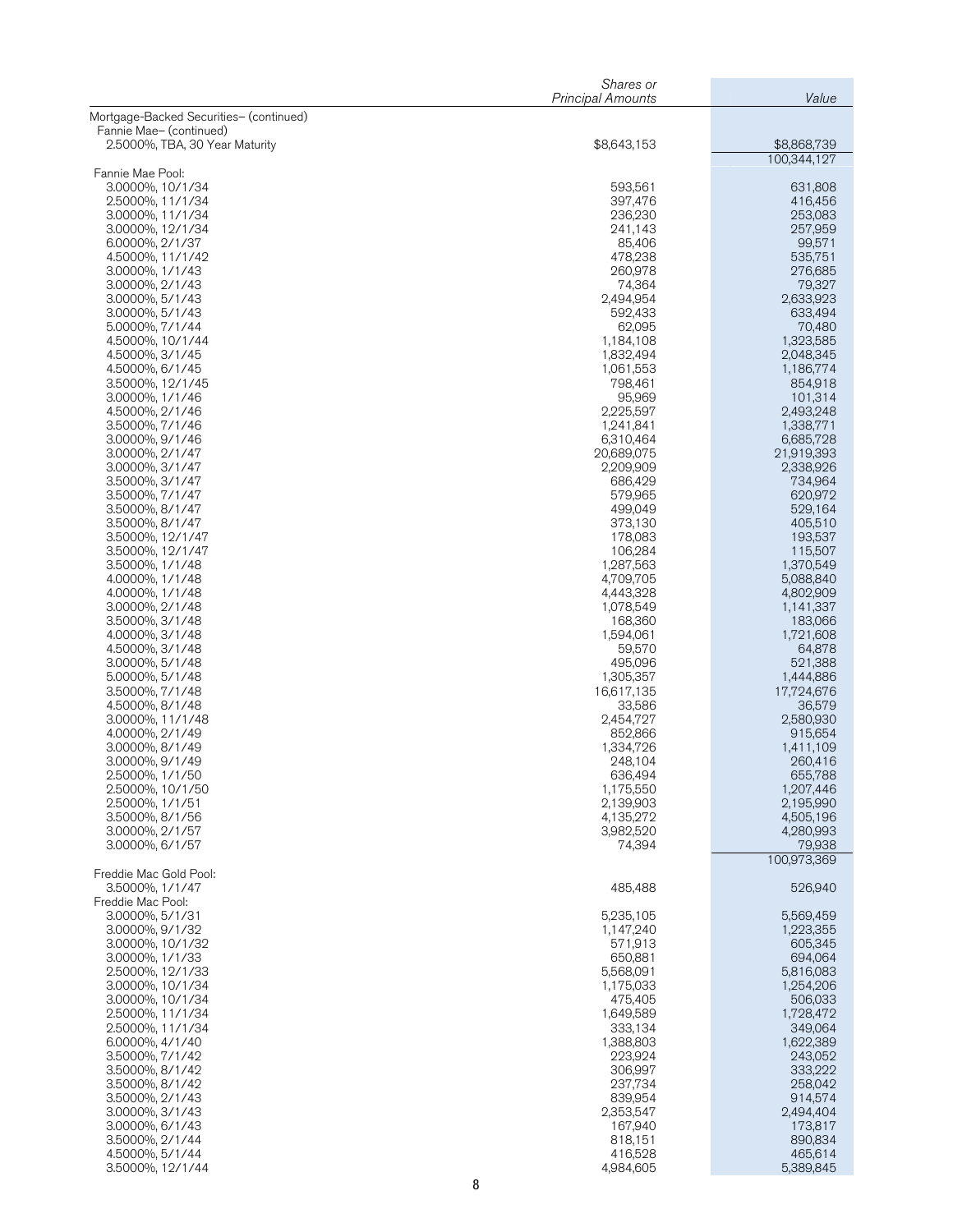|                                                                                      | Shares or<br><b>Principal Amounts</b> | Value                    |
|--------------------------------------------------------------------------------------|---------------------------------------|--------------------------|
| Mortgage-Backed Securities- (continued)                                              |                                       |                          |
| Freddie Mac Pool- (continued)                                                        |                                       |                          |
| 3.0000%, 1/1/45<br>3.0000%, 1/1/46                                                   | \$1,280,849<br>185,619                | \$1,354,916<br>197,945   |
| 3.5000%, 7/1/46                                                                      | 6,024,392                             | 6,510,970                |
| 3.5000%, 7/1/46                                                                      | 1,097,690                             | 1,169,868                |
| 3.0000%, 8/1/46<br>3.0000%, 10/1/46                                                  | 345,895<br>2,512,781                  | 363,650<br>2,648,005     |
| 4.0000%, 3/1/47                                                                      | 518,222                               | 566,710                  |
| 3.0000%, 4/1/47                                                                      | 475,508                               | 499,916                  |
| 3.5000%, 4/1/47<br>3.5000%, 9/1/47                                                   | 195,810<br>1,864,165                  | 211,211<br>1,976,908     |
| 3.5000%, 11/1/47                                                                     | 1,562,571                             | 1,665,070                |
| 3.5000%, 12/1/47                                                                     | 2,808,313                             | 3,025,290                |
| 3.5000%, 12/1/47<br>3.5000%, 2/1/48                                                  | 1,242,587<br>1,328,201                | 1,324,096<br>1,414,409   |
| 3.5000%, 2/1/48                                                                      | 1,047,742                             | 1,113,770                |
| 4.0000%, 3/1/48                                                                      | 1,326,059                             | 1,432,336                |
| 4.5000%, 3/1/48<br>4.0000%, 4/1/48                                                   | 61,513<br>1,877,824                   | 66,995<br>2,011,202      |
| 4.0000%, 4/1/48                                                                      | 1,171,556                             | 1,267,399                |
| 4.0000%, 5/1/48                                                                      | 2,180,557                             | 2,341,353                |
| 4.5000%, 7/1/48<br>5.0000%, 9/1/48                                                   | 423,356<br>151,010                    | 461,080<br>167,692       |
| 4.5000%, 12/1/48                                                                     | 993,394                               | 1,091,202                |
| 3.0000%, 8/1/49                                                                      | 1,077,880                             | 1,135,122                |
| 3.0000%, 8/1/49<br>3.0000%, 12/1/49                                                  | 397,355<br>719,332                    | 420,088<br>748,388       |
| 3.0000%, 12/1/49                                                                     | 657,801                               | 684,372                  |
| 2.5000%, 1/1/50                                                                      | 261,488                               | 269,415                  |
| 3.0000%, 3/1/50<br>3.5000%, 3/1/50                                                   | 803,970<br>380,058                    | 841,145<br>404,991       |
|                                                                                      |                                       | 67,917,388               |
| Ginnie Mae:<br>2.0000%, TBA, 30 Year Maturity                                        | 44,216,122                            | 44,629,985               |
| 2.5000%, TBA, 30 Year Maturity                                                       | 20,540,500                            | 21,191,223               |
|                                                                                      |                                       | 65,821,208               |
| Ginnie Mae I Pool:<br>4.0000%, 1/15/45                                               | 4,665,763                             | 5,172,248                |
| 4.5000%, 8/15/46                                                                     | 4,715,355                             | 5,353,679                |
| 4.0000%, 7/15/47                                                                     | 1,367,914                             | 1,488,589                |
| 4.0000%, 8/15/47<br>4.0000%, 11/15/47                                                | 267,766<br>481,317                    | 291,388<br>523,778       |
| 4.0000%, 12/15/47                                                                    | 630,019                               | 685,598                  |
|                                                                                      |                                       | 13,515,280               |
| Ginnie Mae II Pool:<br>4.0000%, 8/20/47                                              | 546,724                               | 596,182                  |
| 4.0000%, 8/20/47                                                                     | 143,800                               | 158,400                  |
| 4.0000%, 8/20/47                                                                     | 89,877                                | 98,008                   |
| 4.5000%, 2/20/48<br>4.0000%, 5/20/48                                                 | 713,799<br>357,391                    | 777,387<br>384,215       |
| 4.5000%, 5/20/48                                                                     | 1,874,610                             | 2,063,907                |
| 4.5000%, 5/20/48                                                                     | 234,709                               | 258,410                  |
| 4.0000%, 6/20/48<br>5.0000%, 8/20/48                                                 | 3,574,915<br>2,731,799                | 3,843,239<br>2,982,828   |
|                                                                                      |                                       | 11,162,576               |
| Total Mortgage-Backed Securities (cost \$353,690,371)                                |                                       | 360,260,888              |
| United States Treasury Notes/Bonds- 6.9%<br>0.1250%, 2/28/23                         | 1,512,000                             | 1,511,055                |
| 0.3750%, 1/31/26                                                                     | 46,025,100                            | 44,885,260               |
| 0.5000%, 2/28/26                                                                     | 125,428,000                           | 122,978,234              |
| 1.1250%, 2/29/28<br>0.8750%, 11/15/30                                                | 9,193,400<br>67,662,900               | 9,032,515<br>62,577,610  |
| 1.1250%, 2/15/31                                                                     | 91,639,100                            | 86,584,631               |
| 1.1250%, 5/15/40                                                                     | 3,805,000                             | 3,104,642                |
| 1.3750%, 11/15/40                                                                    | 13,566,000                            | 11,539,579               |
| 1.8750%, 2/15/41<br>2.7500%, 8/15/42                                                 | 19,479,000<br>29,504,500              | 18,136,775<br>31,648,186 |
| 1.3750%, 8/15/50                                                                     | 46,677,000                            | 36,422,647               |
| 1.6250%, 11/15/50                                                                    | 63,932,500                            | 53,273,754               |
| Total United States Treasury Notes/Bonds (cost \$502,488,565)<br>Common Stocks-64.3% |                                       | 481,694,888              |
| Aerospace & Defense - 1.1%                                                           |                                       |                          |
| General Dynamics Corp                                                                | 264,075                               | 47,945,457               |
|                                                                                      |                                       |                          |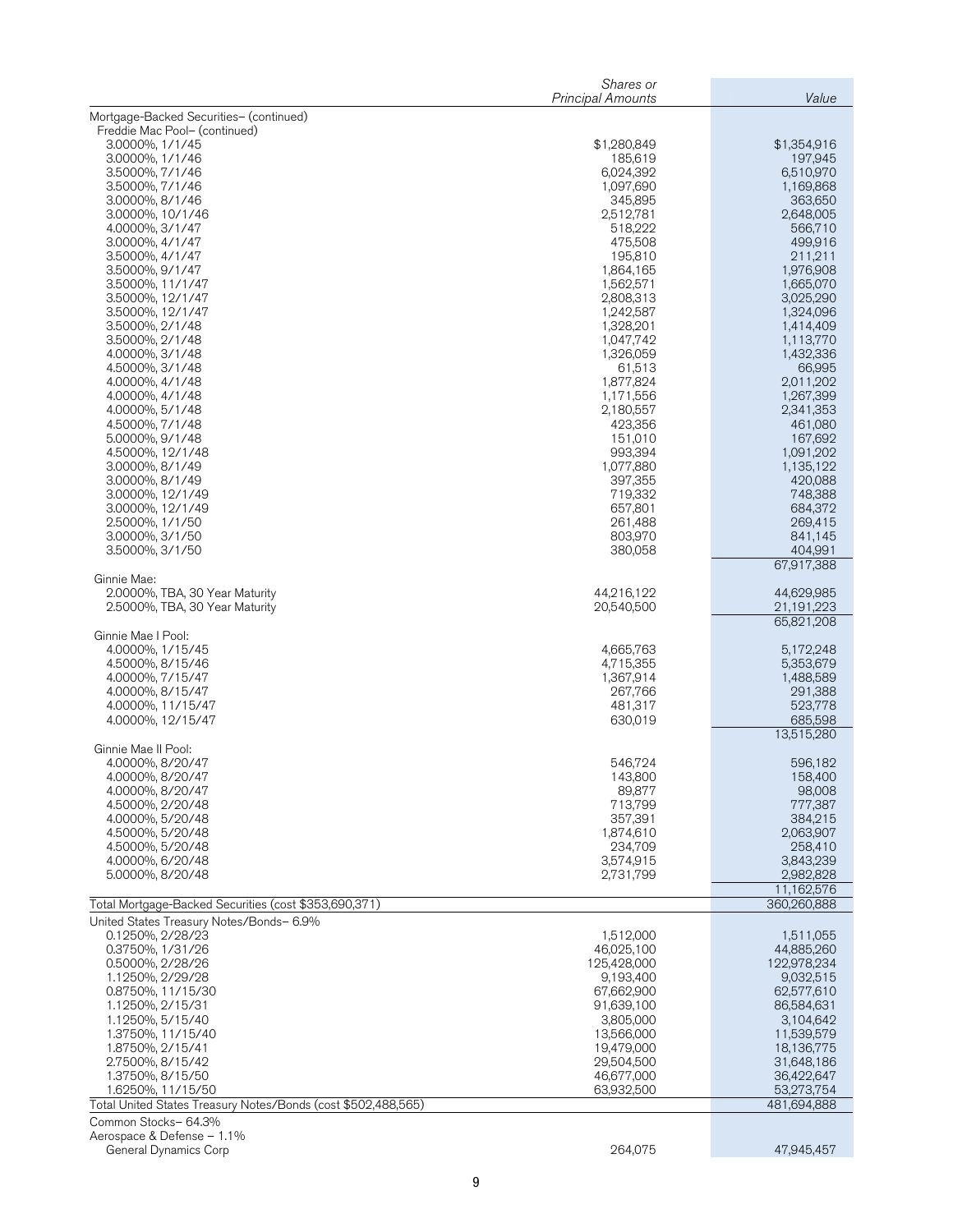|                                                                   | Shares or<br><b>Principal Amounts</b> | Value                      |
|-------------------------------------------------------------------|---------------------------------------|----------------------------|
| Common Stocks- (continued)                                        |                                       |                            |
| Aerospace & Defense- (continued)                                  |                                       |                            |
| L3Harris Technologies Inc                                         | 135,556                               | \$27,474,490<br>75,419,947 |
| Air Freight & Logistics - 0.7%                                    |                                       |                            |
| United Parcel Service Inc<br>Airlines - 0.5%                      | 301,765                               | 51,297,032                 |
| Southwest Airlines Co*                                            | 564,529                               | 34,470,141                 |
| Auto Components - 0.3%                                            |                                       |                            |
| Aptiv PLC*<br>Banks - 1.5%                                        | 168,294                               | 23,207,743                 |
| Bank of America Corp                                              | 2,700,849                             | 104,495,848                |
| Beverages - 0.7%                                                  |                                       |                            |
| Monster Beverage Corp*<br>Biotechnology - 0.9%                    | 565,841                               | 51,542,457                 |
| AbbVie Inc                                                        | 590,496                               | 63,903,477                 |
| Capital Markets - 2.4%<br>CME Group Inc                           | 284,290                               | 58,060,547                 |
| Morgan Stanley                                                    | 1,199,153                             | 93,126,222                 |
| S&P Global Inc                                                    | 52,437                                | 18,503,444                 |
| Chemicals $-0.4%$                                                 |                                       | 169,690,213                |
| Sherwin-Williams Co                                               | 42,029                                | 31,017,822                 |
| Communications Equipment - 0.5%<br>Motorola Solutions Inc         | 167,647                               | 31,526,018                 |
| Consumer Finance - 1.0%                                           |                                       |                            |
| American Express Co                                               | 494,739                               | 69,975,884                 |
| Electrical Equipment - 0.3%<br>Rockwell Automation Inc            | 70,888                                | 18,816,511                 |
| Electronic Equipment, Instruments & Components - 0.4%             |                                       |                            |
| Corning Inc<br>Entertainment - 1.8%                               | 670,558                               | 29,175,979                 |
| Activision Blizzard Inc                                           | 417,373                               | 38,815,689                 |
| Netflix Inc*                                                      | 39,030                                | 20,360,390                 |
| Walt Disney Co*                                                   | 348,852                               | 64,370,171<br>123,546,250  |
| Food & Staples Retailing - 1.5%                                   |                                       |                            |
| Costco Wholesale Corp                                             | 222,950                               | 78,585,416<br>27,491,520   |
| Sysco Corp                                                        | 349,143                               | 106,076,936                |
| Food Products - 0.5%                                              |                                       |                            |
| Hershey Co<br>Health Care Equipment & Supplies - 2.7%             | 205,677                               | 32,529,874                 |
| Abbott Laboratories                                               | 589,503                               | 70,646,040                 |
| Edwards Lifesciences Corp*                                        | 340,014                               | 28,438,771                 |
| Intuitive Surgical Inc*<br>Medtronic PLC                          | 30,428<br>336,626                     | 22,484,466<br>39,765,629   |
| Stryker Corp                                                      | 113,336                               | 27,606,383                 |
|                                                                   |                                       | 188,941,289                |
| Health Care Providers & Services - 2.2%<br>UnitedHealth Group Inc | 402,736                               | 149,845,984                |
| Hotels, Restaurants & Leisure - 2.8%                              |                                       |                            |
| Hilton Worldwide Holdings Inc*                                    | 391,292                               | 47,315,029<br>99,748,800   |
| McDonald's Corp<br>Starbucks Corp                                 | 445,029<br>453,092                    | 49,509,363                 |
|                                                                   |                                       | 196,573,192                |
| Household Products - 1.1%<br>Clorox Co                            | 70,945                                | 13,683,872                 |
| Procter & Gamble Co                                               | 471,857                               | 63,903,594                 |
|                                                                   |                                       | 77,587,466                 |
| Industrial Conglomerates - 1.2%<br>Honeywell International Inc    | 382,899                               | 83,115,886                 |
| Information Technology Services - 3.6%                            |                                       |                            |
| Accenture PLC                                                     | 170,218                               | 47,022,722                 |
| Fidelity National Information Services Inc<br>Mastercard Inc      | 212,995<br>493,995                    | 29,949,227<br>175,886,920  |
|                                                                   |                                       | 252,858,869                |
| Insurance $-1.2%$                                                 | 861,723                               | 82,389,336                 |
| <b>Progressive Corp</b><br>Interactive Media & Services - 3.0%    |                                       |                            |
| Alphabet Inc - Class C*                                           | 102,563                               | 212,164,899                |
| Internet & Direct Marketing Retail - 3.6%<br>Amazon.com Inc*      | 64,998                                | 201,109,012                |
| Booking Holdings Inc*                                             | 20,700                                | 48,227,688                 |
|                                                                   |                                       | 249,336,700                |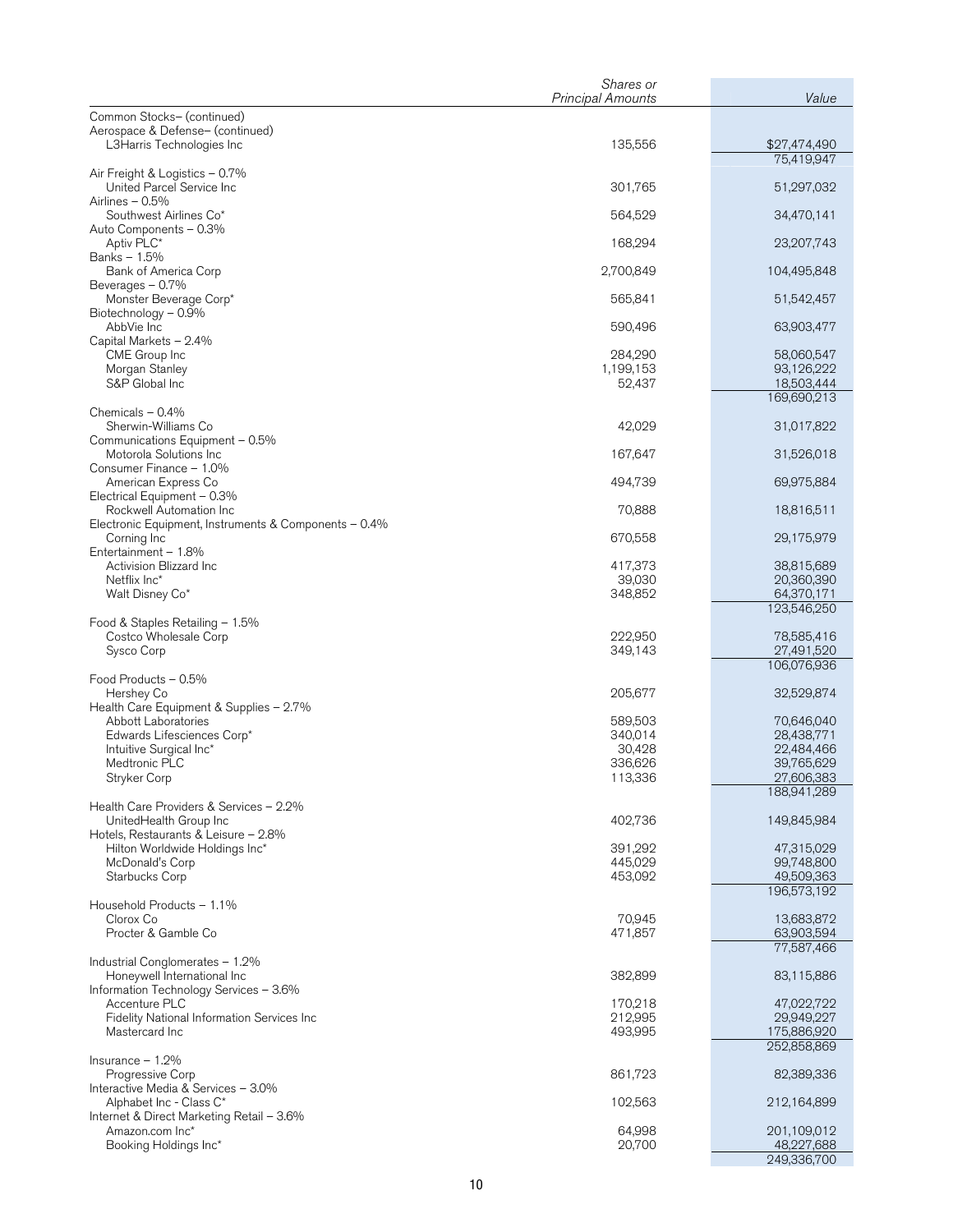|                                                                                      | Shares or                |                           |
|--------------------------------------------------------------------------------------|--------------------------|---------------------------|
|                                                                                      | <b>Principal Amounts</b> | Value                     |
| Common Stocks- (continued)                                                           |                          |                           |
| Leisure Products - 0.5%<br>Hasbro Inc                                                | 381,563                  | \$36,675,836              |
| Life Sciences Tools & Services - 1.2%                                                |                          |                           |
| Illumina Inc*                                                                        | 65,543                   | 25,172,445                |
| Thermo Fisher Scientific Inc                                                         | 124,738                  | 56,927,928                |
|                                                                                      |                          | 82,100,373                |
| Machinery $-1.4%$                                                                    |                          |                           |
| Deere & Co                                                                           | 227,671                  | 85,180,828                |
| Trane Technologies PLC                                                               | 54,379                   | 9,002,987                 |
|                                                                                      |                          | 94,183,815                |
| Media $-1.4%$                                                                        |                          |                           |
| Comcast Corp                                                                         | 1,845,387                | 99,853,891                |
| Multiline Retail - 1.0%                                                              |                          |                           |
| Dollar General Corp                                                                  | 329,085                  | 66,679,203                |
| Personal Products - 0.3%                                                             |                          |                           |
| Estee Lauder Cos Inc                                                                 | 65,219                   | 18,968,946                |
| Pharmaceuticals - 2.9%                                                               |                          |                           |
| Bristol-Myers Squibb Co                                                              | 481,222                  | 30,379,545                |
| Eli Lilly & Co                                                                       | 442,254                  | 82,621,892                |
| Merck & Co Inc                                                                       | 1,134,069                | 87,425,379<br>200,426,816 |
| Real Estate Management & Development – 0.4%                                          |                          |                           |
| CBRE Group Inc*                                                                      | 338,616                  | 26,787,912                |
| Road & Rail - 0.7%                                                                   |                          |                           |
| CSX Corp                                                                             | 477,968                  | 46,085,675                |
| Semiconductor & Semiconductor Equipment - 4.6%                                       |                          |                           |
| Advanced Micro Devices Inc*                                                          | 243,385                  | 19,105,722                |
| Lam Research Corp                                                                    | 204,369                  | 121,648,604               |
| <b>NVIDIA Corp</b>                                                                   | 147,179                  | 78,583,283                |
| QUALCOMM Inc                                                                         | 235,723                  | 31,254,513                |
| Texas Instruments Inc                                                                | 382,653                  | 72,317,590                |
|                                                                                      |                          | 322,909,712               |
| Software - 8.0%                                                                      |                          |                           |
| Adobe Inc*                                                                           | 271,710                  | 129,162,783               |
| Autodesk Inc*                                                                        | 60,648                   | 16,808,593                |
| Cadence Design Systems Inc*                                                          | 139,908                  | 19,165,997                |
| Microsoft Corp                                                                       | 1,462,195                | 344,778,565               |
| salesforce.com Inc*                                                                  | 231,034                  | 48,949,174                |
|                                                                                      |                          | 558,865,112               |
| Specialty Retail - 1.9%                                                              |                          |                           |
| Home Depot Inc<br>Technology Hardware, Storage & Peripherals - 3.2%                  | 425,500                  | 129,883,875               |
| Apple Inc                                                                            | 1,847,428                | 225,663,330               |
| Textiles, Apparel & Luxury Goods - 0.9%                                              |                          |                           |
| NIKE Inc                                                                             | 494,728                  | 65,744,404                |
| Total Common Stocks (cost \$2,647,899,303)                                           |                          | 4,484,334,653             |
| Preferred Stocks-0.2%                                                                |                          |                           |
| Banks – 0.2%                                                                         |                          |                           |
| First Republic Bank/CA, 4.1250%                                                      | 286,925                  | 7,173,125                 |
| Truist Financial Corp, 4.7500%                                                       | 328,875                  | 8,468,531                 |
| Total Preferred Stocks (cost \$15,395,000)                                           |                          | 15,641,656                |
| Investment Companies- 4.6%                                                           |                          |                           |
| Money Markets - 4.6%                                                                 |                          |                           |
| Janus Henderson Cash Liquidity Fund LLC, 0.0652% <sup>®,£</sup> (cost \$320,819,965) | 320,793,152              | 320,825,231               |
| Total Investments (total cost \$5,301,680,377) - 102.6%                              |                          | 7,154,927,660             |
| Liabilities, net of Cash, Receivables and Other Assets - (2.6)%                      |                          | (184, 528, 191)           |
| Net Assets - 100%                                                                    |                          | \$6,970,399,469           |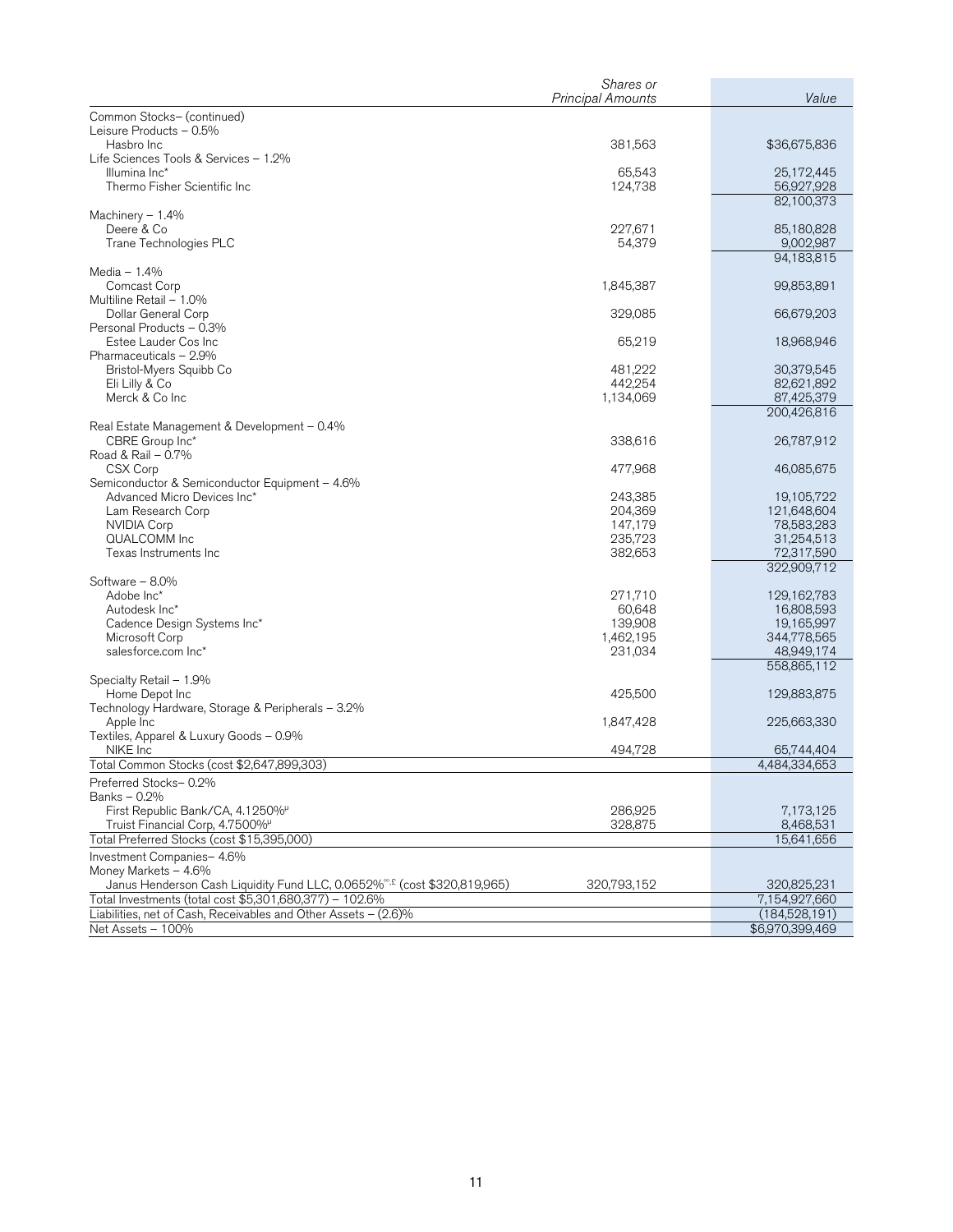# Summary of Investments by Country - (Long Positions) (unaudited)

| Total                | \$7,154,927,660 | 100.0%     |
|----------------------|-----------------|------------|
| Mexico               | 2,617,845       | 0.0        |
| Australia            | 5,209,461       | 0.1        |
| Switzerland          | 6,133,125       | 0.1        |
| South Korea          | 7,528,948       | 0.1        |
| Belgium              | 9,496,759       | 0.1        |
| Canada               | 10,152,765      | 0.2        |
| France               | 14,646,642      | 0.2        |
| United Kingdom       | 38,756,708      | 0.5        |
| <b>United States</b> | \$7,060,385,407 | 98.7%      |
| Country              | Value           | Securities |
|                      |                 | Investment |
|                      |                 | $%$ of     |
|                      |                 |            |

# Schedules of Affiliated Investments – (% of Net Assets)

|                                                     | Dividend<br>Income | Realized<br>Gain/(Loss) | Change in<br>Unrealized<br>Appreciation/<br>Depreciation | Value<br>at 3/31/21 |
|-----------------------------------------------------|--------------------|-------------------------|----------------------------------------------------------|---------------------|
| Investment Companies - 4.6%<br>Money Markets - 4.6% |                    |                         |                                                          |                     |
| Janus Henderson Cash Liquidity Fund<br>LLC, 0.0652% | 32,338             | \$                      | $\overline{\phantom{0}}$                                 | 320,825,231         |

|                                                     | Value       |             |                 | Value       |
|-----------------------------------------------------|-------------|-------------|-----------------|-------------|
|                                                     | at 12/31/20 | Purchases   | Sales Proceeds  | at 3/31/21  |
| Investment Companies - 4.6%<br>Money Markets - 4.6% |             |             |                 |             |
| Janus Henderson Cash Liquidity Fund<br>LLC, 0.0652% | 182.258.962 | 385,765,734 | (247, 199, 465) | 320.825.231 |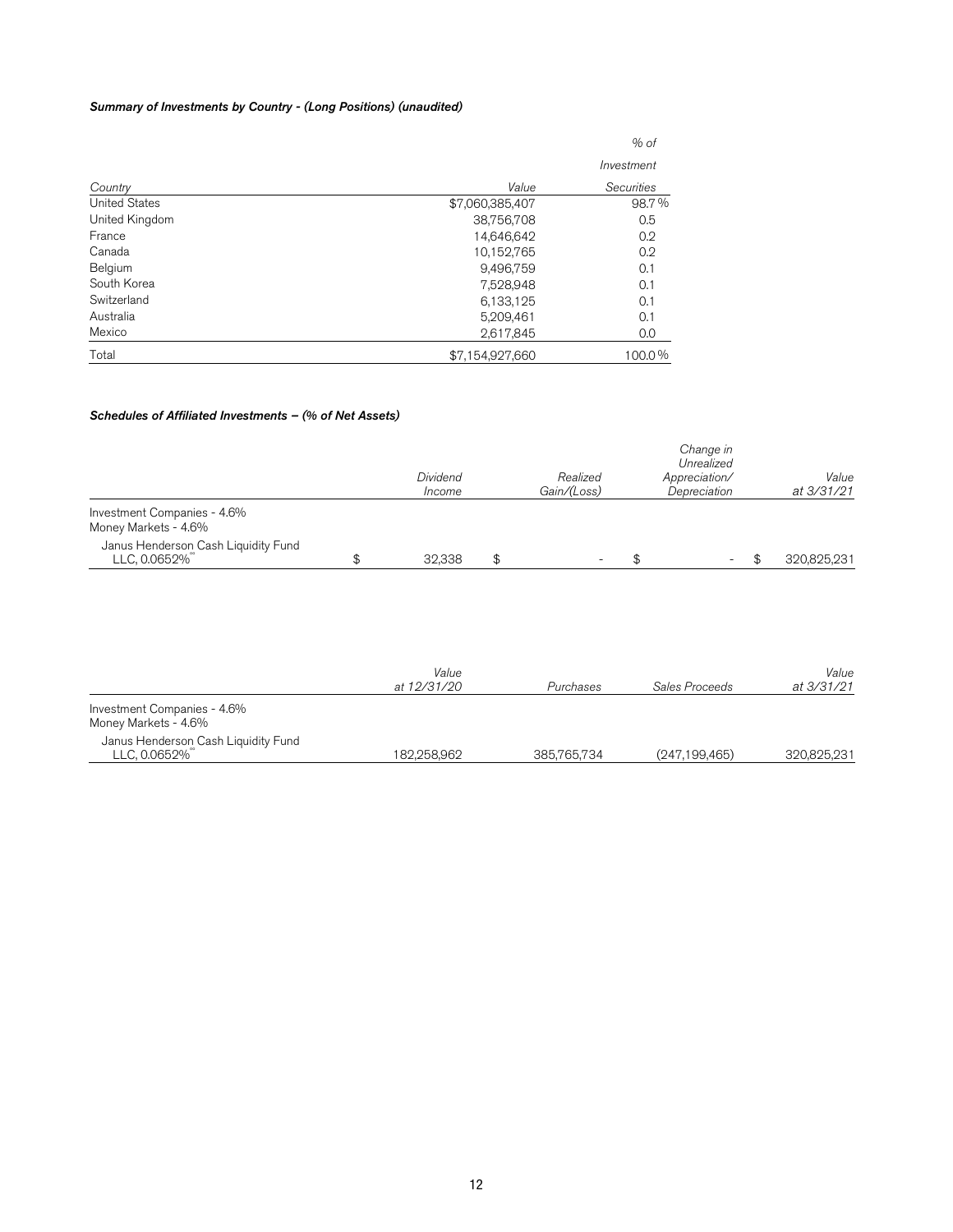# **Notes to Schedule of Investments (unaudited)**

| ICE          | Intercontinental Exchange                                                                                                                                                                                                                                                   |
|--------------|-----------------------------------------------------------------------------------------------------------------------------------------------------------------------------------------------------------------------------------------------------------------------------|
| <b>LIBOR</b> | London Interbank Offered Rate                                                                                                                                                                                                                                               |
| <b>LLC</b>   | Limited Liability Company                                                                                                                                                                                                                                                   |
| <b>LP</b>    | Limited Partnership                                                                                                                                                                                                                                                         |
| <b>PLC</b>   | Public Limited Company                                                                                                                                                                                                                                                      |
| <b>SOFR</b>  | Secured Overnight Financing Rate                                                                                                                                                                                                                                            |
| <b>TBA</b>   | (To Be Announced) Securities are purchased/sold on a forward commitment basis with an approximate<br>principal amount and no defined maturity date. The actual principal and maturity date will be determined upon<br>settlement when specific mortgage pools are assigned. |
| <b>ULC</b>   | Unlimited Liability Company                                                                                                                                                                                                                                                 |

- 144A Securities sold under Rule 144A of the Securities Act of 1933, as amended, are subject to legal and/or contractual restrictions on resale and may not be publicly sold without registration under the 1933 Act. Unless otherwise noted, these securities have been determined to be liquid under guidelines established by the Board of Trustees. The total value of 144A securities as of the period ended March 31, 2021 is \$651,459,181, which represents 9.3% of net assets.
- Non-income producing security.
- $f$  All or a portion of this position is not funded, or has been purchased on a delayed delivery or when-issued basis. If applicable, interest rates will be determined and interest will begin to accrue at a future date. See Notes to Financial Statements.
- ‡ Variable or floating rate security. Rate shown is the current rate as of March 31, 2021. Certain variable rate securities are not based on a published reference rate and spread; they are determined by the issuer or agent and current market conditions. Reference rate is as of reset date and may vary by security, which may not indicate a reference rate and/or spread in their description.
- CC Security is a U.S. Treasury Inflation-Protected Security (TIPS).
- ºº Rate shown is the 7-day yield as of March 31, 2021.
- μ Perpetual security. Perpetual securities have no stated maturity date, but they may be called/redeemed by the issuer. The date indicated, if any, represents the next call date.
- Ç Step bond. The coupon rate will increase or decrease periodically based upon a predetermined schedule. The rate shown reflects the current rate.
- £ The Portfolio may invest in certain securities that are considered affiliated companies. As defined by the Investment Company Act of 1940, as amended, an affiliated company is one in which the Portfolio owns 5% or more of the outstanding voting securities, or a company which is under common ownership or control.

The following is a summary of the inputs that were used to value the Portfolio's investments in securities and other financial instruments as of March 31, 2021.

#### **Valuation Inputs Summary**

|                                                    | Level 1 -<br><b>Quoted Prices</b> | Level 2 -<br><b>Other Significant</b><br><b>Observable Inputs</b> | Level $3 -$<br><b>Significant</b><br><b>Unobservable Inputs</b> |
|----------------------------------------------------|-----------------------------------|-------------------------------------------------------------------|-----------------------------------------------------------------|
| <b>Assets</b>                                      |                                   |                                                                   |                                                                 |
| <b>Investments In Securities:</b>                  |                                   |                                                                   |                                                                 |
| Asset-Backed/Commercial Mortgage-Backed Securities | \$                                | 409,508,429                                                       | \$                                                              |
| Bank Loans and Mezzanine Loans                     |                                   | 13,390,088                                                        |                                                                 |
| Corporate Bonds                                    |                                   | 967,583,034                                                       |                                                                 |
| Inflation-Indexed Bonds                            |                                   | 101,688,793                                                       |                                                                 |
| Mortgage-Backed Securities                         |                                   | 360,260,888                                                       |                                                                 |
| United States Treasury Notes/Bonds                 |                                   | 481,694,888                                                       |                                                                 |
| Common Stocks                                      | 4,484,334,653                     |                                                                   |                                                                 |
| <b>Preferred Stocks</b>                            |                                   | 15,641,656                                                        |                                                                 |
| <b>Investment Companies</b>                        |                                   | 320,825,231                                                       |                                                                 |
| <b>Total Assets</b>                                | \$<br>4,484,334,653               | \$<br>2,670,593,007                                               | \$                                                              |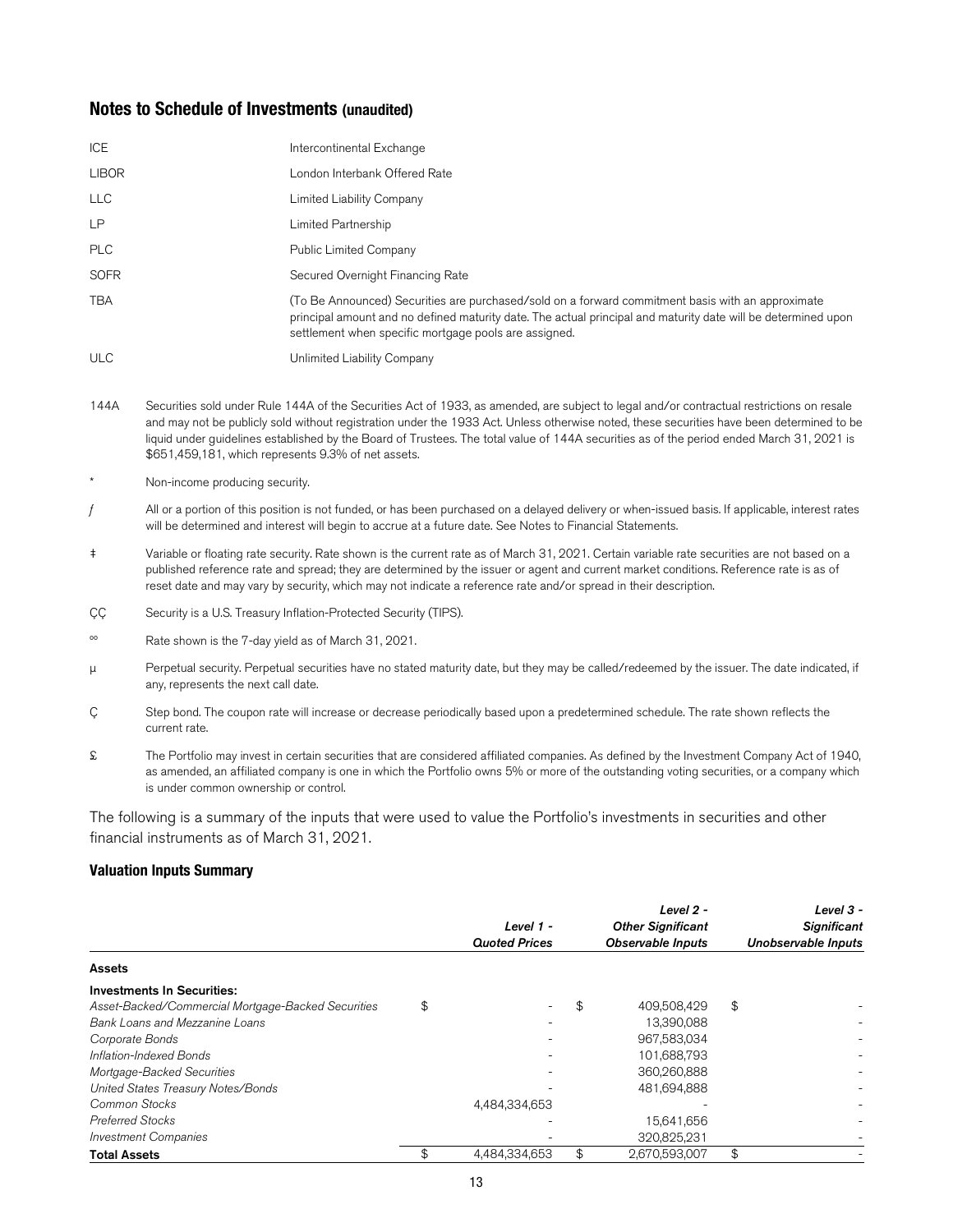# Investment Valuation

Securities held by the Portfolio are valued in accordance with policies and procedures established by and under the supervision of the Trustees (the "Valuation Procedures"). Equity securities traded on a domestic securities exchange are generally valued at the closing prices on the primary market or exchange on which they trade. If such price is lacking for the trading period immediately preceding the time of determination, such securities are valued at their current bid price. Equity securities that are traded on a foreign exchange are generally valued at the closing prices on such markets. In the event that there is no current trading volume on a particular security in such foreign exchange, the bid price from the primary exchange is generally used to value the security. Securities that are traded on the over-the-counter ("OTC") markets are generally valued at their closing or latest bid prices as available. Foreign securities and currencies are converted to U.S. dollars using the applicable exchange rate in effect at the close of the New York Stock Exchange ("NYSE"). The Portfolio will determine the market value of individual securities held by it by using prices provided by one or more approved professional pricing services or, as needed, by obtaining market quotations from independent brokerdealers. Most debt securities are valued in accordance with the evaluated bid price supplied by the pricing service that is intended to reflect market value. The evaluated bid price supplied by the pricing service is an evaluation that may consider factors such as security prices, yields, maturities and ratings. Certain short-term securities maturing within 60 days or less may be evaluated and valued on an amortized cost basis provided that the amortized cost determined approximates market value. Securities for which market quotations or evaluated prices are not readily available or deemed unreliable are valued at fair value determined in good faith under the Valuation Procedures. Circumstances in which fair value pricing may be utilized include, but are not limited to: (i) a significant event that may affect the securities of a single issuer, such as a merger, bankruptcy, or significant issuer-specific development; (ii) an event that may affect an entire market, such as a natural disaster or significant governmental action; (iii) a nonsignificant event such as a market closing early or not opening, or a security trading halt; and (iv) pricing of a nonvalued security and a restricted or nonpublic security. Special valuation considerations may apply with respect to "odd-lot" fixed-income transactions which, due to their small size, may receive evaluated prices by pricing services which reflect a large block trade and not what actually could be obtained for the odd-lot position. The Portfolio uses systematic fair valuation models provided by independent third parties to value international equity securities in order to adjust for stale pricing, which may occur between the close of certain foreign exchanges and the close of the NYSE.

# Valuation Inputs Summary

FASB ASC 820, Fair Value Measurements and Disclosures ("ASC 820"), defines fair value, establishes a framework for measuring fair value, and expands disclosure requirements regarding fair value measurements. This standard emphasizes that fair value is a market-based measurement that should be determined based on the assumptions that market participants would use in pricing an asset or liability and establishes a hierarchy that prioritizes inputs to valuation techniques used to measure fair value. These inputs are summarized into three broad levels:

Level 1 – Unadjusted quoted prices in active markets the Portfolio has the ability to access for identical assets or liabilities.

Level 2 – Observable inputs other than unadjusted quoted prices included in Level 1 that are observable for the asset or liability either directly or indirectly. These inputs may include quoted prices for the identical instrument on an inactive market, prices for similar instruments, interest rates, prepayment speeds, credit risk, yield curves, default rates and similar data.

Assets or liabilities categorized as Level 2 in the hierarchy generally include: debt securities fair valued in accordance with the evaluated bid or ask prices supplied by a pricing service; securities traded on OTC markets and listed securities for which no sales are reported that are fair valued at the latest bid price (or yield equivalent thereof) obtained from one or more dealers transacting in a market for such securities or by a pricing service approved by the Portfolio's Trustees; certain short-term debt securities with maturities of 60 days or less that are fair valued at amortized cost; and equity securities of foreign issuers whose fair value is determined by using systematic fair valuation models provided by independent third parties in order to adjust for stale pricing which may occur between the close of certain foreign exchanges and the close of the NYSE. Other securities that may be categorized as Level 2 in the hierarchy include, but are not limited to, preferred stocks, bank loans, swaps, investments in unregistered investment companies, options, and forward contracts.

Level 3 – Unobservable inputs for the asset or liability to the extent that relevant observable inputs are not available, representing the Portfolio's own assumptions about the assumptions that a market participant would use in valuing the asset or liability, and that would be based on the best information available.

There have been no significant changes in valuation techniques used in valuing any such positions held by the Portfolio since the beginning of the fiscal year.

The inputs or methodology used for fair valuing securities are not necessarily an indication of the risk associated with investing in those securities. The summary of inputs used as of March 31, 2021 to fair value the Portfolio's investments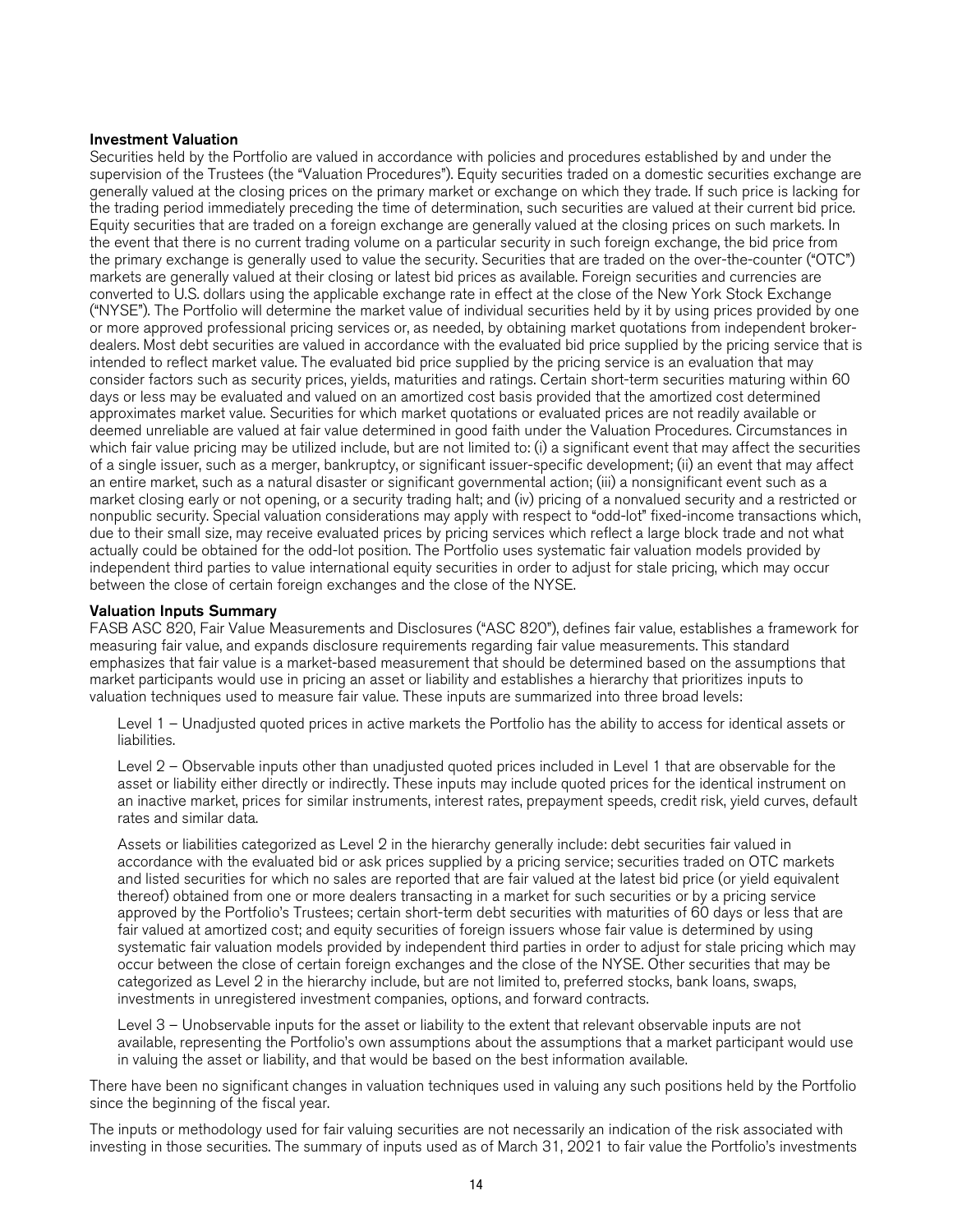in securities and other financial instruments is included in the "Valuation Inputs Summary" in the Notes to Schedule of Investments.